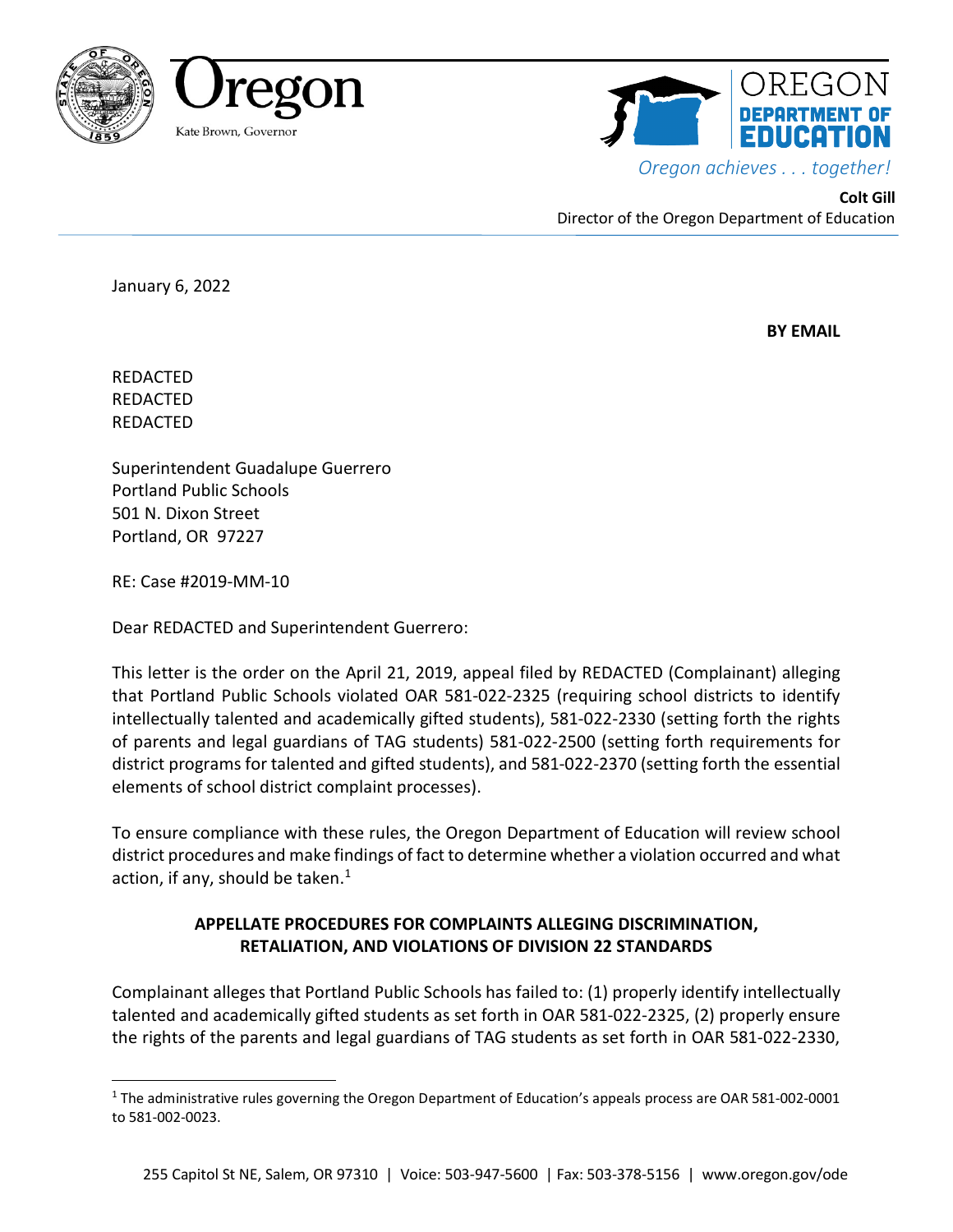(3) properly implement a program for talented and gifted (TAG) students asrequired by OAR 581- 022-2500, and (4) properly respond to complainants alleging those allegations in contravention of OAR 581-022-2370.

The Oregon Department of Education has jurisdiction to resolve this appeal under OAR 581-002- 0003. When a person files with the department an appeal of a complaint alleging a violation of a rule codified in Oregon Administrative Rules Chapter 582, Division 22 (Division 22 standard), the department will initiate an investigation to determine whether the violation may have occurred.<sup>[2](#page-1-0)</sup>

If the department determines that the violation did not occur, the department must issue a final order as described in OAR 581-002-0017.<sup>[3](#page-1-1)</sup> The Director of the Oregon Department of Education may for good cause extend the time by which the department must issue an order.<sup>[4](#page-1-2)</sup>

If the department determines that the violation may have occurred, the department must issue a preliminary final order to the complainant and the school district.<sup>[5](#page-1-3)</sup> The preliminary final order must include a reference to the district decision that is on appeal, the procedural history of the appeal, the department's preliminary findings of fact, and the department's preliminary conclusions.[6](#page-1-4)

If the department issues a preliminary final order, the complainant and school district must attempt to reach an agreement on how to resolve the matter through conciliation.<sup>[7](#page-1-5)</sup> If the parties do not reach an agreement through conciliation, the department will issue a final order as described in OAR 5[8](#page-1-6)1-002-0017.<sup>8</sup> The final order must include a reference to the district decision that is on appeal, the procedural history of the appeal, the department's findings of fact, the department's conclusions, and a short explanation of any corrective action required by the school district.[9](#page-1-7)

In this appeal, the department has completed its investigation. This letter constitutes the department's preliminary order as to whether a violation of a Division 22 standard may have occurred.

- <span id="page-1-3"></span> $5$  OAR 581-002-0009(3)(a)(A).
- <span id="page-1-4"></span> $6$  *Id.*

<span id="page-1-6"></span><sup>8</sup> OAR 581-002-0011(8).

<span id="page-1-0"></span> <sup>2</sup> OAR 581-002-0009.

<span id="page-1-1"></span> $3$  OAR 581-002-0009(3)(a)(B).

<span id="page-1-2"></span><sup>4</sup> OAR 581-002-0009(3)(b).

<span id="page-1-5"></span><sup>7</sup> OAR 581-002-0011.

<span id="page-1-7"></span><sup>9</sup> OAR 581-002-0017(2).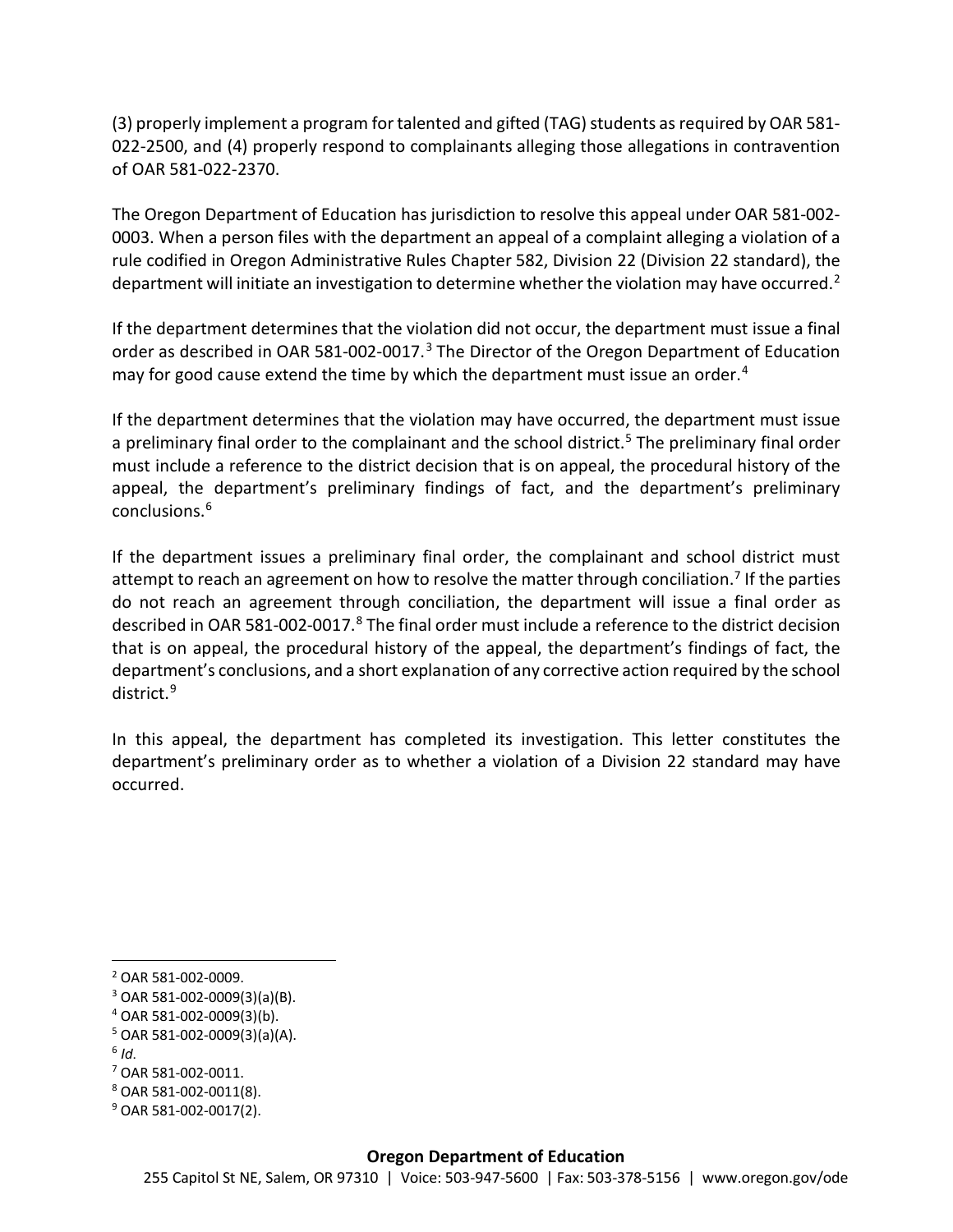### **PROCEDURAL BACKGROUND**

## *A. Initial Complaint Filed with Portland Public Schools*

On April 29, 2019, Complainant filed a complaint with Portland Public Schools alleging the following:

- The district failed to meet the basic academic needs of TAG students. Specifically, the district failed to properly provide the proper rate and level of instruction for TAG students at each grade level and of each demographic group.
- The district failed to evaluate its implementation of TAG services.
- The district failed to provide information to students and parents and legal guardians of students critical to understanding the rights of TAG students, opportunities available to TAG students, and the procedures that TAG students needed to follow to take advantage of those rights and opportunities. Specifically, the district failed to provide information pertaining to testing, student performance, relevant district and school meetings, procedures related to early entry into Kindergarten, procedures related to admission to the district's ACCESS Academy Alternative Program<sup>[10](#page-2-0)</sup>, and accelerative learning opportunities for high school students.
- The district had a dysfunctional complaint process that prevented parents from receiving a timely response to their concerns.
- The district failed to implement a system-wide approach to identifying students who have special education needs or who are English Language Learners (ELL students) for TAG programs.

On May 29, 2019, the district's Senior Director for College and Career Readiness responded to Complainant's complaint.

With respect to whether the district failed to meet the basic academic needs of TAG students, the director wrote that there were "inconsistent practices across the district" and that "[t]he district has plans to address access for students." The director wrote:

> [T]hrough the creation of the guaranteed and viable core curriculum (GVC), PPS is creating and compiling a comprehensive curriculum so that all students, no matter what school they attend, have consistent access to rich and rigorous learning experiences. In 2019-2020, teachers will plan lessons that reflect the initial

<span id="page-2-0"></span><sup>&</sup>lt;sup>10</sup> The district's ACCESS Academy Alternative Program is an accelerated learning program for students who perform at a high-level.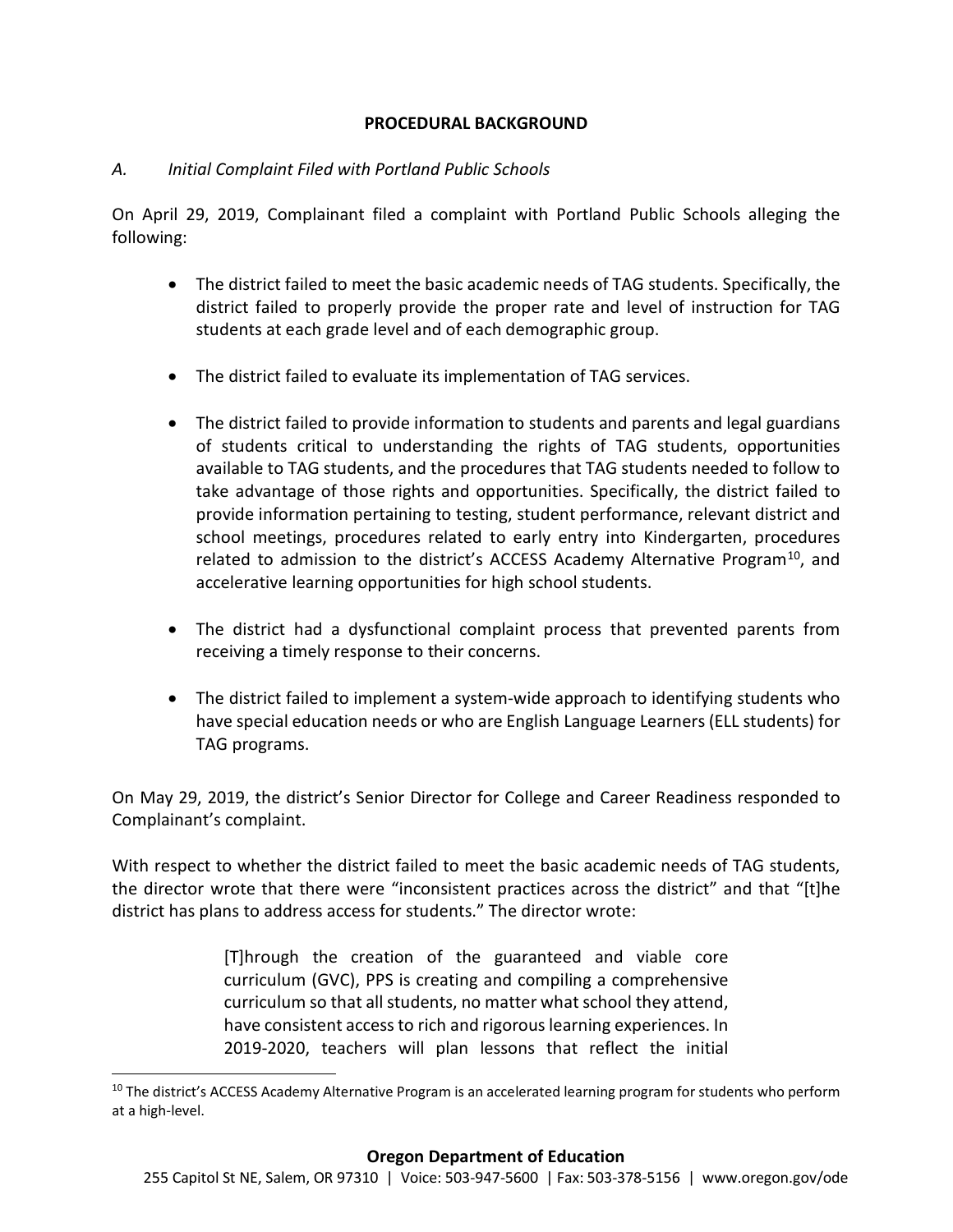implementation of the GVC scope and sequence in ELA K-12, math K-12, and science 6-12. ELA, math and science will have pilot units of study available for all teachers and principals to use and provide feedback. The units of study will include priority and supporting standards, unwrapped priority standards, big ideas and essential questions, tasks and assessments using different levels of rigor for students from Bloom's Taxonomy, Webb's DOK, and Costa's Levels of questioning. Additionally, the units will include enrichment and extension ideas for serving the rate and level of TAG students and strategies for challenging gifted learners.

With respect to high school TAG students, the director found that "services vary by campus," acknowledging that "enrollment in an IB, AP, or Honors class does not automatically show that a TAG student's rate and level of learning are being addressed." The director wrote, "The classroom teacher, in cooperation with the school's TAG facilitator, administrative team, and district policy, should still be monitoring the student's academic needs to assure that his or her rate and level of learning are being appropriately addressed in the classroom instruction."

With respect to whether the district failed to evaluate its implementation of TAG services, the director acknowledged that "there are inconsistent practices across the district." The director wrote that the district had "created a plan [the Portland Public School District Talented and Gifted Education Plan 2019-2022] to address implementation and evaluation in the future." The director summarized the plan as follows:

> The district uses data through the use of nationally normed instruments for identification of talented and gifted students. Information gathered through these assessment instruments allows the TAG department to analyze the effectiveness of our processes to identify historically underserved Portland Public School students.

\* \* \* \* \*

School services will be assessed and modified in the building plan based on TAG student needs. The TAG department will provide a year-end survey to building leaders to assist in evaluating their TAG Building Plans. TAG instructional "look fors" will be provided to school leaders by the TAG department as a tool for classroom observations to support rate and level of TAG students.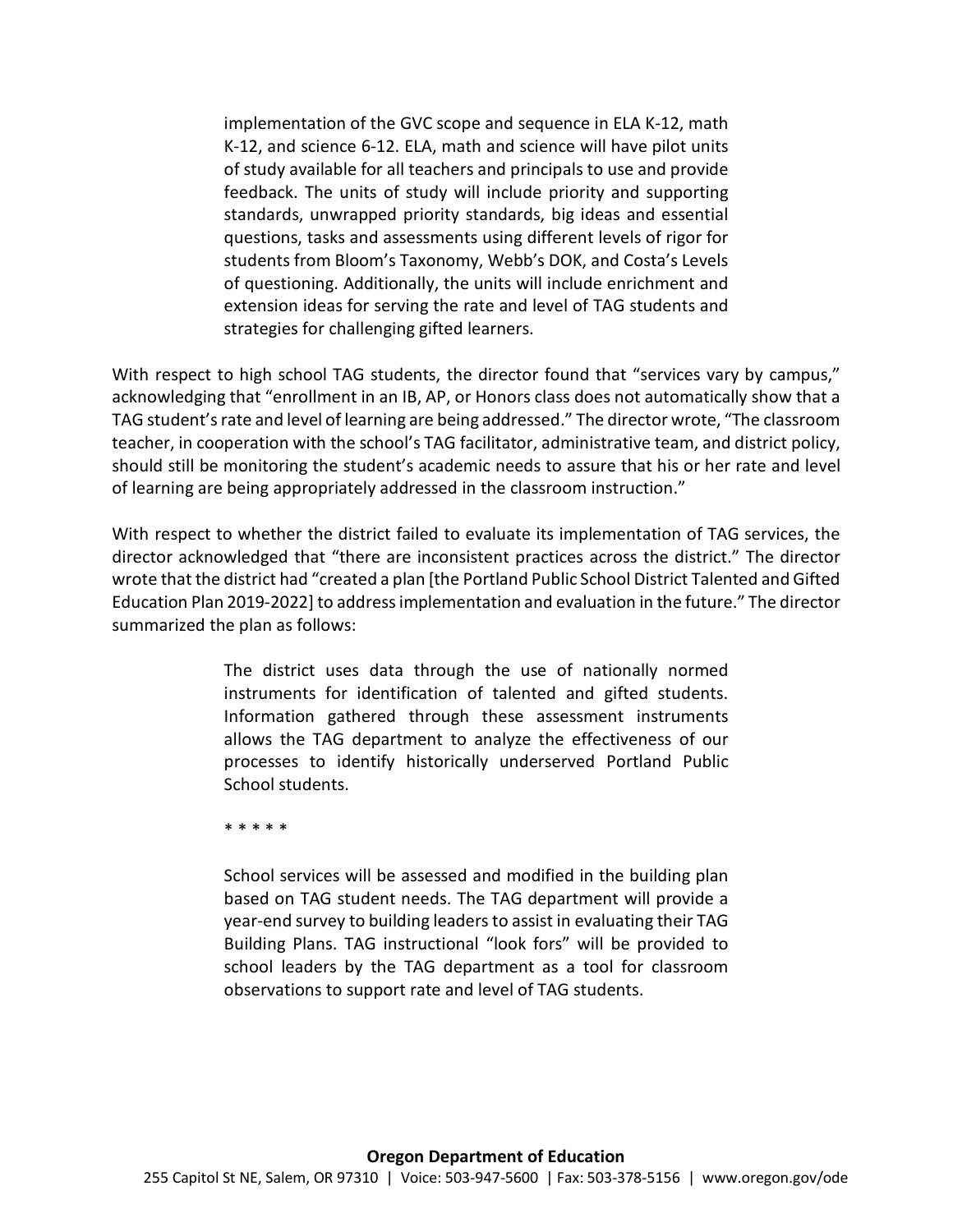With respect to whether the district failed to provide information critical to understanding the rights of and opportunities available to TAG students, the director wrote that "communication is currently adequate and could be improved." The director pointed out that the information was available on the district website. The director also pointed out that information is provided by email to families with a TAG student, including the dates and agendas of meetings. At the beginning of each school year, each TAG facilitator provides parents with information about TAG programs at Fall Parent TAG night. TAG facilitators also provide information to parents on designated TAG bulletin boards, which contain TAG forms, information pertaining to upcoming tests and events, and the contact information of TAG facilitators.

With respect to whether the district had a dysfunctional complaint process that prevented parents from receiving a timely response to their concerns, the director wrote, "Portland Public Schools welcomes expressions of concerns as opportunities to learn, clarify our intentions, and engage in continuous improvement to benefit all students." The director specified that "[t]he formal complaint process is one of a set of tools to resolve school-based problems and other issues. The instructions, action steps, and timelines are outlined in [the district's complaint policy]." The director found that "parents receive responses to their complaints that are consistent with Division 22 requirements."

Finally, with respect to whether the district failed to implement a system-wide approach to identifying for TAG programs students who have special education needs or who are ELL students, the director did not respond to Complainant's allegation.

In summary, the director found that

there is not a system-wide approach to instructional practices for talented and gifted students in classrooms across Portland Public Schools. Targeted TAG instructional practices vary by campus and teacher. In 2019, PPS will again self-report being out of compliance in the Division 22 area of meeting rate and level of TAG students in the instructional setting.

The director concluded their response by referring to the Portland Public School District Talented and Gifted Education Plan 2019-2022, stating that the plan was "an attempt to address the variability in TAG services across PPS." The director concluded their response by discussing a district five-year plan to implement individual TAG instructional plans.

# *B. Appeal to Portland Public Schools' Superintendent*

On June 3, 2019, Complainant appealed the response issued by the Senior Director for College and Career Readiness to Portland Public Schools' Superintendent. Complainant wrote,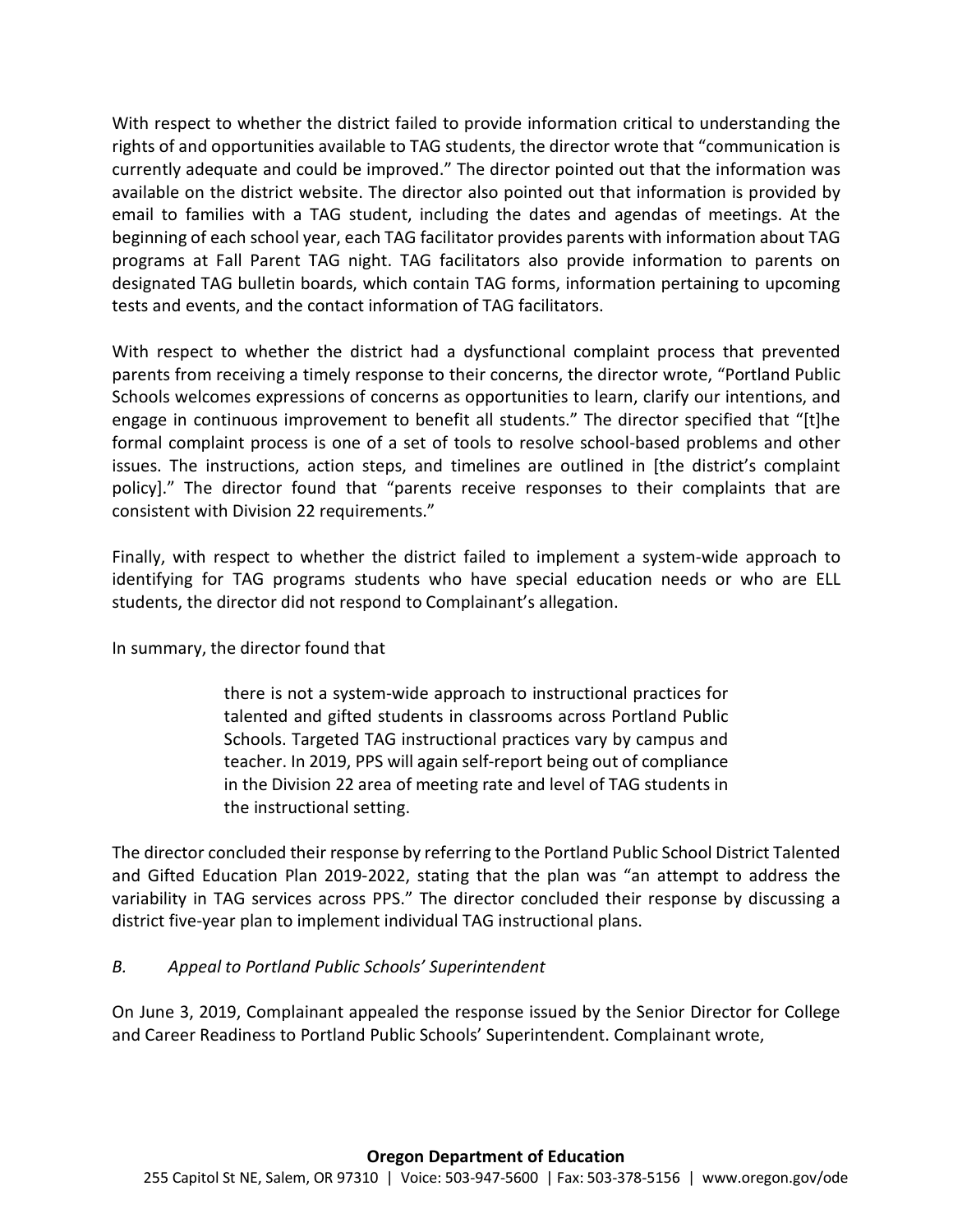In responses to the complainants' statement that there is inadequate and inequitable communication of critical TAG-related information to families, PPS allows that "Communication of TAG updates, information, processes and procedures to families are accessible on the district site . . . Communication is currently adequate and could be improved."

There are "inconsistent practices across the district" regarding access to services and to appropriate classes at every levelelementary, middle and high. "The district has plans to address access for students" by creating the guaranteed and viable core curriculum (GVC) which it says "will offer differing levels of rigor" and "will include enrichment and extension ideas for serving the rate and level of TAG students, and strategies for challenging gifted learners." Pilot units of study are planned for the 2019-20 school year.

[The] finding regarding the complainants' assertion that it lacks appropriate high school TAG services "is that practices vary by campus" and that TAG "services vary by campus."

In response to the complainants' assertion that the district consistently fails to evaluate its TAG services, PPS says that currently "there are inconsistent practices across the district" and that it "has created a plan to address implementation and evaluation in the future."

Complainant asserted that the director's response "confirms that PPS has been out of compliance with the Oregon TAG mandate and will remain out of compliance for the next year and for years to come." Complainant further asserted that "the district has offered no specific steps to remediate the many problems listed in the complaint." Finally, Complainant requested to appeal the director's response to the district's superintendent.

On July 3, 2019, the district's Chief Academic Officer responded to Complainant's appeal. In that response, the officer wrote,

> In practice, every campus in PPS should have a campus TAG plan that is unique to their school and their programs. These campus TAG plans will be posted on the district website and will be updated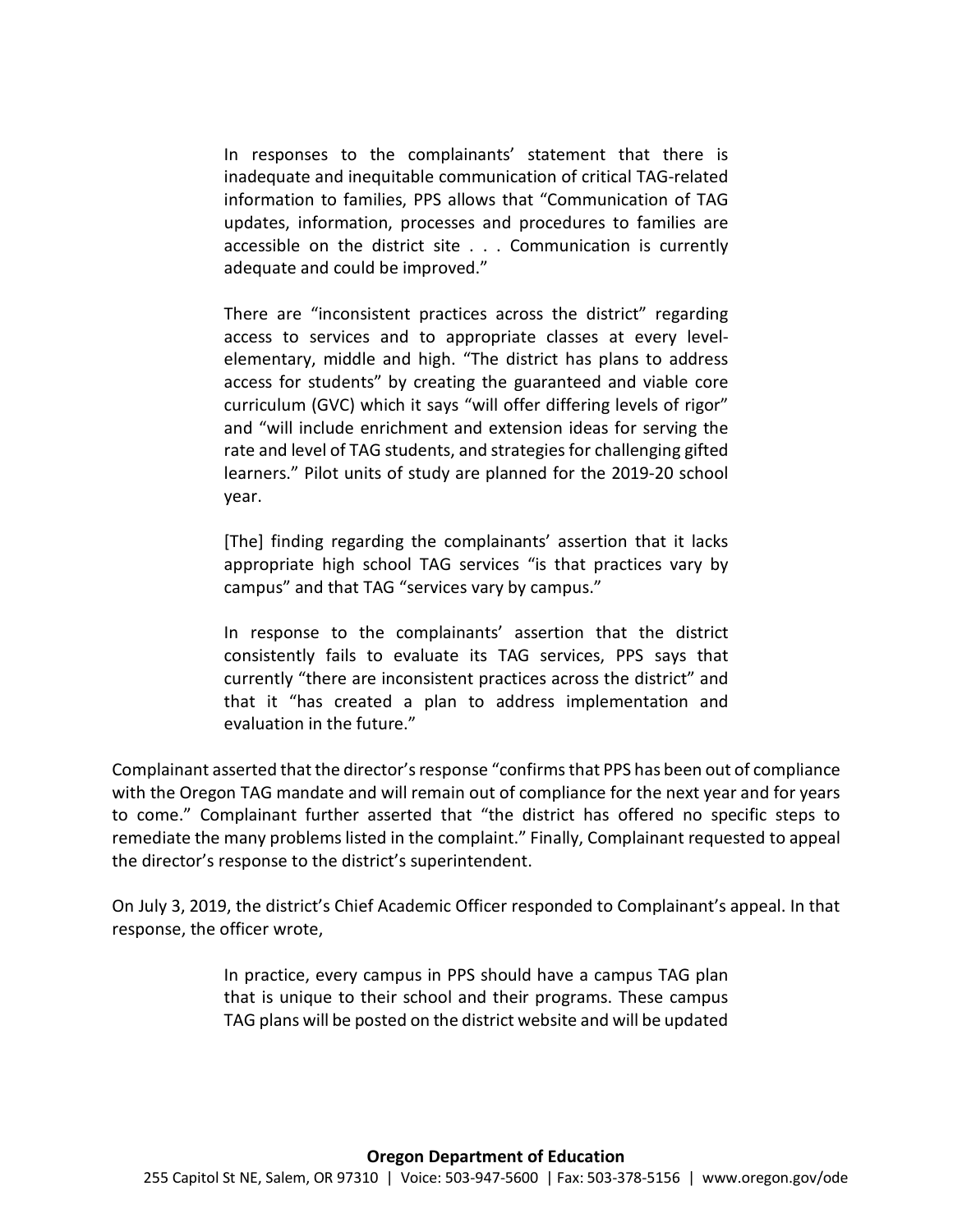annually with input from TAG facilitators, campus administration, and the district TAG department. Currently, the district provides individual TAG plans for students based on parent request.

The officer then quoted the goals of the Portland Public School District Talented and Gifted Education Plan 2019-2022: (1) to improve screening for TAG students; (2) to train TAG facilitators, teachers, and administrators in identifying TAG students and understanding TAG program concepts, such as assessed levels of learning and accelerated rates of learning; (3) to create differentiated lessons, activities, opportunities, and projects for viable core curriculum; (4) to use formative assessment to inform instruction; and (5) to create individual instructional plans for TAG students.

The officer's response did not specifically address certain aspects of Complainant's appeal, including whether the district failed to provide information critical to understanding TAG students' rights and opportunities and whether the district's TAG program failed to properly identify students who have special education needs or who are ELL students.

The officer concluded their response by writing, "Completing this investigation was a helpful and informative process and will be used as we continuously improve our practices for serving TAG students."

# *C. Appeal to Portland Public Schools' Board of Directors*

On July 22, 2019, Complainant requested to appeal the response issued by the Chief Academic Officer to Portland Public School's Board of Education. In that appeal, Complainant wrote,

> Portland Public Schools (PPS) has been out of compliance with Oregon TAG law for most of the last 20 years [which] represents a pervasive, long-term, district-wide pattern of non-compliance with state mandates. We raise these issues on behalf of all students who are or should be identified as talented and gifted (TAG) or whose rate and level of learning requires above-benchmark instruction.

> In short, PPS does not, and has no substantive plan to, "accommodate [students'] assessed levels of learning and accelerated rates of learning."

> The Step 1 findings close with the statement that "PPS will again self-report being out of compliance in the Division 22 area of meeting rate and level of TAG students in the instructional setting."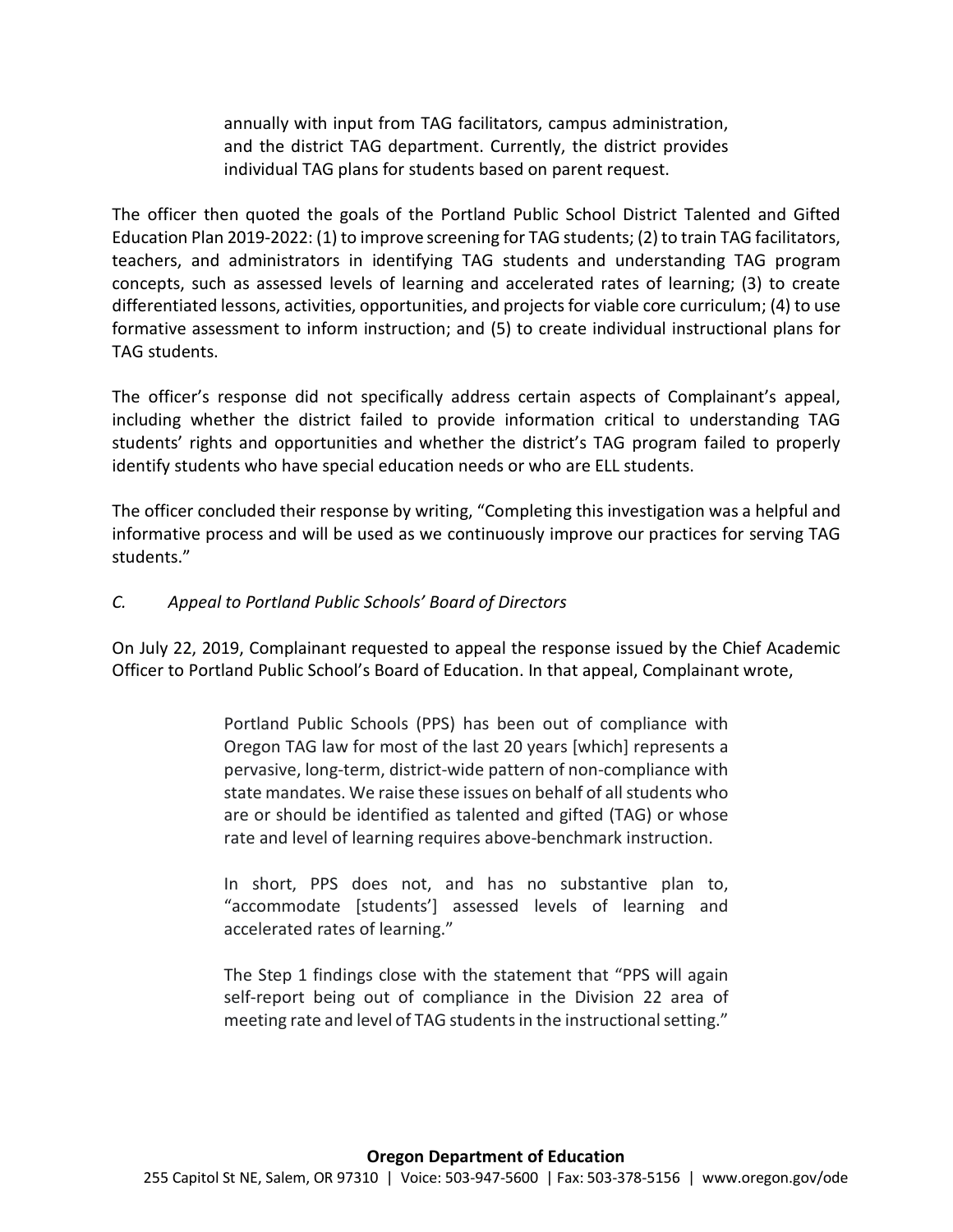Regarding our statement that PPS lacks appropriate high school TAG services, the district agrees that "[E]nrollment in an IB, AP, or Honors class does not automatically show that a TAG student's rate and level of learning are being addressed . . . [T]he finding regarding this complaint is that services vary by campus."

\* \* \* \* \*

Regarding our assertion that the district consistently fails to evaluate its TAG services, PPS says that "there are inconsistent practices across the district" and that it "has created a plan to address implementation and evaluation in the future."

\* \* \* \* \*

Regarding our frustration with PPS' dysfunctional complaint process, PPS found that "parents receive responses to their complaints that are consistent with Division 22 requirements."

\* \* \* \* \*

We ask the PPS Board of Directors to review the related materials and to issue a final decision that provides immediate and substantive mitigation measures to meet the rate and level of learning of its students.

On July 23, 2019, the district's Senior Board Manager for the district's Board of Education emailed Complainant verification that the District Board Office had received their appeal. The following day, on July 24, 2019, an email from the manager to the members of the board described the nature of the appeal.

> This appeal is scheduled to be voted on by the board at their August 13th meeting. Since this complaint about TAG programs and services[] lists several concerns, I think this may be a little tricky for the board to figure out exactly what they are deciding to uphold or overturn. Based on prior complaints where there is not a clear "verdict" on whether to uphold a decision, I recommend that prior to the August 13th meeting, that we have an idea of what it would mean to "provide immediate and substantive mitigation measures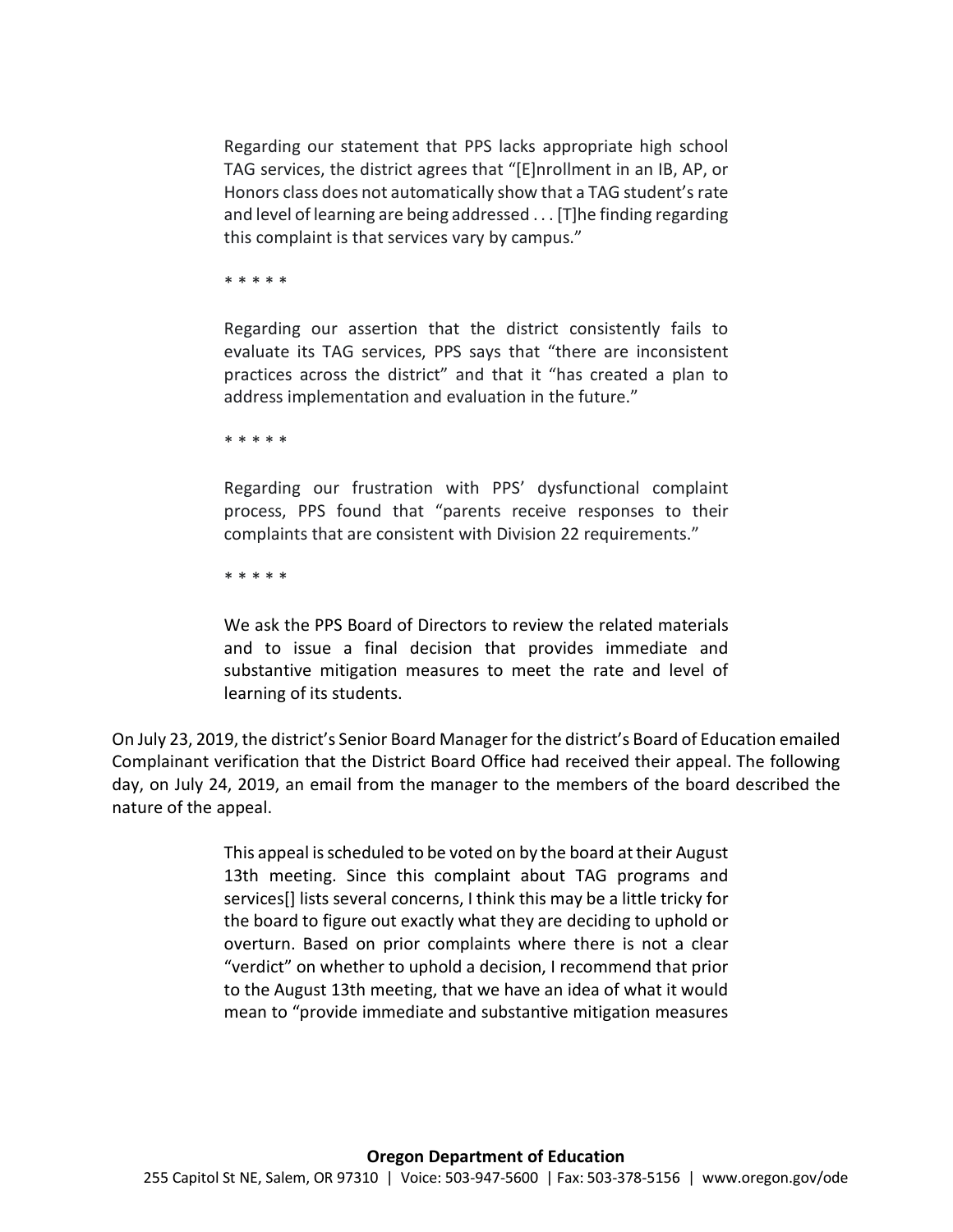to meet the rate and level of learning of students" and what it would take to implement immediately.

On August 5, 2019, the district's Confidential Executive Assistant to the Executive Chief of Staff emailed Complainant that the district's Board of Education had "tentatively scheduled" to hear Complainant's appeal on August 13, 2019.

At the August 13, 2019, meeting, the board heard Complainant's appeal. Three members of the public testified to corroborate Complainant's allegations. The board voted to uphold the Superintendent's response to Complainant. The board specified that this vote constituted the district's final decision with respect to Complainant's complaint.

# *D. Appeal to the Oregon Department of Education*

On August 8, 2019, Complainant filed an appeal of the final decision issued by Portland Public Schools with the Oregon Department of Education. The department accepted the appeal on the basis that Complainant had alleged, at each step in the district's complaint process, facts that if proven true would constitute a violation of either OAR 581-022-2325, 581-022-2330, 581-022- 2370, or 581-022-2500.[11](#page-8-0)

# *E. District Response to Complainant's Appeal with the Oregon Department of Education*

Pursuant to OAR 581-002-0009, Portland Public Schools provided the Oregon Department of Education with a response to Complainant's appeal. The district provided the response on September 20, 2019. In the district's response, the district provided the following description of its TAG program:

> TAG services in PPS elementary schools center primarily within each student's classroom. These classrooms are mixed-ability classrooms, where the teacher differentiates instruction according to classroom assessments.

\* \* \* \* \*

Students are either randomly placed in classrooms or they are placed in classrooms for math and/or reading according to ability, determined by pre-assessment. In classrooms where students are randomly assigned, we expect to see instruction differentiated for each student's level and rate of leaming [sic].

<span id="page-8-0"></span> <sup>11</sup> *See* OAR 581-002-0005(1)(a) (specifying that the Oregon Department of Education will accept an appeal of a complaint alleging a violation of a Division 22 standard if the complainant receives from the school district a final answer) and 581-022-0005(1)(a)(A) (specifying that for purposes of OAR 581-002-0005, a complainant receives from a school district a final answer if the complainant exhausts the school district's complaint process).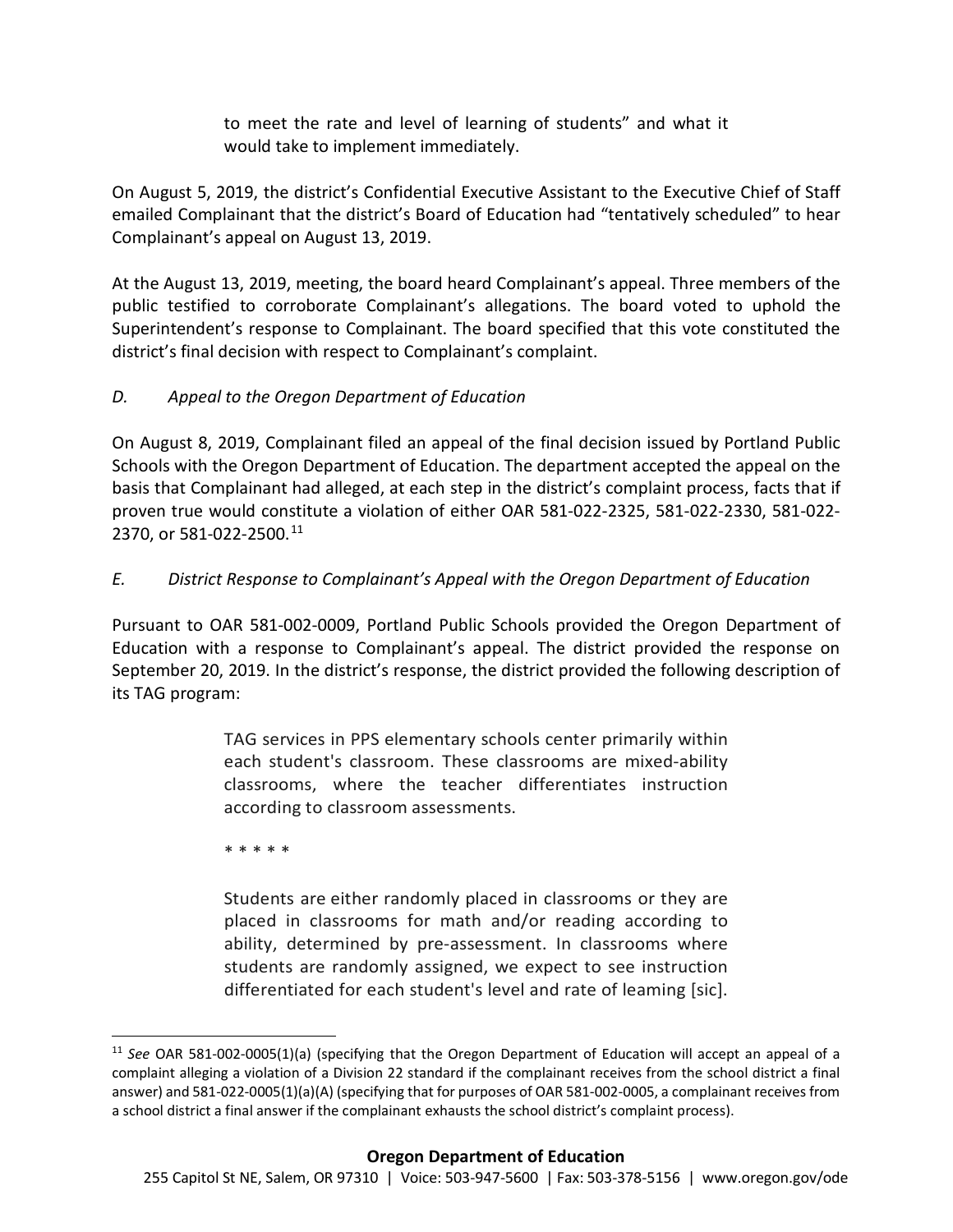In [classrooms] of like-ability students, we expect to see instruction at a higher rate and level.

\* \* \* \* \*

The enrollment in most PPS high school classes is by mixed ability, and instruction should be differentiated to meet the student's rate and level of learning.

\* \* \* \* \*

High Schools also offer a variety of advanced courses. These include AP (Advanced Placement), IB (International Baccalaureate), Dual Credit (High School and College Credit using the college text and syllabus), and Honors level courses. Some high school students take online courses, independent study or correspondence courses; or co-enroll in high school and college at the same time to meet their academic and intellectual needs.

The district then addressed Complainant's specific allegations.

With respect to the requirement that school districts have a plan for establishing a TAG program, the district wrote, "[The district] does have a comprehensive plan that addresses all areas required by the regulation. [The district] submitted the plan to [the department] on January 15, 2019, and has not had any indication from [the department] that the plan is not sufficient."<sup>[12](#page-9-0)</sup>

With respect to whether the district effectively communicated with students and parents and legal guardians of students about its TAG program and the program's ancillary services, the district wrote, "[The district] has a variety of communication methods and processes. We inform parents of identification of programs and services available; we have comprehensive information on the [district's] TAG Department website; and we provide parents an opportunity provide input through" surveys, events, and parent-teacher conferences.

With respect to whether the district effectively identified TAG students, the district wrote,

The TAG Department receives OSAS scores from the state in the fall and notifies parents by mail when their child has a score that

<span id="page-9-0"></span> <sup>12</sup> *See* OAR 581-022-2500(1) ("Each school district shall have a written plan for programs and services beyond those normally provided by the regular school program in order to realize the contribution of talented and gifted children to self and society.") and 581-022-2500(2) ("The written plan for programs and services for talented and gifted children shall be submitted to the Oregon Department of Education on a date and in a format provided in guidance documents provided by the Oregon Department of Education.").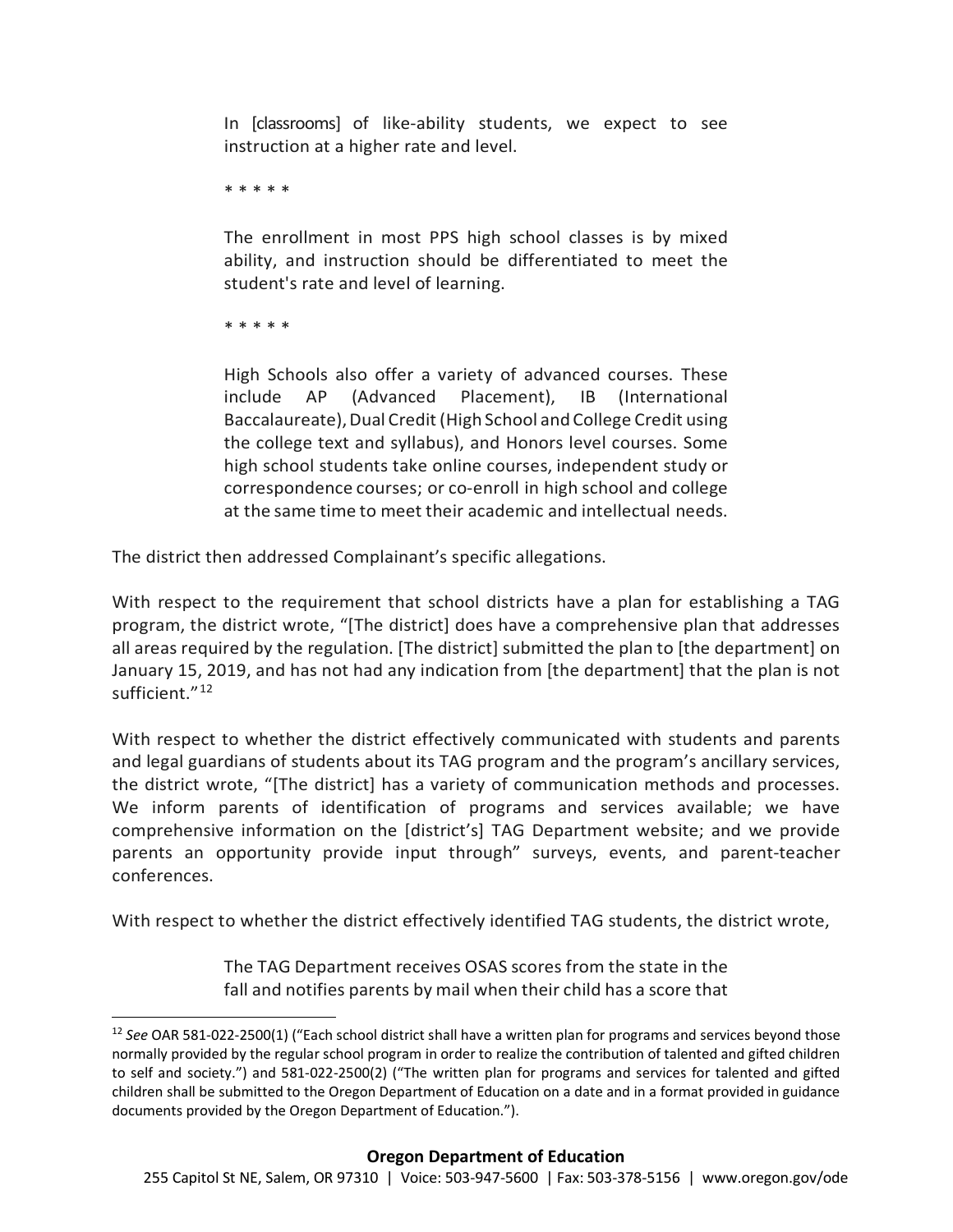could qualify their student as TAG. The TAG Department universally tests all second graders for intellectual identification and informs parents of possible qualification. The TAG Department assesses any student that a parent has nominated in the spring of each year for academic and intellectual giftedness if not already identified in that area.<sup>[13](#page-10-0)</sup>

With respect to the requirement that TAG students be taught at the proper rate and level of learning, the district wrote,

> [The district] is diligently working in a systematic way to comply [with those requirements] by supporting schools to provide the classroom best practices appropriate for their students. As explained above, especially with recent training, our teachers use assessments to differentiate curriculum, provide individualized instruction, and, when appropriate, opportunities for independent study. [The district] utilizes single-subject and whole-grade acceleration as appropriate. These strategies are offered throughout grade levels, and high schools have AP, IB, Dual Credit courses, among other opportunities to meet assessed levels of learning and rates of instruction.

\* \* \* \* \*

[The district] is implementing NWEA MAP exams [allowing the district to] train teachers in a comprehensive manner to use student rate and level reports to provide flexible grouping opportunities across the system. [14](#page-10-1)

With respect to the professional development of staff necessary to comply with the law, the district wrote,

> As explained above, especially with recent training, our teachers use assessments to differentiate curriculum, provide individualized instruction, and, when appropriate, opportunities for independent study.

\* \* \* \* \*

<span id="page-10-0"></span> <sup>13</sup> *See* OAR 581-022-2325(2) (specifying both mandatory and optional criteria for identifying TAG students).

<span id="page-10-1"></span><sup>14</sup> *See* OAR 581-022-2500(4) ("The instruction provided to identified students shall be designed to accommodate their assessed levels of learning and accelerated rates of learning.").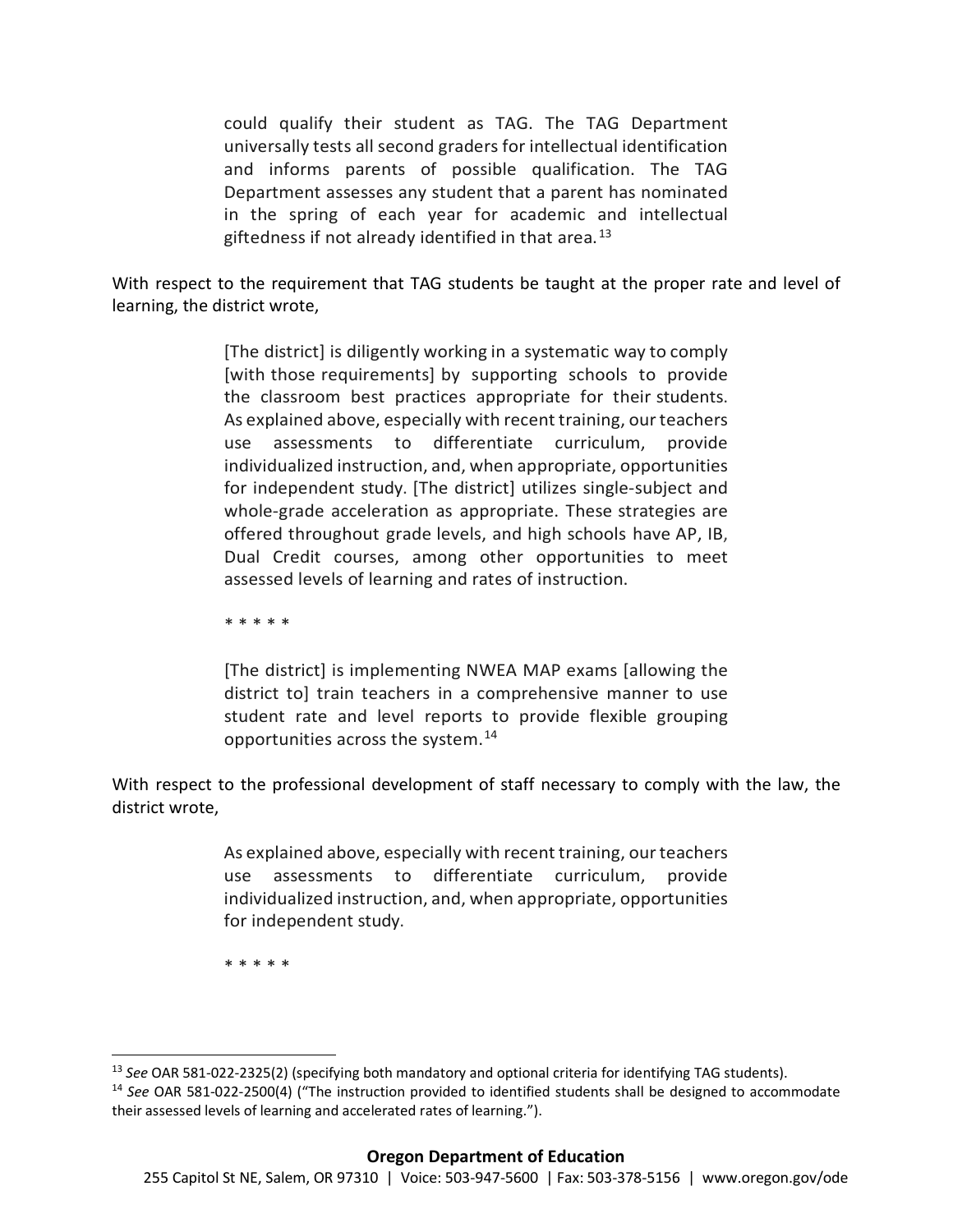[W]e are developing a system-wide approach to the incorporation of the dimensions of depth and complexity, which is a practice that currently varies by campus and teacher. PPS is creating a guaranteed and viable core curriculum across the district. This guaranteed and common core curriculum will include depth of knowledge . . . dimensions and extension opportunities in math and ELA units as developed.

Finally, with respect to whether the district properly processes the complaints of students and parents and legal guardians of students, the district wrote that it "has a complaint process consistent with the requirements of [the law]."[15](#page-11-0)

The district also provided the following information in support of its response:

- A description of the structure, staffing, and duties of the district's TAG department.
- A description of the duties of TAG facilitators at each school.
- A description of the role of the district's TAG Parent Advisory Committee.
- A description of the process for identifying second grade students "using the CogAT 7 screener" to identify second grade students who meet "the screener threshold to take the full CogAT."
- The total number of TAG assessments performed during the 2018-2019 school year.
- The total number to TAG students identified during the 2019-2020 school year.
- A description of processes used at a district special school program and at a districtsponsored charter school used to identify TAG students.
- The digitalized cumulative folder of a TAG student.
- Proof of having adopted the non-verbal Naglieri Nonverbal Ability Test "to identify intellectual abilities in students instead of the CogAT used in previous years" for purposes of providing a "culture-fair, nonverbal measure of reasoning and problemsolving abilities."

The district summarized its response by asserting that it is "committed to follow through on the TAG Plan" and that it "continually strives to improve in all aspects of work with talented and gifted children and their families."

<span id="page-11-0"></span> <sup>15</sup> *See* OAR 581-022-2270 (setting forth essential elements of school district complaint processes).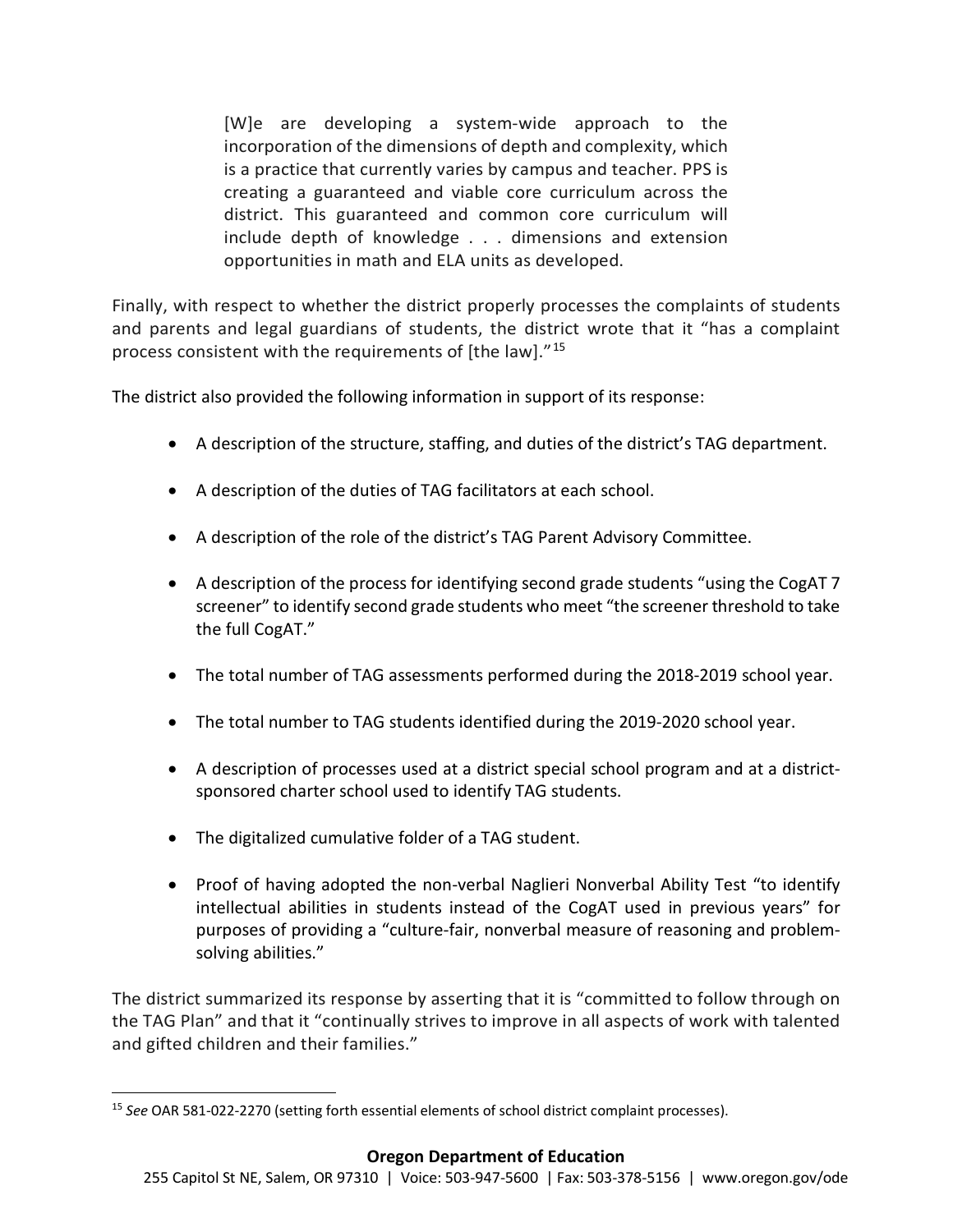## **PRELIMINARY FINDINGS OF FACT**

For purposes of this appeal, the Oregon Department of Education makes the following findings of fact:

#### **I. General Findings of Fact**

- 1. During times relevant to this appeal, Complainant was the parent of a child attending a public school that was a part of Portland Public Schools' school district.
- 2. For the purpose of investigating this appeal, the Oregon Department of Education reviewed copies of Portland Public Schools' TAG Policy and current Talented and Gifted Education Plan.
- 3. For the purpose of investigating this appeal, the department conducted classroom visits to ascertain whether students were being identified for TAG eligibility in accordance with OAR 581-022-2325 and whether TAG students were receiving TAG services in accordance with OAR 581-022-2500.
- 4. For the purpose of investigating this appeal, the Oregon Department of Education conducted surveys of district administrators, district teachers, and parents and legal guardians of students attending school in the district to ascertain whether students were being identified for TAG eligibility in accordance with OAR 581-022-2325 and whether TAG students were receiving appropriate TAG services in accordance with OAR 581-022-2500.
- 5. For the purpose of investigating this appeal, the department reviewed a copy of the district's Complaint Policy.

# **II. Findings of Fact Related to Portland Public Schools' TAG Policy**

- 6. Portland Public Schools has a "Talented and Gifted Education Policy."[16](#page-12-0) The district's school board adopted the policy on March 10, 1983. The board amended the policy twice, once on October 26, 1995, and once on September 9, 2002.
- 7. In full, the district's "Talented and Gifted Policy" reads:

The district is committed to an educational program that recognizes the unique value, needs and talents of the individual student. Curriculum and instruction designed to meet the level and rate of learning of talented and gifted students is an integral part of this commitment. Talented

<span id="page-12-0"></span> <sup>16</sup> Portland Public School Board Policy: 6.10.015-P. *Available at:* <https://www.pps.net/Page/2896>*.*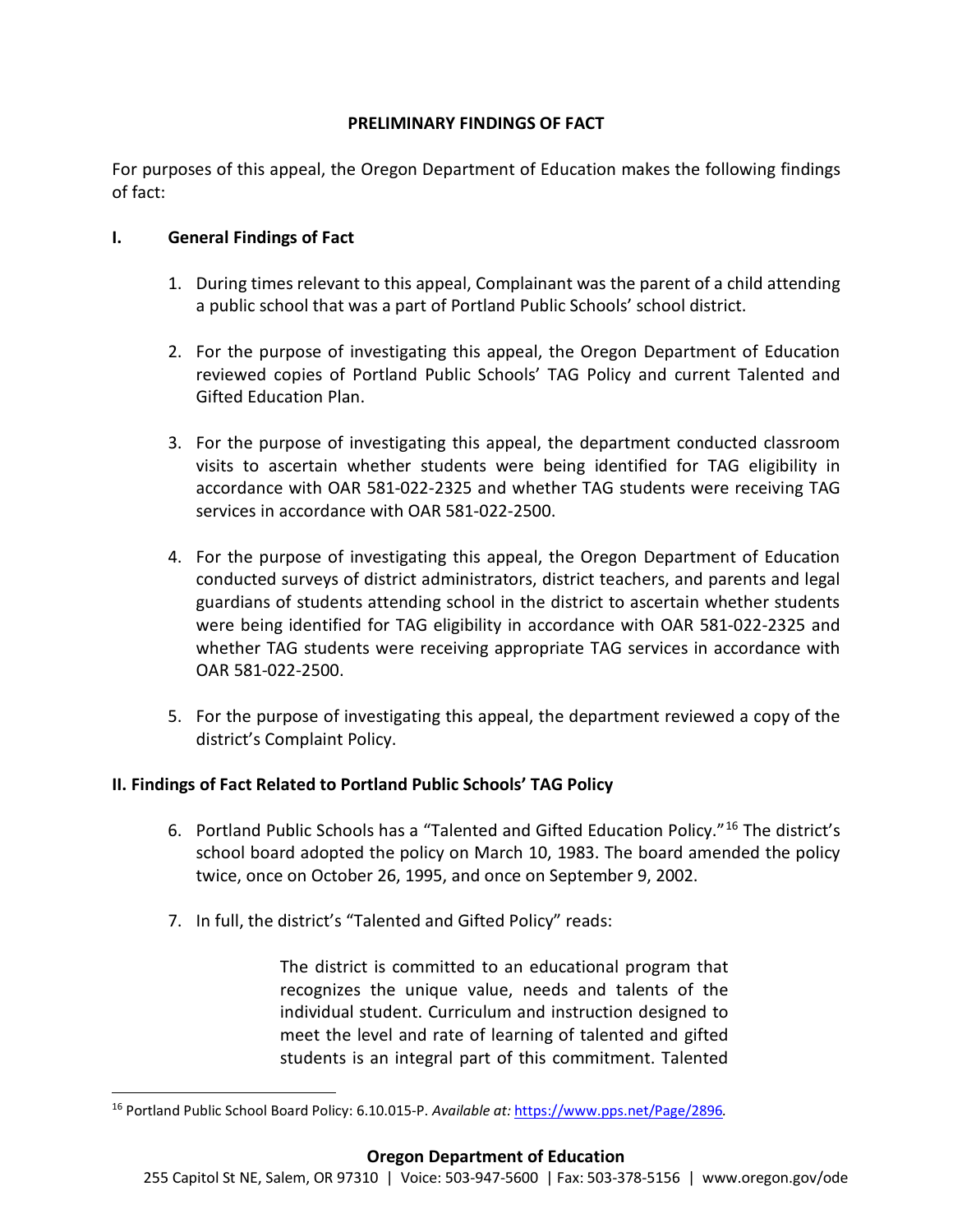and gifted students means those children who require special education programs or services, or both[,] beyond those normally provided by the regular school program in order to realize their contribution to self and society[,] and who demonstrate outstanding ability or potential in one of more of the following areas: . . . Intellectual ability [and] unusual academic ability in reading or mathematics.

[]The Board, therefore, directs district staff to provide classroom or school programs designed to promote educational opportunity for talented and gifted students commensurate with their ability.

[]The district has established an appeals process for parents to utilize if they are dissatisfied with identification processes or appropriateness of programs and services provided for their talented and gifted students.

#### III. **Findings of Fact Related to Portland Public Schools' TAG Plan**

- 8. Portland Public Schools has a Talented and Gifted Education Plan for the implementation of TAG services during the years 2019, 2020, 2021, and 2022.<sup>[17](#page-13-0)</sup>
- 9. The district's Talented and Gifted Education Plan contains the district's Talented and Gifted Policy, a mission statement, and an explanation of the district's philosophy.<sup>[18](#page-13-1)</sup>
- 10. The district's Talented and Gifted Education Plan contains descriptions of several programs and services that the district uses to meet TAG students' needs, including (1) the processes that the district uses to identify students for TAG eligibility, (2) the use of flexible student grouping in district classrooms, (3) the incorporation of depth of knowledge learning in district classrooms, (4) the use of optional instructional formats, advanced placement courses, and baccalaureate offerings, (5) the use of TAG facilitators and other mechanisms to increase teachers' knowledge of TAG students or students who may be TAG eligible, (6) the use of instructional plans for TAG students, (7) the placement of high performing students in the district's ACCESS Academy Alternative Program, (8) the use of optional enrichment activities, such as robotics clubs, chess clubs, and a variety of other offerings, (9) the professional development of district staff, and (9) methods of communicating with the parents and legal guardians of students attending school in the district.

<span id="page-13-0"></span> <sup>17</sup> Portland Public School District Talented and Gifted Education Plan 2019 – 2022. *Available at:*  [https://www.pps.net/Page/2896.](https://www.pps.net/Page/2896)

<span id="page-13-1"></span><sup>18</sup> *Id.* at pages 1-2.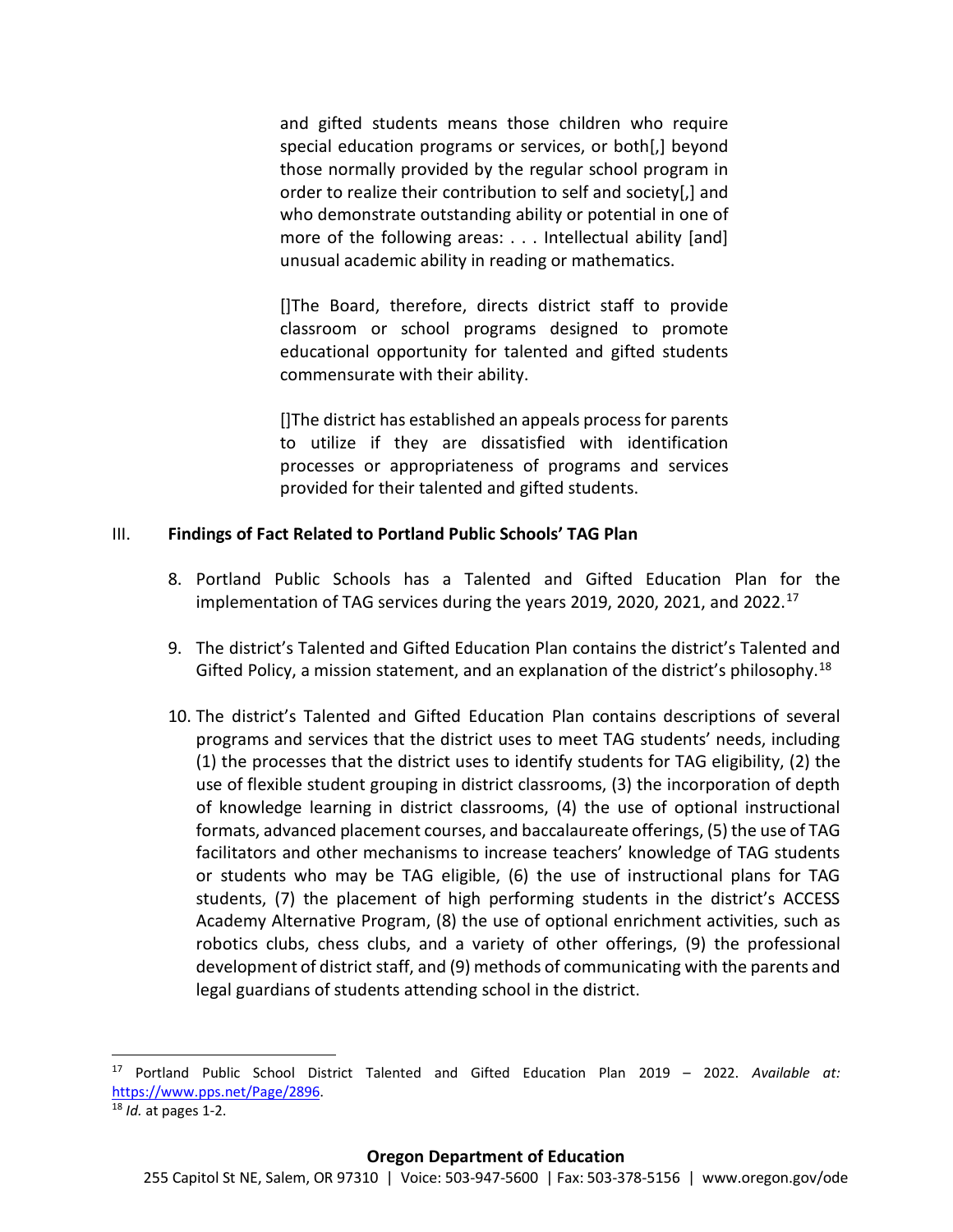a. With respect to the processes that the district uses to identify students for TAG eligibility, the plan specifies that

> Currently Portland Public Schools uses the CogAT 7 for intelligential identification in grades  $K - 12$ , ITBS  $K - 2$  for academic identification in Math and/or Reading and the SBAC spring scores for grades  $3 - 12$ . All  $2^{nd}$  grade students are screened using the CogAT 7 Screener in the fall for possible TAG identification.

\* \* \* \* \*

In attempt to increase identification and services provided to historically underserved students, PPS will be creating a systematic identification process which will be designed in the 2019 spring semester for implementation in the fall of 2019. Starting in the 2019-2020 school year, PPS will use the Naglieri 3 for intellectual identification and spring SBAC and NEWA MAP (nationally and locally normed test results) assessments for identification of talented and gifted in the areas of Math and Reading in Grades  $1 - 12$ . Universal testing will be done in the fall for  $2<sup>nd</sup>$  grade using the Naglieri 3 and MAP assessment.<sup>[19](#page-14-0)</sup>

- b. With respect to the use of flexible student grouping in district classrooms, the district wrote, "Currently there is not a system-wide approach to flexible grouping across Portland Public Schools." The district explained that this technique varies "by campus and teacher." The district asserted that it "will begin training teachers to use student rate and level reports to provide flexible grouping opportunities across the system."<sup>[20](#page-14-1)</sup>
- c. With respect to the incorporation of depth of knowledge learning in district classrooms, the district wrote, "Currently there is not a system-wide approach to the incorporation of the dimensions of depth and complexity across Portland Public Schools." The district specified that this technique varies "by campus and teacher." The district set forth a plan for incorporating such teaching "across the district."[21](#page-14-2)
- d. With respect to the use of TAG facilitators and other mechanisms to increase teachers' knowledge of TAG students or students who may be TAG eligible, the

<span id="page-14-0"></span> <sup>19</sup> *Id.* at 2-3.

<span id="page-14-1"></span><sup>20</sup> *Id.* at 5.

<span id="page-14-2"></span> $^{21}$  *Id.*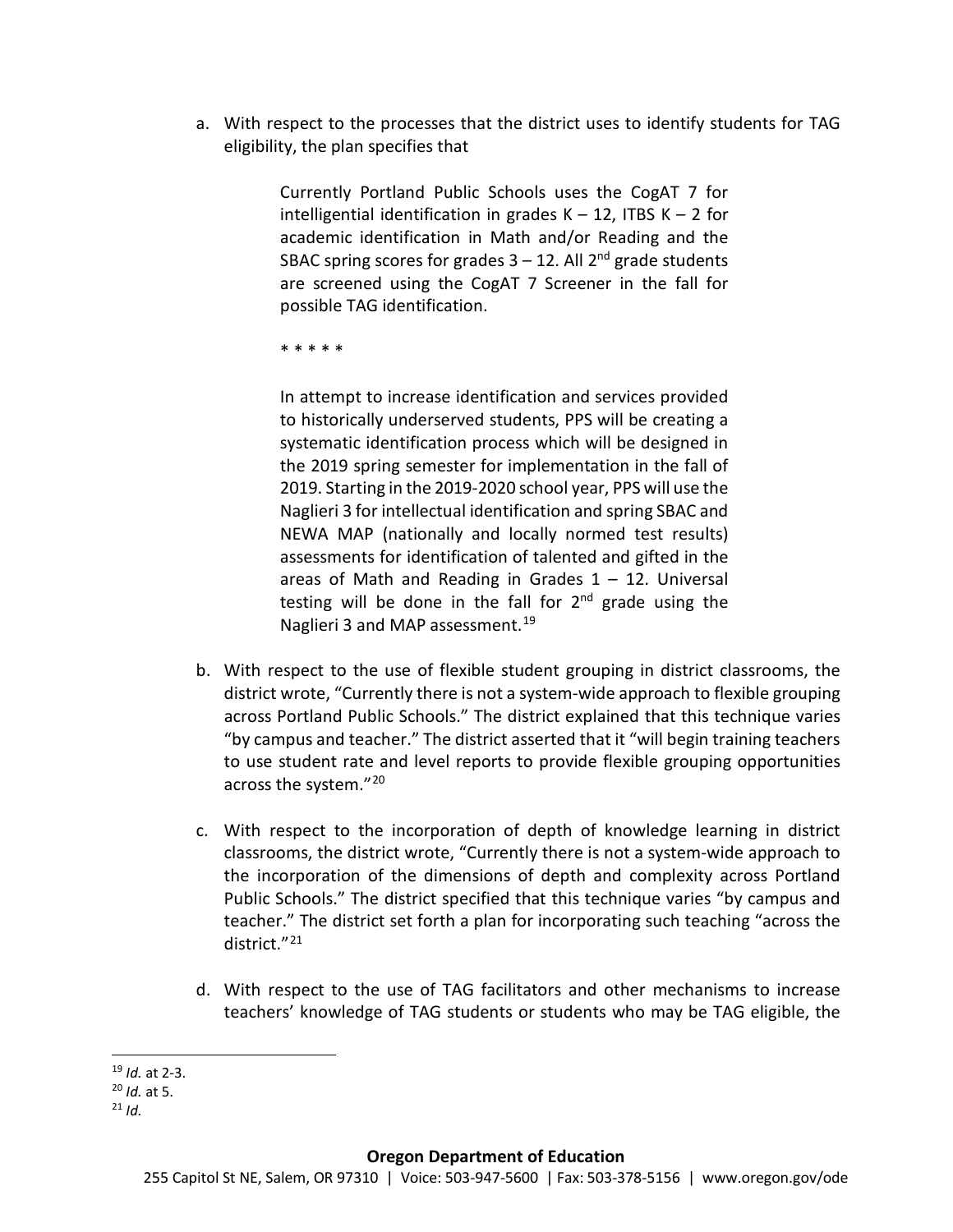district wrote, "Every campus in PPS has a designated TAG facilitator who is paid an extended responsibility stipend to manage TAG identification & nomination, parent communication and teacher TAG training on campus." The district also described a variety of reports and databases that teachers can access to identify TAG students. The district explained that it would provide district teachers training on how to "read and use MAP results/RIT scores to inform instruction" and how to "access MAP student reports to identify each student's rate and level in tested MAP areas."[22](#page-15-0)

- e. With respect to the use of instructional plans for TAG students, the district wrote, "Currently in PPS, written TAG Instructional Personal Learning Plans are not required for the individual student unless requested by the parent." The district explained that "Every campus in PPS has a campus TAG plan that is unique to their school and their programs." The district also wrote that it has "the goal [is] to create individualized instructional plans."[23](#page-15-1)
- f. With respect to the placement of high performing students in the district's ACCESS Academy Alternative Program, the district wrote that it "offers highly gifted student choice [of] school transfer through an alternative program, ACCESS Academy, which serves students in  $1<sup>st</sup> - 8<sup>th</sup>$  grade." The district noted that students must score at the 99<sup>th</sup> percentile on at least one academic assessment to be placed in the academy. $24$
- g. With respect to the professional development of district staff, the district listed the topics for which it would provide instruction during the 2018 – 2019, 2019 – 2020, 2020  $-$  2021, and 2021  $-$  2022 school years. For example, the district specified that it would provide "rate and level training" for each of those school years.[25](#page-15-3)
- h. With respect to methods of communicating with the parents and legal guardians of students attending school in the district, the district listed several methods that it would employ at various stages in the TAG identification, nomination, and teaching process. For example, prior to testing for TAG placement, the district uses the following methods: "School TAG bulletin board, school newsletter, PPS TAG website, TAG Facilitators, Fall Back to School Night, TAG Power Point, 2<sup>nd</sup> Grade Universal Testing Letter to parents."[26](#page-15-4)
- 11. The district's Talented and Gifted Education Plan lists five "major goals" of the district with respect to its TAG program. Those goals are:

<span id="page-15-4"></span><sup>26</sup> *Id.* at 9.

<span id="page-15-0"></span> <sup>22</sup> *Id.* at 7.

<span id="page-15-1"></span><sup>23</sup> *Id.* 

<span id="page-15-2"></span> $^{24}$  *Id.* 

<span id="page-15-3"></span><sup>25</sup> *Id.* at 8.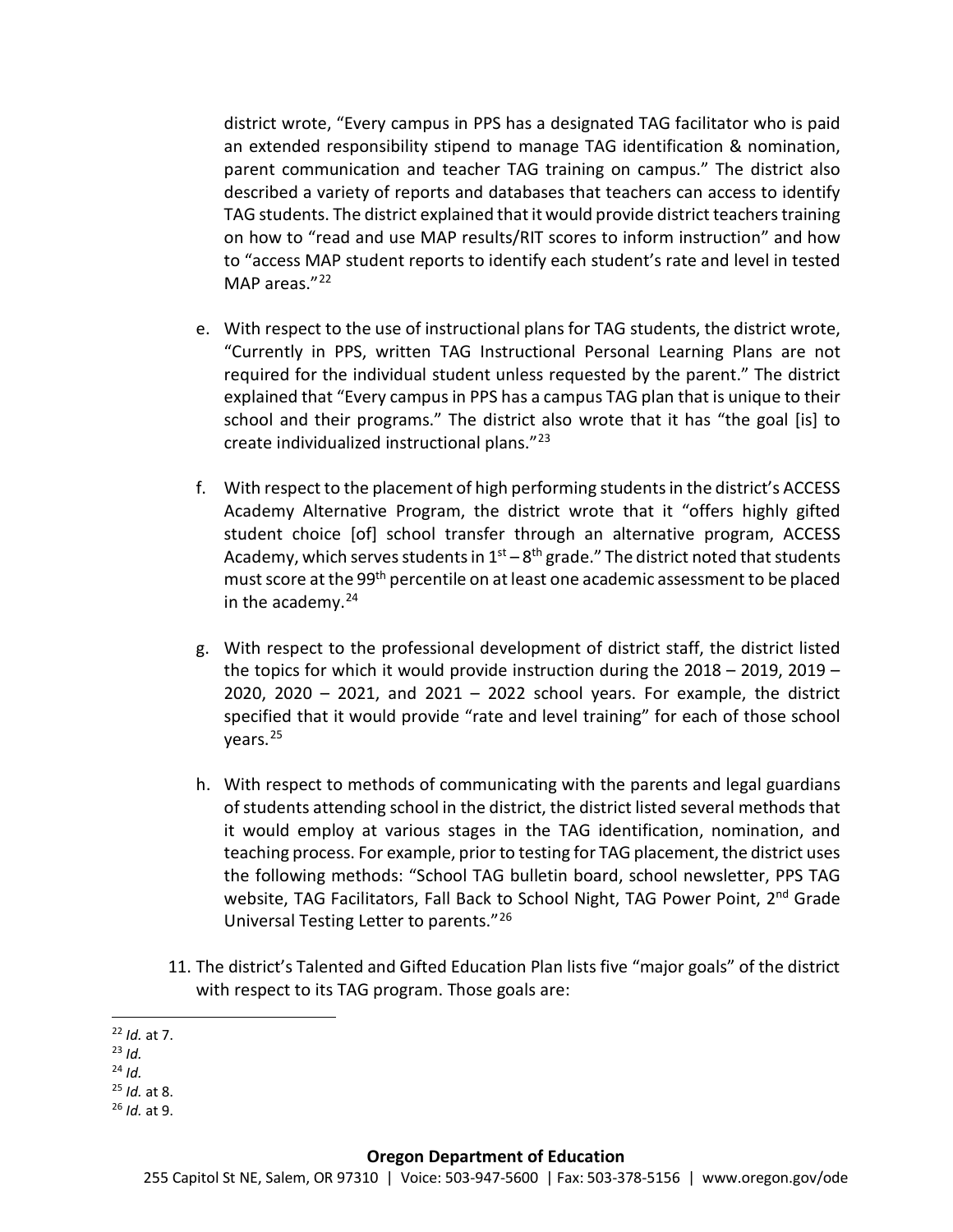1. **TAG identification improvement** – improve universal screening practices to automate identification and to increase identification of historically underserved students.

2. **Professional development of staff** – train TAG facilitators, teachers, and administrators in rate and level, depth of knowledge, classroom look fors, and using formative assessments to inform instruction.

3. **Curriculum development** – include in-depth DOK/TAG extensions and differentiated lessons, activities, opportunities, and projects into each GVC unit written in the new common core curriculum.

4. **Use formative assessment to inform instruction** – use MAP assessment results/RIT scores to provide personalized learning opportunities for each student.

5. **Create individual instructional plan** – work with campus committees that include teachers, TAG facilitators, and parents to create individual instructional plans to identify learning goals and identify classroom practices that would meet individual TAG students learning needs.<sup>[27](#page-16-0)</sup>

- 12. The district's Talented and Gifted Education Plan specified the timeline that the district would adhere to in accomplishing its five "major" and other goals.<sup>[28](#page-16-1)</sup>
- 13. The district's Talented and Gifted Education Plan described the manner in which the district would accomplish its five "major" and other goals.<sup>[29](#page-16-2)</sup>
- 14. The district's Talented and Gifted Education Plan described the manner in which the district would evaluate its progress toward accomplishing its five "major" and other goals.[30](#page-16-3)

<span id="page-16-0"></span> <sup>27</sup> *Id.* at page 10.

<span id="page-16-1"></span><sup>28</sup> *Id.* at pages 10-13.

<span id="page-16-2"></span><sup>29</sup> *Id.* at page 14.

<span id="page-16-3"></span><sup>30</sup> *Id.* at page 15.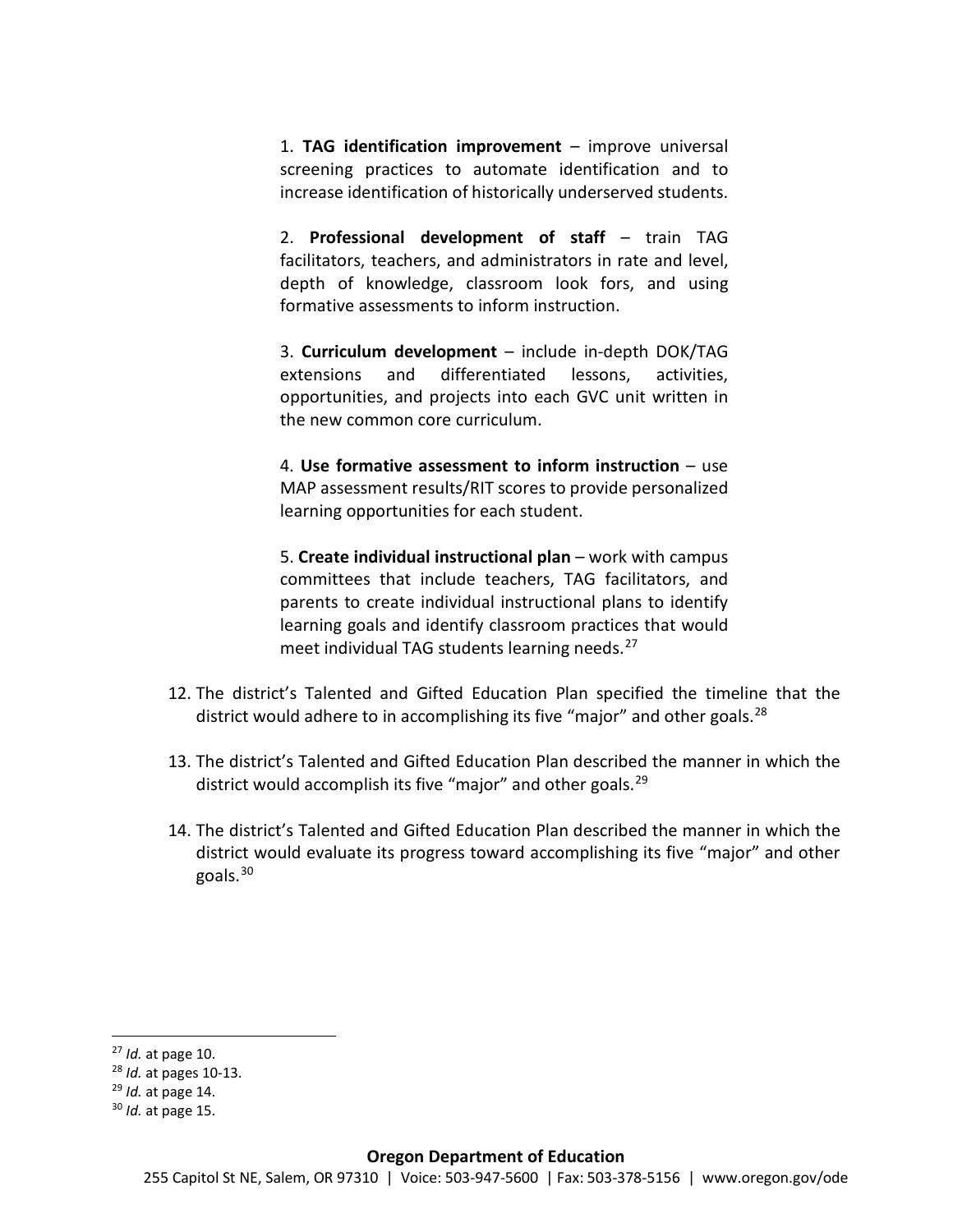## **IV. Findings of Fact Related to School Visits**

#### *A. Findings of Fact Related to School Visit Procedures*

- 15. The Oregon Department of Education conducted both in-person classroom visits and virtual classroom visits of schools that are a part of Portland Public Schools. In-person classroom visits were conducted during the months of January, February, and March in the year 2020. Virtual classroom visits were conducted during the month of October in the year 2020. $31$
- 16. In total, the department observed classes in 43 district schools and programs.
	- a. The department observed classes in 16 district elementary schools, constituting 46% of the elementary schools located in the district.
	- b. The department observed classes in seven K-8 schools, constituting 44% of the K-8 schools located in the district.
	- c. The department observed classes in ten middle schools, constituting 71% of the middle schools located in the district.
	- d. The department observed classes in seven high schools, constituting 64% of the high schools located in the district.
	- e. The department observed classes at the two campuses for the district's ACCESS Academy Alternative Program.
	- f. The department observed classes in the district's Metropolitan Learning Center K-12 alternative education program.
- 17. In total, the department visited 132 classes for grades K-2, 104 classes for grades 3-5, 159 classes for grades 6-8, and 46 classes for grades 9-12.
- 18. The department followed the following procedures when conducting in-person classroom visits:
	- a. Each classroom visit was conducted by a team consisting of the department's TAG specialist, a district administrator, a district Teacher on Special Assignment (TOSA), and a school administrator.

<span id="page-17-0"></span> $31$  The department conducted virtual visits for classes in grades 9-12 during October 2020, because those classes were held in virtual classrooms due to the COVID-19 pandemic.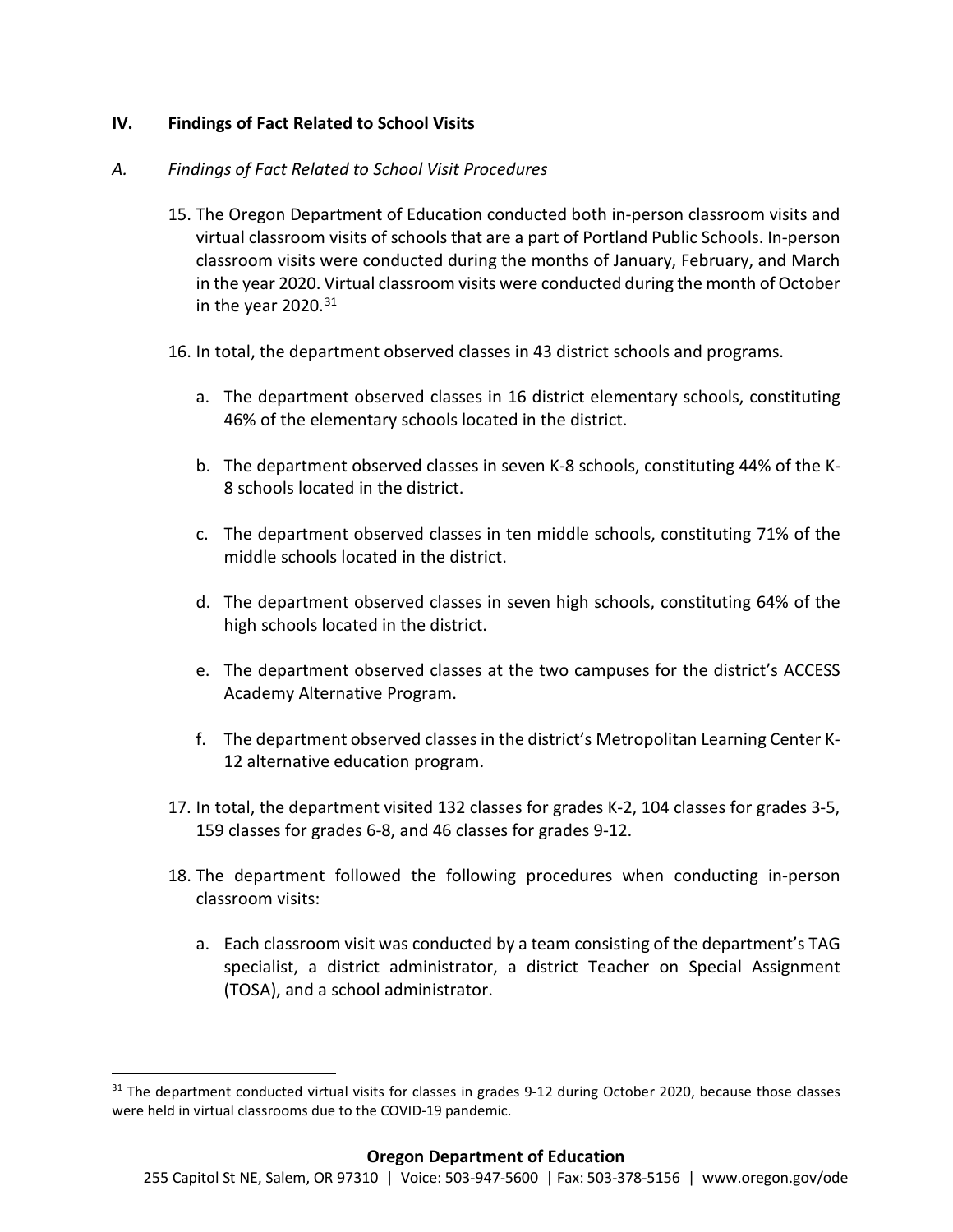- b. The department's TAG specialist used identical processes for collecting data in each class. The specialist observed for the same types of activities in each class. The specialist sought to ask teachers the same set of questions in each class.
- c. Not all teachers were available to answer questions.
- d. The visit would last from 20 to 45 minutes, depending on the class's activities and the availability of teachers to answer questions.
- 19. The department followed the following procedures when conducting virtual classroom visits:
	- a. Each classroom visit was conducted by a team consisting of the department's TAG specialist, a district administrator, a district TOSA, and a school administrator.
	- b. The school or teacher provided a link for the visiting team to enter the class. Most links were provided through a Google application. Some links were provided through Zoom. Visiting team members muted their microphones before entering the class.
	- c. The department's TAG specialist used identical processes for collecting data in each class. The specialist observed for the same types of activities in each class.
	- d. The department's TAG specialist did not interact with teachers during class. Instead, the specialist communicated with the teachers through emails and surveys.

#### *B. Findings of Fact Related to Identifying TAG Students in Classes Observed*

- 20. Of the classes observed, the following percentages of teachers reported having at least one TAG student in their class: 39% of teachers teaching grades K-2, 77% of teachers teaching grades 3-5, 78% of teachers teaching grades 6-8, and 71% of teachers teaching grades 9-12.
- 21. Of the classes observed, the number of TAG students generally corresponded with grade level, with fewer TAG students attending lower-level grades and more TAG students attending higher-level grades.
- 22. For the purpose of investigating this appeal, the department's TAG specialist gathered information pertaining to who nominated students for TAG eligibility.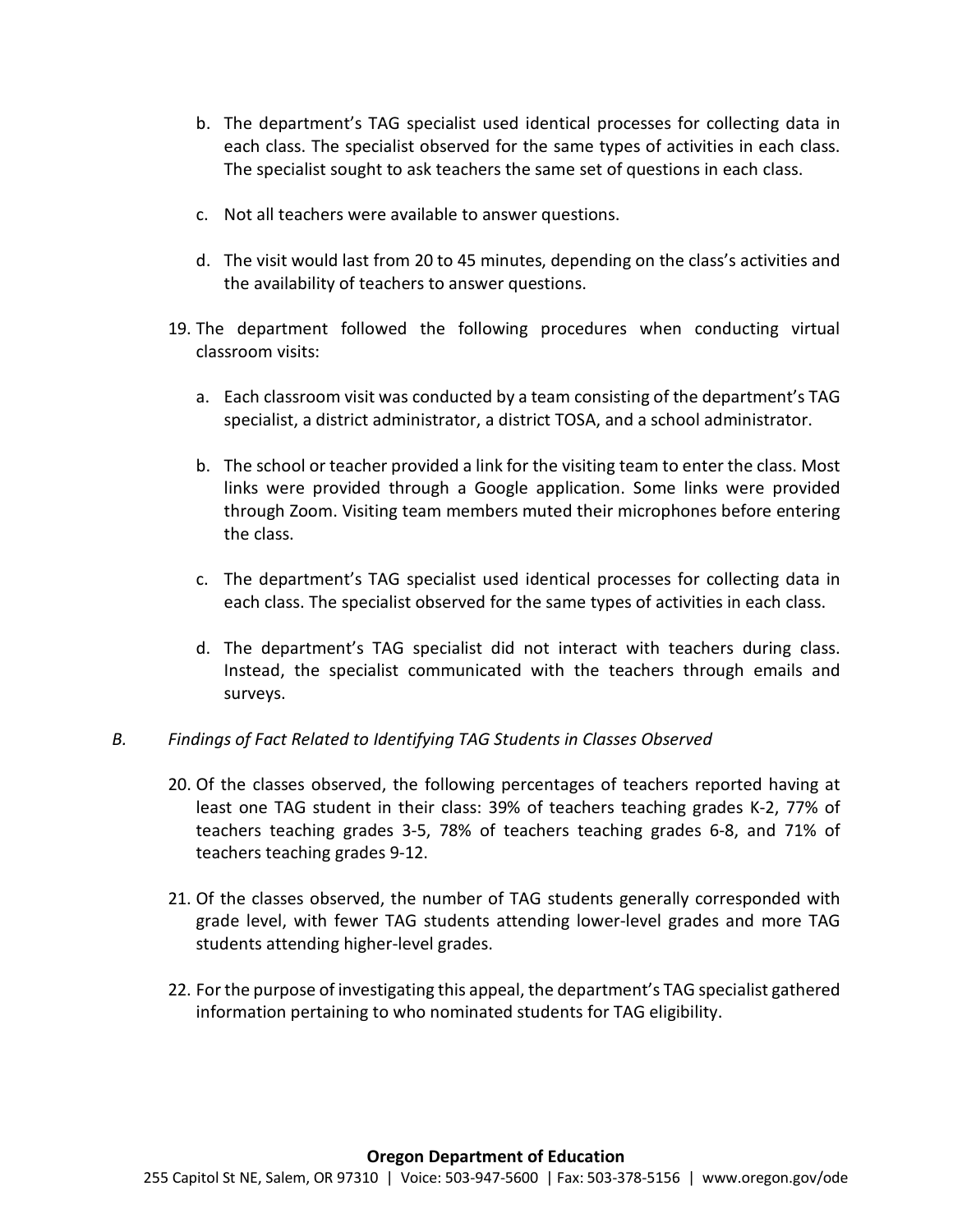- a. Of classes observed in grades K-2, 26% of TAG students were nominated by the teacher, 35% by a parent or legal guardian, and 31% by the district. The department's TAG specialist could not identify who nominated the remainder of TAG students.
- b. Of classes observed in grades 3-5, 31% of TAG students were nominated by the teacher, 12% by a parent or legal guardian, and 44% by the district. The department's TAG specialist could not identify who nominated the remainder of TAG students.
- c. Of classes observed in grades 6-8, 12% of TAG students were nominated by the teacher, 3% by a parent or legal guardian, and 72% by the district. The department's TAG specialist could not identify who nominated the remainder of TAG students.
- d. Of classes observed in grades 9-12, 29% of TAG students were nominated by the teacher, 14% by a parent or legal guardian, and 26% by the district. The department's TAG specialist could not identify who nominated the remainder of TAG students.
- e. With respect to those TAG students for whom the department's TAG specialist could identify who nominated them, a parent or legal guardian did not nominate a student for the district's TAG program in 62% of classes in grades K-2, 73% of classes in grades 3-5, 82% of classes in grades 6-8, and 70% of classes in grades 9- 12.
- 23. For the purpose of investigating this appeal, the department's TAG specialist asked teachers from classes in grades K-5 the following question: "Have any students in your class been nominated for TAG eligibility this year?"
	- a. Of classes observed in grades K-2, 49% of teachers responded "yes" and 30% of teachers responded "no." 11% of teachers responded "maybe."
	- b. Of classes observed in grades 3-5, 37% of teachers responded "yes" and 45% of teachers responded "no." 5% of teachers responded "maybe."
- 24. For the purpose of investigating this appeal, the department's TAG specialist asked teachers from classes in grades 6-12 the following question: "Have you nominated, or will you nominate, students in your class for TAG eligibility this year?"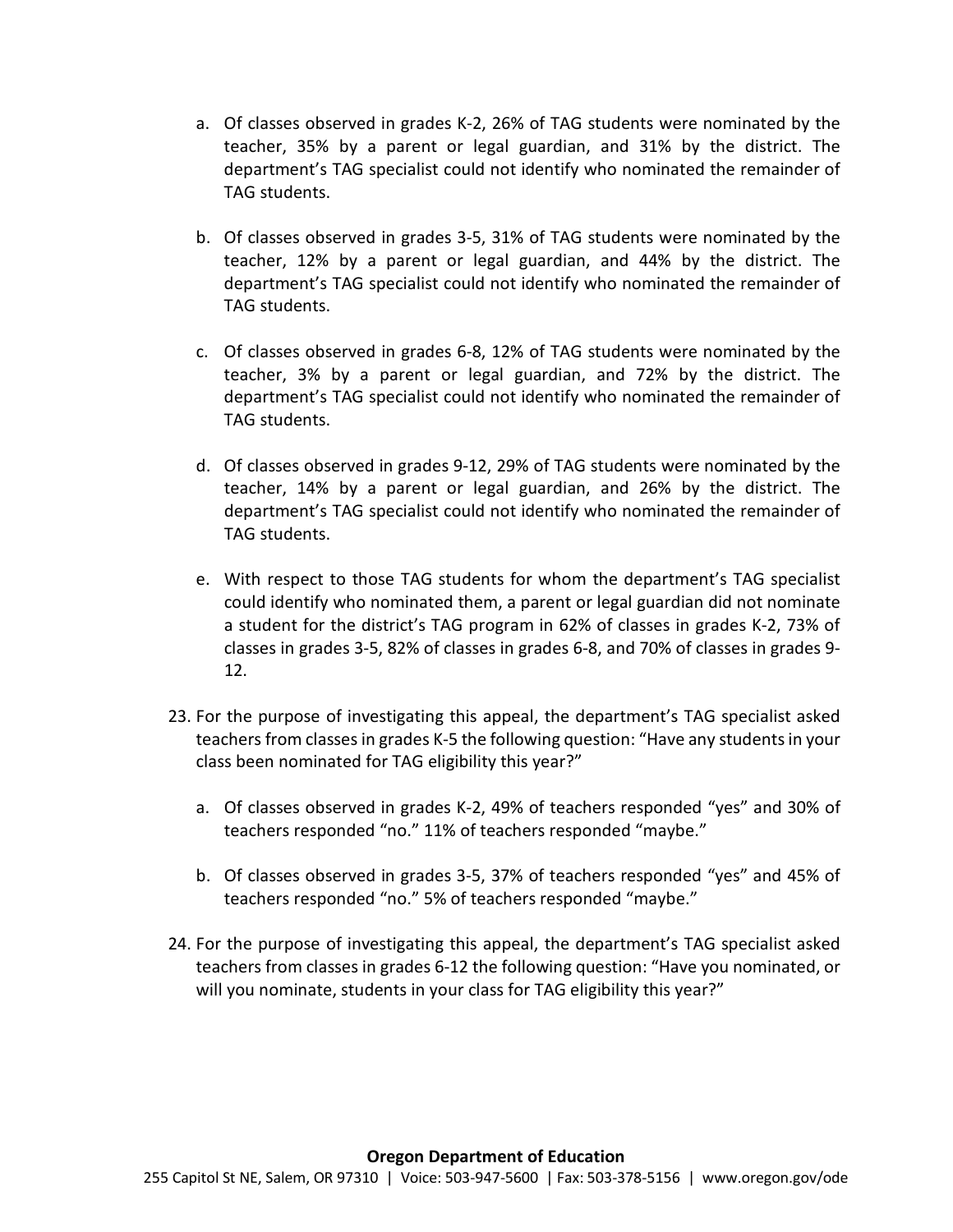- a. Of classes observed in grades 6-8, 15% of teachers responded "yes" and 50% of teachers responded "no." 19% of teachers responded "maybe."
- b. Of classes observed in grades 9-12, 15% of teachers responded "yes" and 39% of teachers responded "no." 39% of teachers responded "maybe."
- 25. At the time of this investigation, the tools most commonly used by teachers to identify students for TAG eligibility were: (1) for grades K-2, requests by parents and legal guardians, observations made by teachers, and  $2<sup>nd</sup>$  grade screening; (2) for grades 3-8, observations made by teachers and Measure of Academic Progress (MAP) testing; and (3) for grades 9-12, observations made by teachers.  $32$
- 26. For the purpose of investigating this appeal, the department's TAG specialist asked teachers who did not nominate a student for TAG eligibility why they did not nominate a student.
	- a. For classes observed in grades K-2: (1) 11% of teachers answered that they had not received any test result from the district; (2) 50% of teachers answered that identification for TAG eligibility takes place in the  $2^{nd}$  grade; (3) 30% of teachers answered that they did not believe in identifying students for TAG eligibility at an early age; (4) 23% of teachers answered that they did not have enough information to nominate any students; (5) 9% of teachers answered that they did not understand the identification process; and (6) 1% of teachers specified that comprehensive distance learning affected their ability to identify students. Some teachers were not available to answer the question.
	- b. For classes observed in grades 3-5: (1) 43% of teachers answered that they had not received any test result from the district; (2) 9% of teachers answered that identification for TAG eligibility takes place in the  $2<sup>nd</sup>$  grade; (3) 56% of teachers answered that they did not have enough information to nominate any students; and (4) 13% of teachers answered that they did not understand the identification process. Some teachers were not available to answer the question.
	- c. For classes observed in grades 6-8: (1) 44% of teachers answered that they had not received any test result from the district; (2) 7% of teachers answered that identification for TAG eligibility takes place in the  $2^{nd}$  grade; (3) 48% of teachers answered that they did not have enough information to nominate any students; (4) 36% of teachers answered that they did not understand the identification process; and (5) 2% of teachers specified that comprehensive distance learning

<span id="page-20-0"></span> $32$  MAP is a nationally administered reading and math assessment taken by students in kindergarten through eighth grade. The assessment measures a student's proficiency in those subjects, as well as their academic growth during the school year.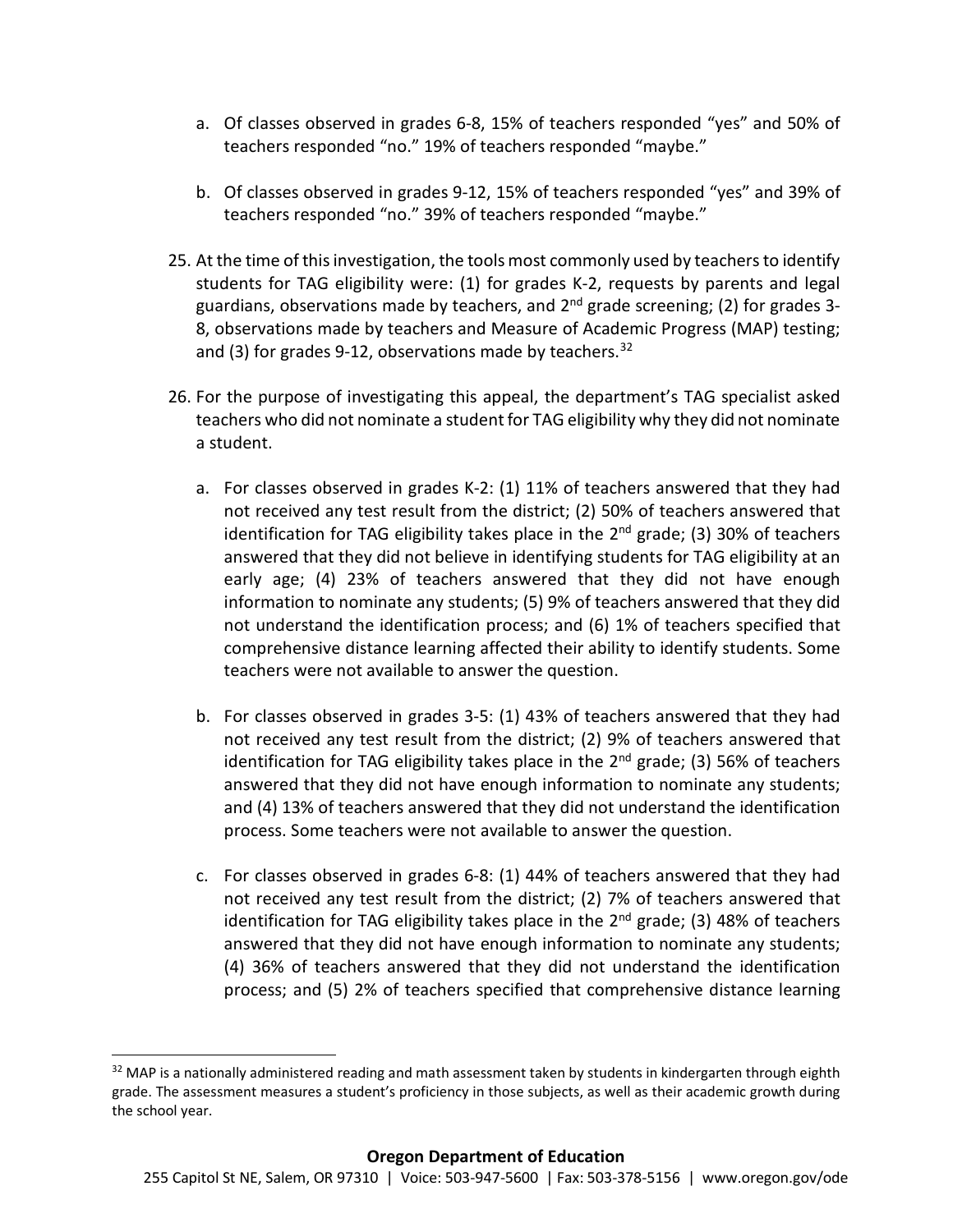affected their ability to identify students. Some teachers were not available to answer the question.

- d. For classes observed in grades 9-12: (1) 8% of teachers answered that they had not received any test result from the district; (2) 40% of teachers answered that they did not have enough information to nominate any students; and (3) 30% of teachers specified that comprehensive distance learning affected their ability to identify students. Some teachers were not available to answer the question.
- 27. For the purpose of investigating this appeal, the department's TAG specialist documented teachers' comments in grades K-8 to identify themes occurring in the district with respect to identifying students for TAG eligibility.
	- a. The district's TAG specialist documented comments indicating that 9% of teachers teaching grades K-2, 36% of teachers teaching grades 3-5, and 81% of teachers teaching grades 6-8 did not understand the identification process.
	- b. The district's TAG specialist documented comments indicating that 22% of teachers teaching grades K-2, 36% of teachers teaching grades 3-5, and 51% of teachers teaching grades 6-8 thought of TAG eligibility as nothing more than a "score."
	- c. The district's TAG specialist documented comments indicating that 36% of teachers teaching grades K-2 and 3% of teachers teaching grades 3-5 discouraged parents from nominating students for TAG eligibility or otherwise beginning the identification process.
	- d. The district's TAG specialist documented comments indicating that 32% of teachers teaching grades K-2 and 3% of teachers teaching grades 3-5 did not believe in identifying students for TAG eligibility in Kindergarten.
	- e. The district's TAG specialist documented comments indicating that 21% of teachers teaching grades K-2 and 3% of teachers teaching grades 3-5 did not believe in identifying students for TAG eligibility in the first grade.
	- f. The district's TAG specialist documented comments indicating that 21% of teachers teaching grades K-2 and 3% of teachers teaching grades 3-5 believe that student performance will "level out" by grade 3.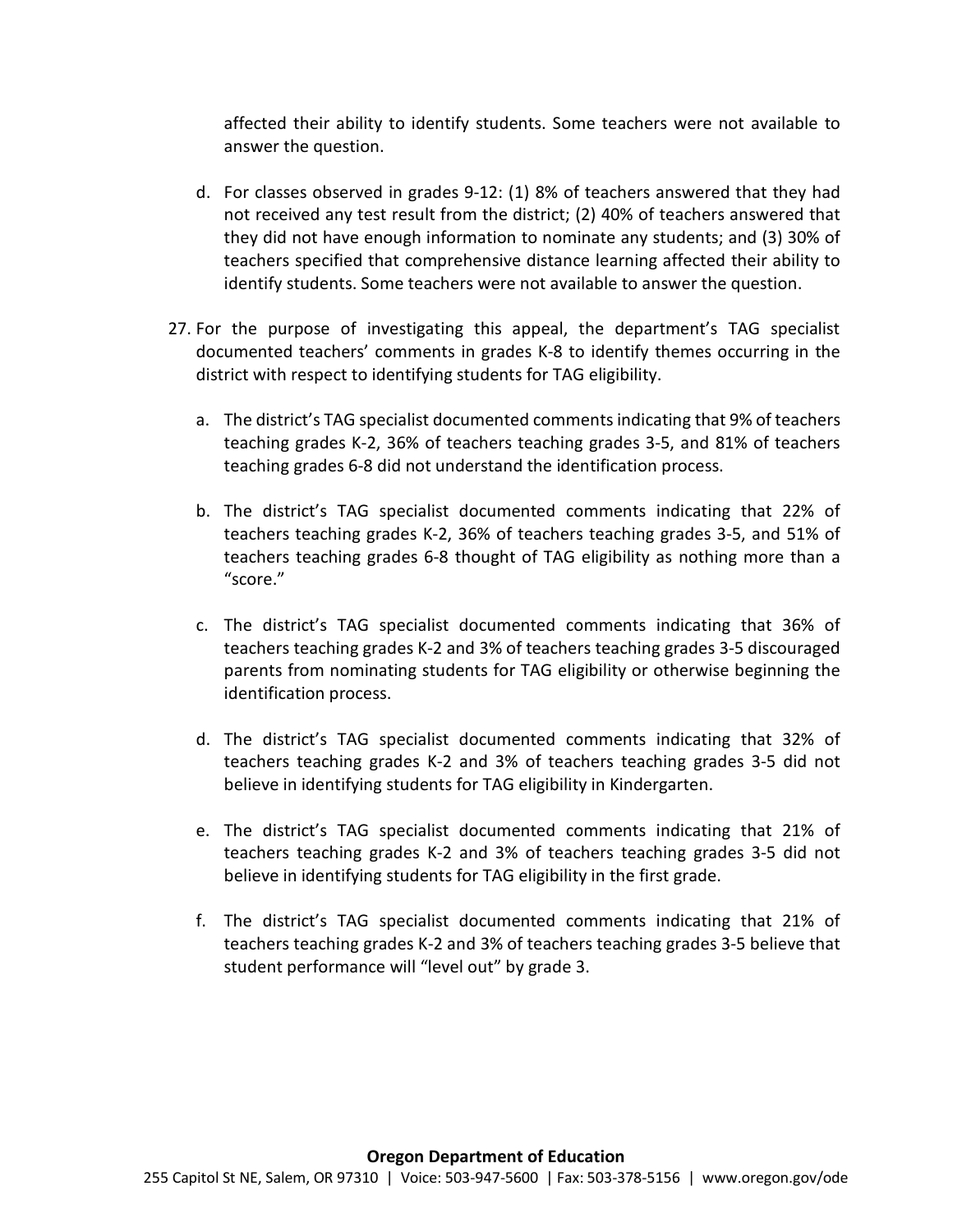- *C. Findings of Fact Related to Providing TAG Students with the Appropriate Rate and Level of Learning*
	- 28. For the purpose of investigating this appeal, the department's TAG specialist documented the tools most often used by teachers to determine TAG students' rates and levels of learning.
		- a. Of classes observed in grades K-5, 11% of teachers reported that they did not use assessed levels of learning and accelerated rates of learning when teaching TAG students. Of classes observed in grades 6-8, 37% of teachers reported that they did not use assessed levels of learning and accelerated rates of learning when teaching TAG students. Of classes observed in grades 9-12, 0% of teachers reported that they did not use assessed levels of learning and accelerated rates of learning when teaching TAG students.
		- b. Of classes observed in grades K-2, teachers reported using the following resources – from the most used to the least used – in determining TAG students' rates and levels of learning: curriculum specific assessments, progress reports from learning applications, district-wide assessments, daily classwork, learning evidence, and pre-assessment prior to teaching individual units.<sup>[33](#page-22-0)</sup>
		- c. Of classes observed in grades 3-5, teachers reported using the following resources – from the most used to the least used – in determining TAG students' rates and levels of learning: curriculum specific assessments, district-wide assessments, and statewide assessments.
		- d. Of classes observed in grades 6-8, teachers reported using the following resources – from the most used to the least used – in determining TAG students' rates and levels of learning: district-wide assessments, curriculum specific assessments, and statewide assessments.
		- e. Of classes observed in grades 9-12, teachers reported using the following resources – from the most used to the least used – in determining TAG students' rates and levels of learning: classroom summative assessments,<sup>[34](#page-22-1)</sup> classroom formative assessments,  $35$  daily classwork, learning evidence, and exit tickets.  $36$

<span id="page-22-0"></span> $33$  Learning evidence is a type of assessment where teachers measure student learning by examining student work and performance directly.

<span id="page-22-1"></span><sup>&</sup>lt;sup>34</sup> Summative assessments are assessments administered at the end of an instructional unit.

<span id="page-22-2"></span><sup>&</sup>lt;sup>35</sup> Formative assessments are a wide variety of methods used to conduct in-process evaluations of student comprehension, learning needs, and academic progress.

<span id="page-22-3"></span> $36$  Exit tickets are a type of classroom formative assessment, typically used at the end of a lesson or class period, where the teacher will assign students to perform a short task, such as writing a short response to a question. The teacher will then use the performance as evidence of learning.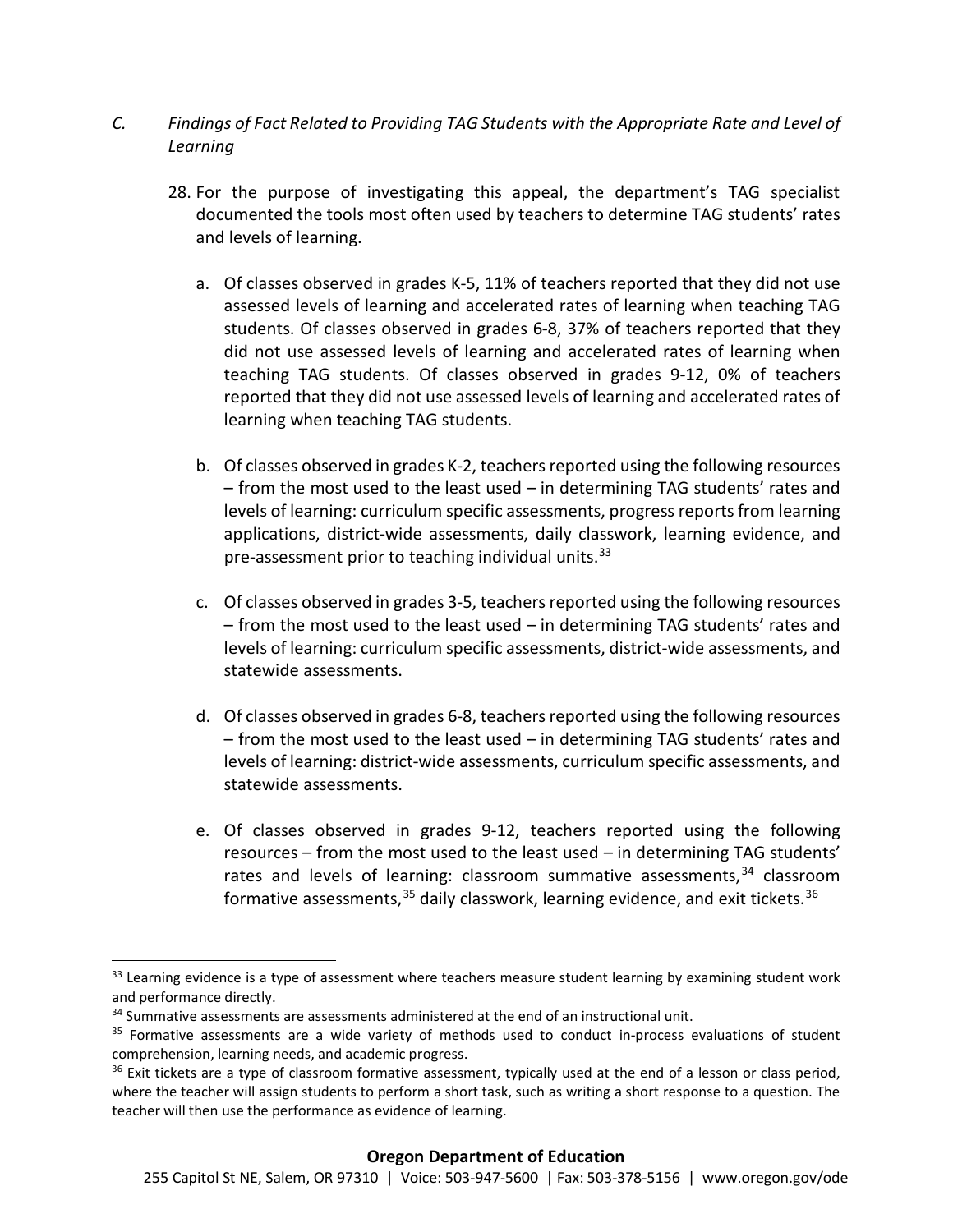- 29. For the purpose of investigating this appeal, the department's TAG specialist documented the development of TAG plans for individual students.
	- a. Of classes observed in grades K-8, 85% of teachers reported that they did not have a student with a written TAG plan in their classes. Of classes observed in grades 9- 12, 61% of teachers reported that they did not have a student with a written TAG plan in their classes.
	- b. Of classes observed in grades K-8, 86% of teachers reported that the parents and legal guardians of TAG students did not request a written TAG plan. Of classes observed in grades 9-12, 72% of teachers reported that the parents and legal guardians of TAG students did not request a written TAG plan.
	- c. On average, teachers reported that they discussed students' TAG plans with the parents or legal guardians of TAG students most often at the beginning of the school year or during fall teacher-parent conferences. Some of these teachers reported that they discussed students' TAG plan with the parents or legal guardians throughout the school year, during subsequent on-going communication.
	- d. On average, teachers teaching grades K-5 reported that either the teacher or the parent of legal guardian of a TAG student initiated discussing the student's TAG plan.
	- e. On average, teachers teaching grades 6-8 reported that the teacher generally initiated the discussion.
	- f. On average, teachers teaching grades 9-12 reported that both the teacher and the parent or legal guardian initiated the discussion during a "conversation about the student."
- 30. For the purpose of investigating this appeal, the department's TAG specialist documented what students were doing in each class observed. The specialist noted whether the task constituted whole group instruction, completion of work with no differentiated learning for TAG students, or tiered work adequately accommodating assessed levels of learning and accelerated rates of learning.
	- a. Of classes observed in grades K-2, the department's TAG specialist noted that whole group instruction occurred in 52% of classes, completion of work with no differentiated learning occurred in 57% of classes, and tiered work adequately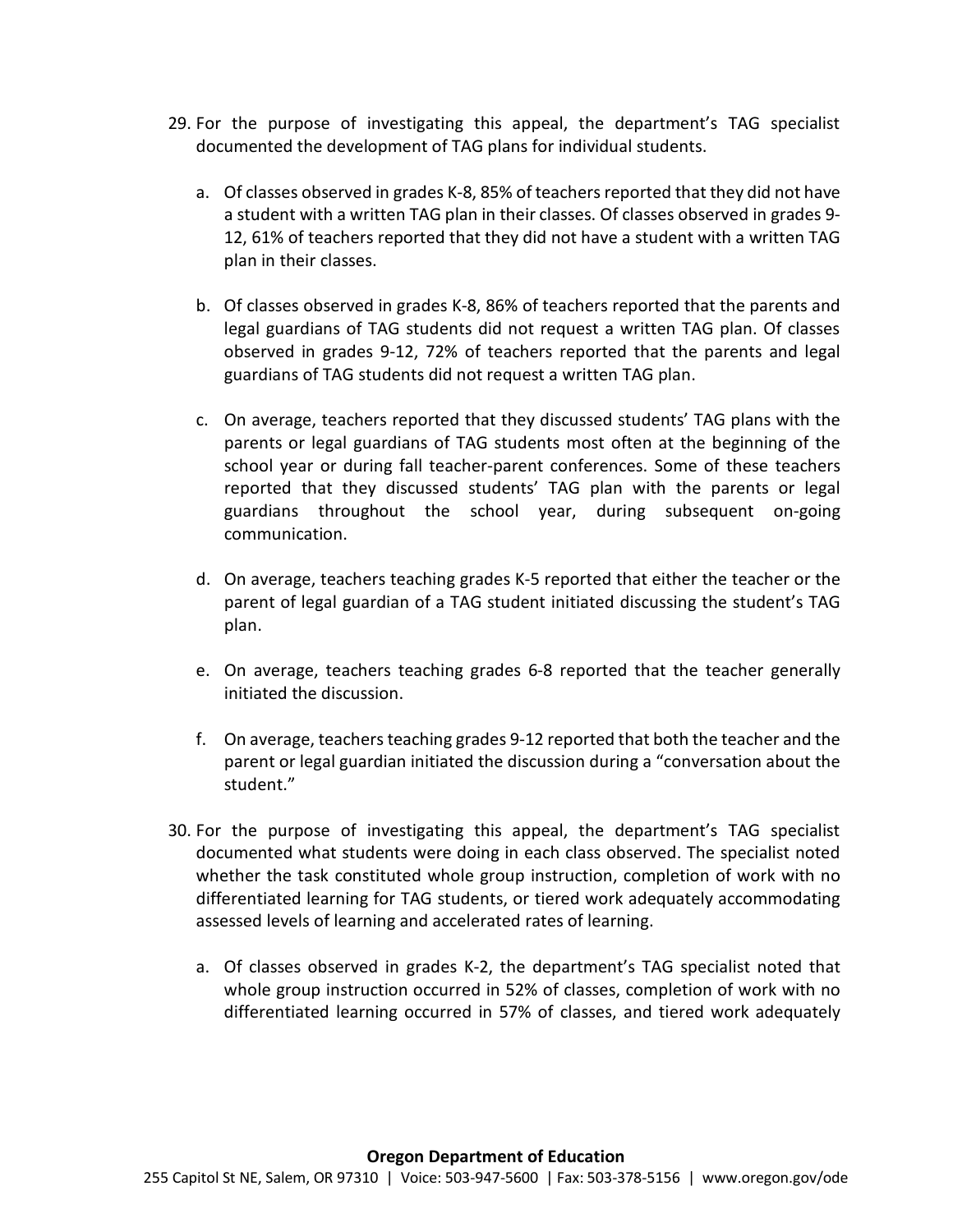accommodating assessed levels of learning and accelerated rates of learning occurred in 17% of classes.

- b. Of classes observed in grades 3-5, the department's TAG specialist noted that whole group instruction occurred in 46% of classes, completion of work with no differentiated learning occurred in 57% of classes, and tiered work adequately accommodating assessed levels of learning and accelerated rates of learning occurred in 9% of classes.
- c. Of classes observed in grades 6-8, the department's TAG specialist noted that whole group instruction occurred in 80% of classes, completion of work with no differentiated learning occurred in 80% of classes, and tiered work adequately accommodating assessed levels of learning and accelerated rates of learning occurred in 8% of classes.
- d. Of classes observed in grades 9-12, the department's TAG specialist noted that whole group instruction occurred in 96% of classes, completion of work with no differentiated learning occurred in 85% of classes, and tiered work adequately accommodating assessed levels of learning and accelerated rates of learning occurred in 11% of classes.
- e. On average, the department's TAG specialist noted that whole group instruction occurred in 68% of all classes, completion of work with no differentiated learning occurred in 70% of classes, and tiered work adequately accommodating assessed levels of learning and accelerated rates of learning occurred in 10% of classes.
- 31. For the purpose of investigating this appeal, the department's TAG specialist documented whether each observed class used assessed levels of learning and accelerated rates of learning when teaching TAG students (i.e., the class "met" the legal standard for rate and level instruction), did not use any assessed levels of learning or accelerated rates of learning (i.e., the class "did not meet" the legal standard for rate and level instruction), or used assessed levels of learning and accelerated levels of learning in a manner that needed to be modified to be apparent and appropriate<sup>[37](#page-24-0)</sup> (i.e., the class "almost met" the legal standard for rate and level instruction).
	- a. The department's TAG specialist observed for a variety of teaching techniques that may be used to provide rate and level instruction. Such teaching techniques include use of flexible seating patterns or student grouping, readiness grouping, <sup>[38](#page-24-1)</sup> student agency with respect to choosing depth of coverage of material, self-paced

<span id="page-24-0"></span><sup>&</sup>lt;sup>37</sup> For example, where TAG students were ready and able to proceed to more advanced lessons, but were first required to complete prerequisite work that they had already mastered.

<span id="page-24-1"></span><sup>&</sup>lt;sup>38</sup> Readiness grouping is grouping students on the basis of grades or other performance data.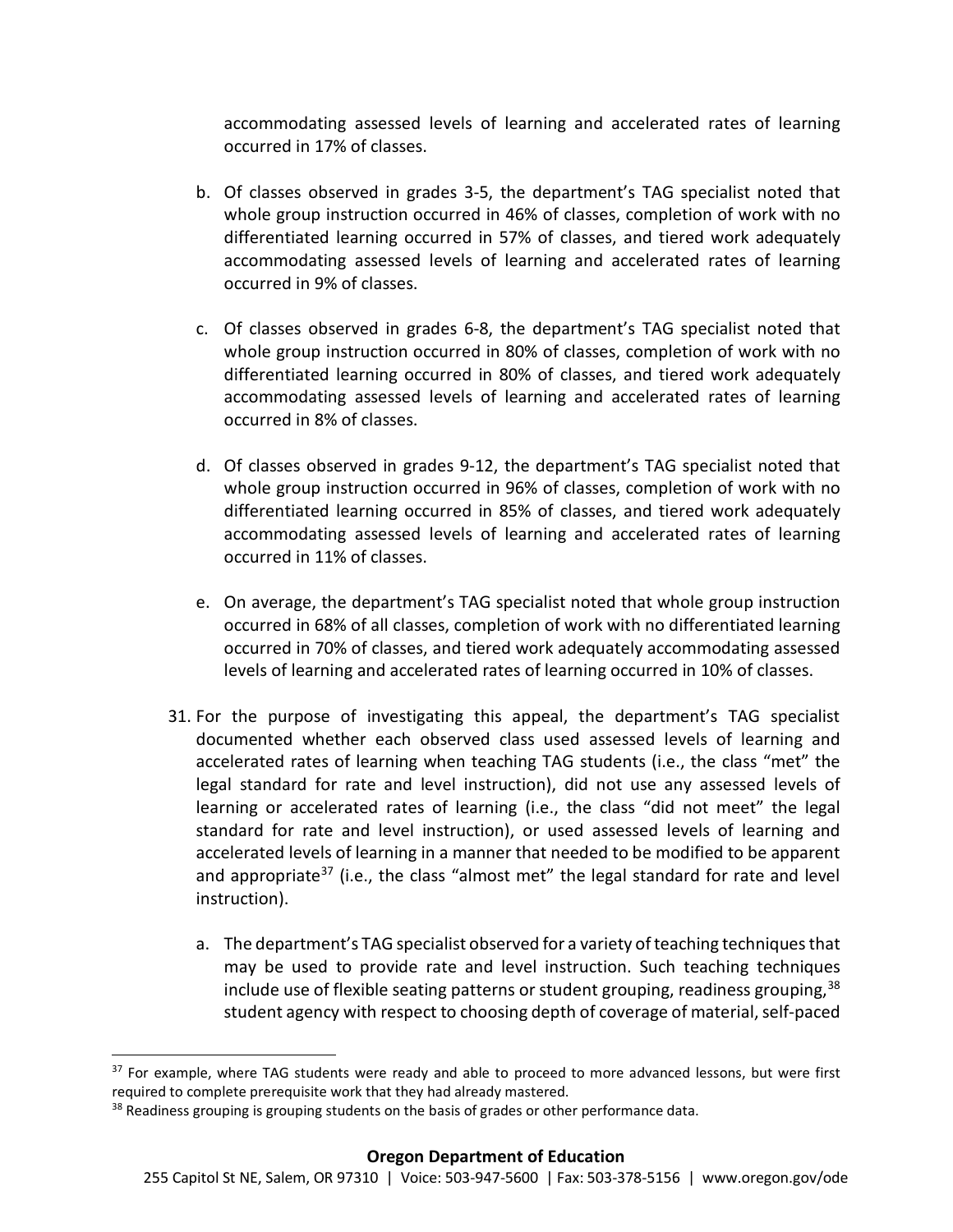learning, choice of depth of coverage of material with corresponding expectations for executing school work, use of rubrics or success criteria to clearly communicate expectations for excellence, use of pre-assessments to determine instruction, use of "in lieu of" projects or assignments, curriculum compacting,  $39$ accelerated standards for executing school work, and use of the Socratic method.[40](#page-25-1)

- b. For classes observed in grades K-2, 18% of classes met the legal standard for rate and level instruction, 80% of classes did not meet the legal standard for rate and level instruction, and 2% of classes almost met the legal standard for rate and level instruction.
- c. For classes observed in grades 3-5, 16% of classes met the legal standard for rate and level instruction, 79% of classes did not meet the legal standard for rate and level instruction, and 1% of classes almost met the legal standard for rate and level instruction. The department's TAG specialist did not have the opportunity to observe implementation of rate and level instruction in the remainder of the classes.
- d. For classes observed in grades 6-8, 9% of classes met the legal standard for rate and level instruction and 89% of classes did not meet the legal standard for rate and level instruction. The department's TAG specialist did not have the opportunity to observe implementation of rate and level instruction in the remainder of the classes.
- e. For classes observed in grades 9-12, 13% of classes met the legal standard for rate and level instruction, 85% of classes did not meet the legal standard for rate and level instruction, and 2% of classes almost met the legal standard for rate and level instruction.
- 32. For the purpose of investigating this appeal, the department's TAG specialist documented how teachers organized seating in their classrooms. [41](#page-25-2) For classes observed in grades K-8:
	- a. Teachers most often described (1) grouping students who performed at a highlevel, including TAG students, with students who "struggled," or (2) grouping

<span id="page-25-0"></span><sup>&</sup>lt;sup>39</sup> Curriculum compacting is a technique for differentiating instruction where teachers make adjustments to curriculum for students who have already mastered the material to be learned by replacing content that the student knows with new content, providing enrichment options related to the course material, or providing other learning

<span id="page-25-1"></span>activities related to the course material.<br><sup>40</sup> Socratic method is a technique where teachers engage in dialogue with students.

<span id="page-25-2"></span> $41$  The department's TAG specialist did not document how teachers organized seating in their classrooms for grades 9-12 because those classes were held in virtual classrooms.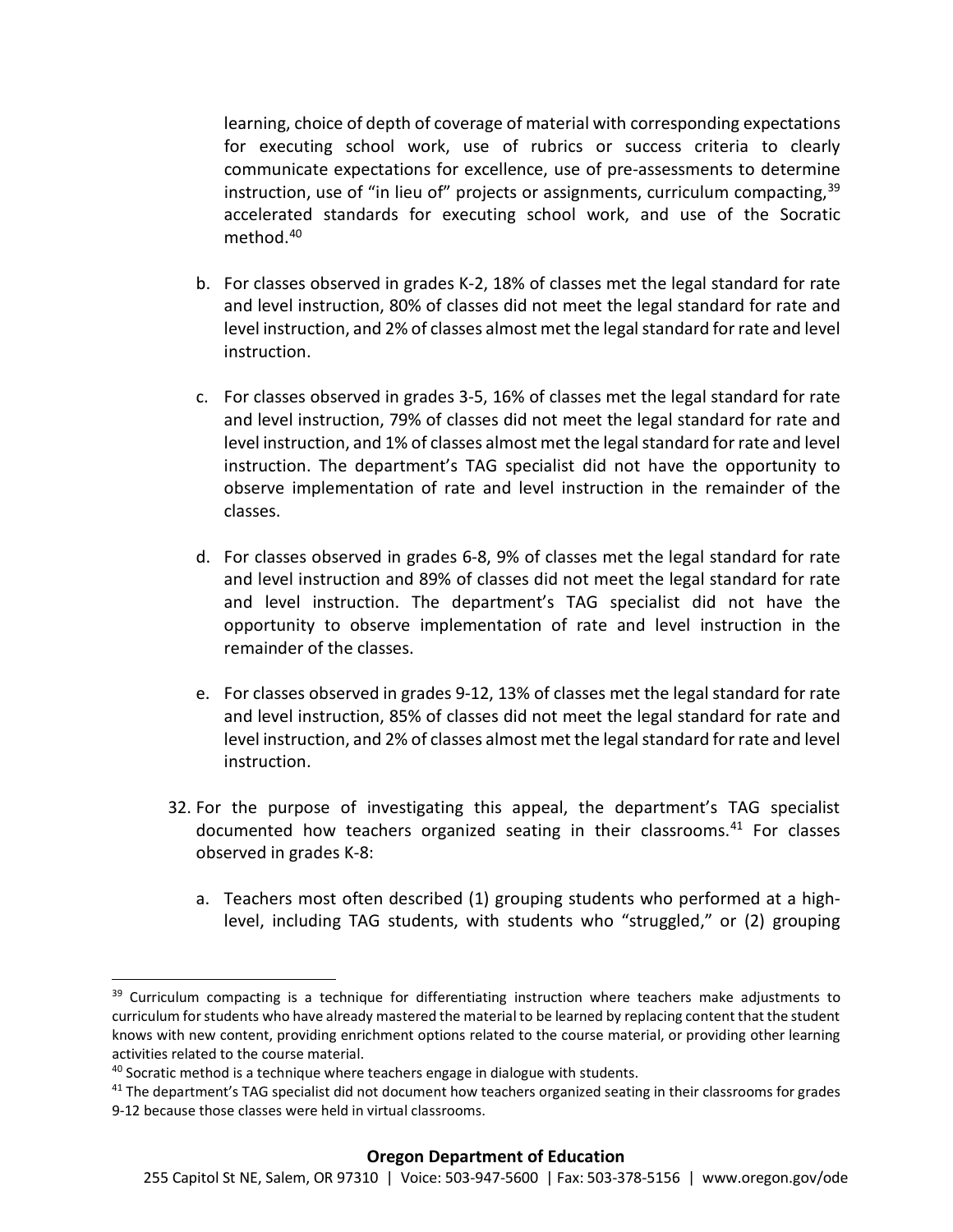students in heterogeneous groups of four and assigning at least one student who performed at a high-level, including TAG students, to be a part of the group.

- b. Teacherssometimes described (1) having students who performed at a high-level, including TAG students, assist other students, or (2) grouping students in accordance with behaviors exhibited by the students.
- c. Teachers infrequently described (1) using flexible seating patterns or student grouping, or (2) grouping students in accordance with their readiness.

### **V. Findings of Fact Related to Survey Results**

#### *A. Findings of Fact Related to Survey Procedures*

- 33. The Oregon Department of Education conducted online surveys of district administrators and district teachers who were employed by Portland Public Schools and of parents and legal guardians of TAG students who attended school in the district.
- 34. Portland Public Schools' Communications Department emailed survey invitations to 150 district administrators and 3,650 district teachers.
- 35. The district provided the department with the email addresses of parents and legal guardians of TAG students who attended school in the district. The department emailed survey invitations to those parents. Using information provided by the district, the department also created its own database of the email addresses of parents and legal guardians of TAG students. The department also emailed survey invitations to those parents. During times relevant to this appeal, there were 7,495 TAG students attending school in the district.
- 36. Respondents completed their surveys and the department recorded the results of the surveys during the months of January, February, March, and April of the year 2020.

#### *B. Respondent Representation*

- 37. Of the district administrators who responded to the survey:
	- a. 91% of respondents reported that they administered schools serving grades K-8.
	- b. 33% of respondents reported that they had been employed by the district for one to five years, 31% for six to 15 years, and 36% for 16 or more years.

#### **Oregon Department of Education**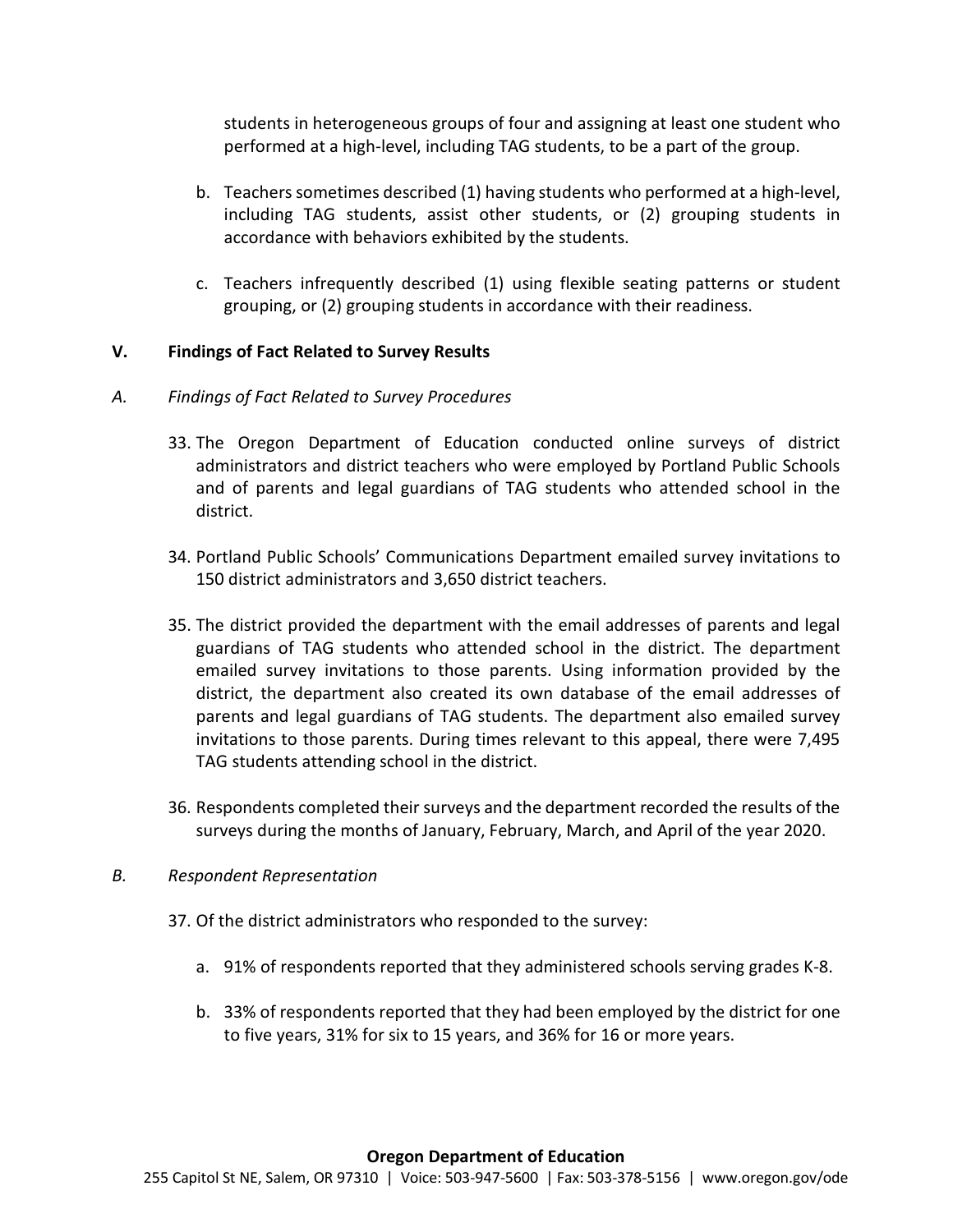- c. 34% of respondents reported that they had been a principal or other administrator for one to five years, 55% for six to 15 years, and 11% for 16 or more years.
- d. 75% of respondents reported that they had been at their current school or office for one to five years and 25% for six to 15 years.
- 38. Of the district teachers who responded to the survey:
	- a. 83% of respondents reported that they taught in schools serving grades K-8.
	- b. 15% percent of respondents reported having five or fewer years of teaching experience, 62% reported having six to 20 years of experience, and 23% reported having 21 or more years of experience.
	- c. 22% of respondents reported being employed by the district for 1 year or less, 52% reported being employed by the district for two to ten years, and 43% reported being employed by the district for eleven or more years.
	- d. 14% of respondents reported being at their current position for 1 year or less, 64% reported being at their current position for two to ten years, and 22% reported being at their current position for eleven or more years.
	- e. 88% of respondents reported that they were classroom teachers. The remainder were teachers who taught in another capacity or who performed other duties. Most respondents taught a self-contained elementary school class or a specific subject, such as English-language arts, world languages, mathematics, health education, science, or social science.
- 39. Of the parents and legal guardians who responded to the survey, 79% were the parents or guardians of students attending grades K-8.
- *C. Findings of Fact Related to Survey Responses Pertaining to Identifying TAG Students* 
	- 40. Of the district administrators who responded to the survey:
		- a. 77% of respondents reported that they had received training on using researchbased best practices to identify TAG eligible students.
		- b. 6% of respondents reported having no TAG-identified students in their school.

#### **Oregon Department of Education**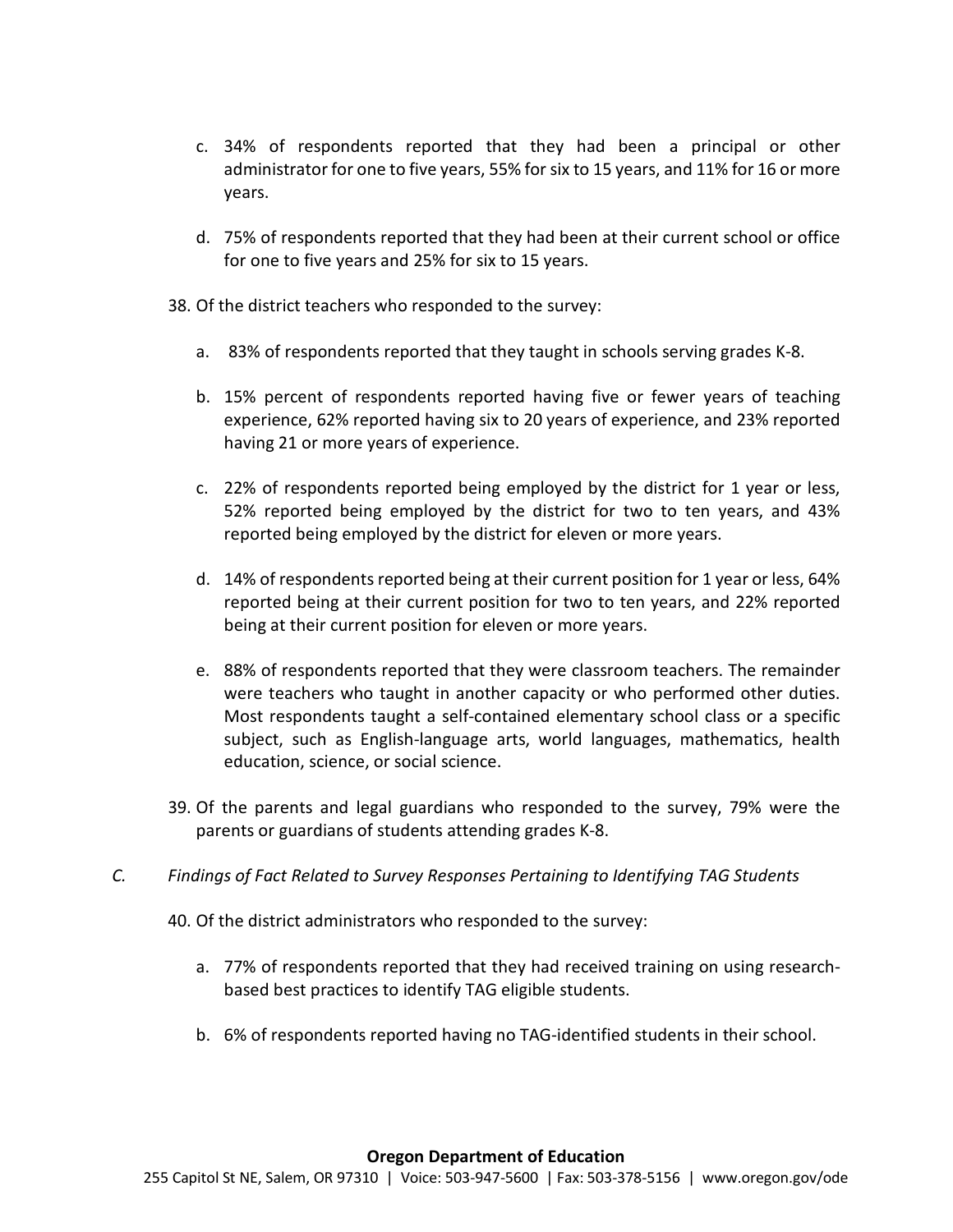- c. An average of 73% of respondents reported having one to five TAG-identified students per class for each type of TAG student.<sup>[42](#page-28-0)</sup>
- d. An average of 6% of respondents reported having six or more TAG-identified students per class for each type of TAG student.
- e. 11% of respondents reported having no TAG-nominated students in their school.
- f. An average of 78% of respondents reported having one to five TAG-nominated students per class for each type of TAG student.
- g. An average of 11% of respondents reported having six or more TAG-nominated students per class for each type of TAG student.
- 41. 14 comments were submitted by district administrators. Of the comments, four respondents asked for guidance, training, professional development, or other support for identifying students for TAG eligibility.
- 42. Of the district teachers who responded to the survey:
	- a. 38% of respondents reported that they had received training on identifying students for TAG eligibility.
	- b. 36% of respondents reported having no TAG-identified students in their class.
	- c. An average of 70% of respondents reported having one to five TAG-identified students in their class.
	- d. An average of 10% of respondents reported having six or more TAG-identified students in their class.
	- e. 36% of respondents reported having no TAG-nominated students in their class.
	- f. An average of 60% of respondents reported having one to five TAG-nominated students in their class.

#### **Oregon Department of Education**

<span id="page-28-0"></span> <sup>42</sup> *See* OAR 581-022-2325(2)(d) ("The following measures and criteria for identifying the intellectually gifted and the academically talented shall be used by [the school district]: (A) Intellectually gifted students shall score at or above the 97<sup>th</sup> percentile on a nationally standardized test of mental ability; and (B) Academically talented students shall score at or above the 97<sup>th</sup> percentile on a test of total reading or a test of total mathematics from a nationally standardized test battery, a nationally standardized test of reading or mathematics, or a test of total English Language Arts/Literacy or total mathematics on the Smarter Balanced Assessment.") and OAR 581-022-2325(2)(e) ("Despite a student's failure to qualify [for TAG through testing], [school] districts, by local policies and procedures, shall identify students who demonstrate the potential to perform at the  $97<sup>th</sup>$  percentile.").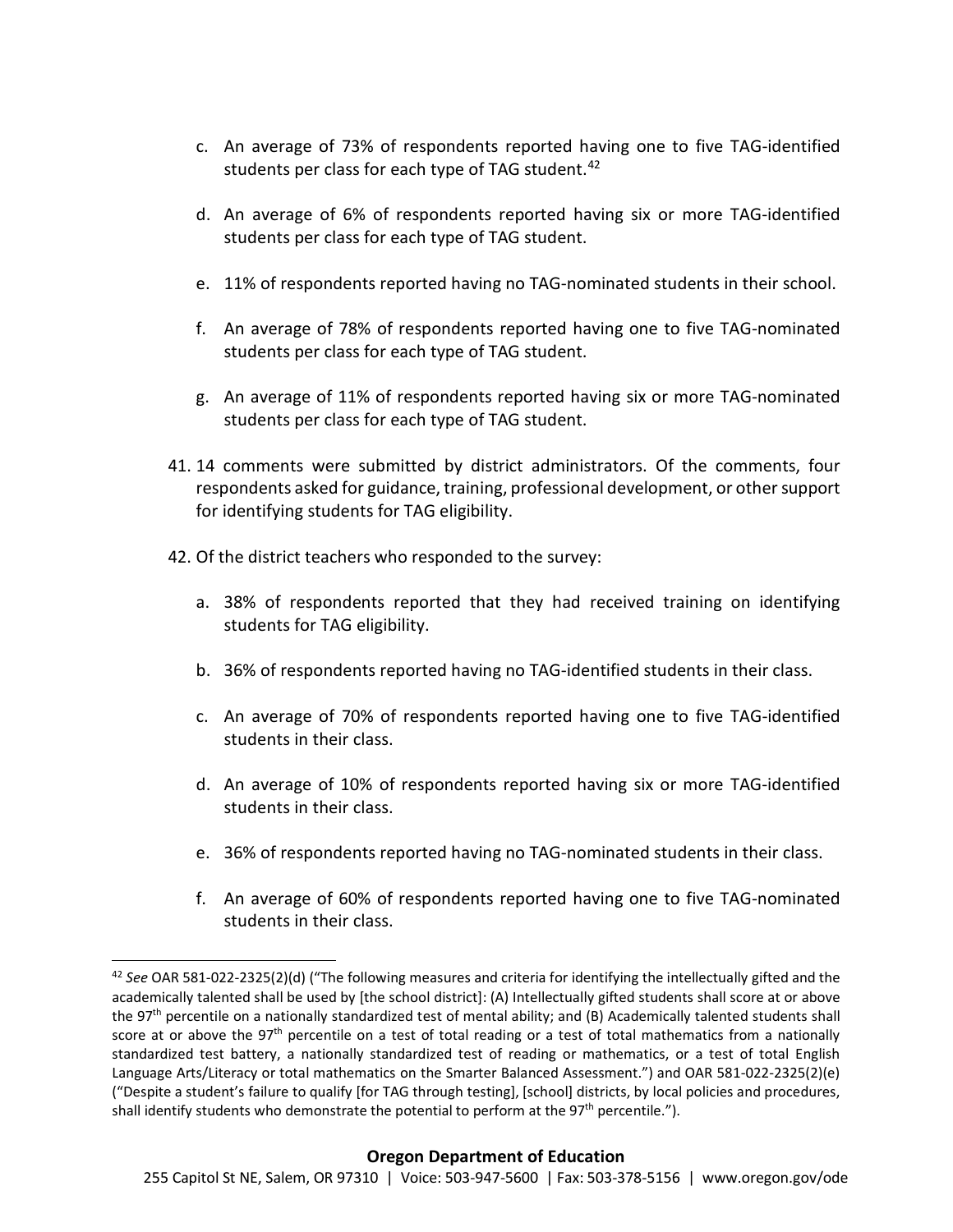- g. An average of 4% of respondents reported having six or more TAG-nominated students in their class.
- 43. 233 comments were submitted by district teachers. The department's TAG specialist read the comments and identified trends. Trends included:
	- a. Concerns about the district's TAG identification process, such as overidentification, dependence on parental advocacy, the need for clarity in how the identification process works, and the need for better understanding how the process works.
	- b. Concerns that the TAG-identification process was the only district-wide program for TAG students.
	- c. Concerns about struggling students who otherwise exhibited gifted behaviors.
	- d. Concerns about a lack of equity in the district's TAG identification process, such as under-identification of students of color, even in schools that primarily serve that student population.
	- e. A lack of clarity about whether TAG policies apply to kindergarten students and staff.
- 44. Of the parents and legal guardians of TAG students who attended school in the district:
	- a. 54% of respondents agreed or strongly agreed that their student was assessed for the TAG program in a variety of ways, such as by testing, quality of schoolwork, and parent feedback.
	- b. 25% of respondents disagreed or strongly disagreed that their student was assessed for the TAG program in a variety of ways.
	- c. 21% of respondents neither agreed nor disagreed that their student was assessed for the TAG program in a variety of ways.
	- d. 51% of respondents agreed or strongly agreed that they understood how their student was identified.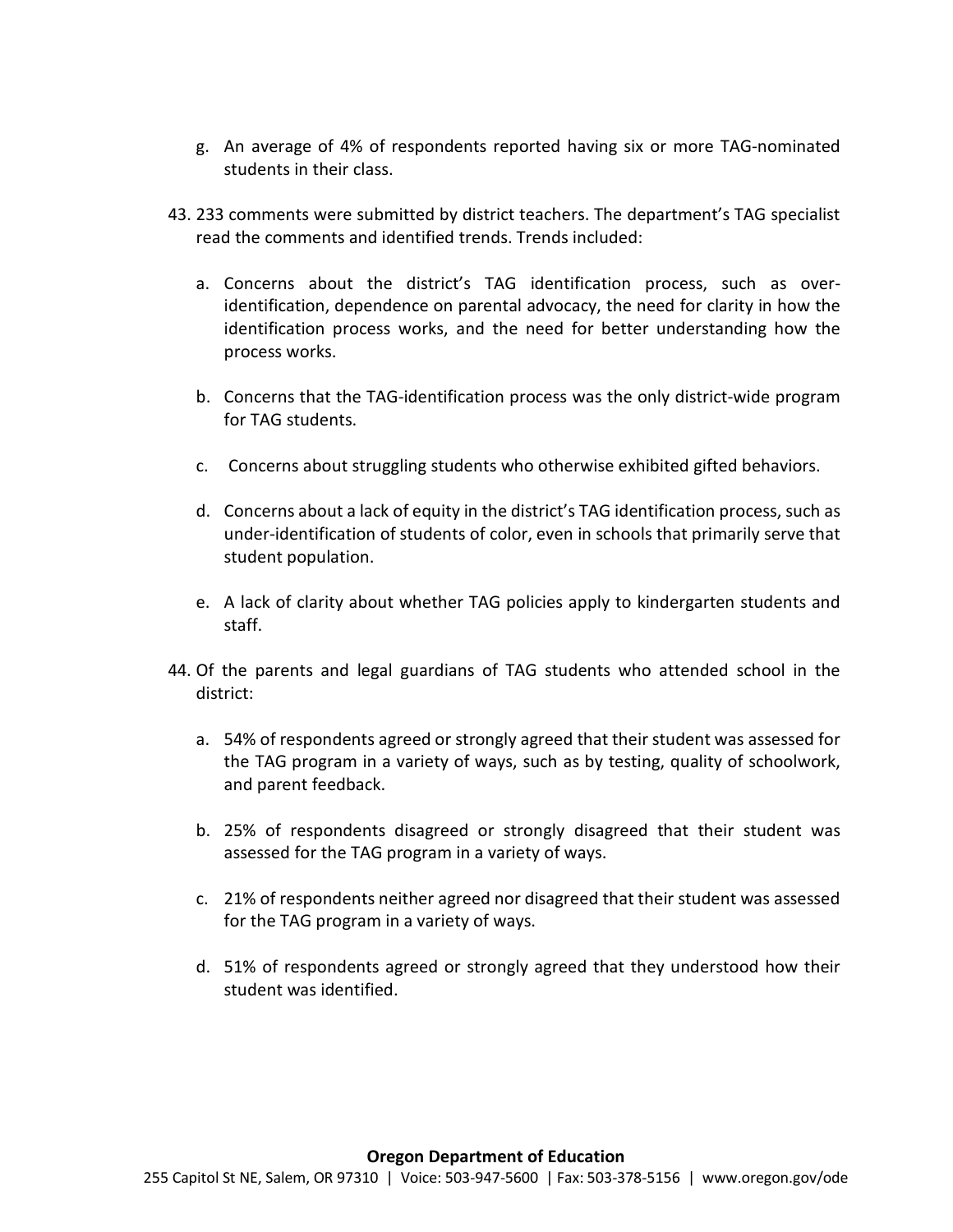- e. 44% of respondents disagreed or strongly disagreed that they understood how their student was identified.
- f. 15% of respondents neither agreed nor disagreed that they understood how their student was identified.
- 45. 683 comments were submitted by parents and legal guardians of TAG students who attended school in the district. The department's TAG specialist read the comments and identified trends. Trends included that the district's TAG identification process is inadequate and that the process does not lead to the provision of TAG services.

# *C. Findings of Fact Related to Survey Responses Pertaining to Providing TAG Students with the Appropriate Rate and Level of Learning*

- 46. Of the district administrators who responded to the survey:
	- a. 86% of respondents reported that they had received training on TAG students' profiles and characteristics.
	- b. 81% of respondents reported that they had provided training to their staff on TAG students' profiles and characteristics.
	- c. 64% of respondents reported that they had received training in meeting the social and emotional needs of TAG students.
	- d. 55% of respondents reported that they had provided training to their staff on the social and emotional needs of TAG students.
	- e. 58% of respondents reported that their schools had special programs or services for TAG students.
	- f. The majority of respondents reported having been trained on all listed strategies for providing TAG services. The strategies receiving the highest response rates included flexible seating patterns or student grouping, differentiated learning, and high-level questioning. The strategy that received the lowest response rate was student agency.
	- g. The majority of respondents rated themselves as having intermediate- or highlevel expertise in each strategy for providing TAG services. The strategies receiving the highest response rates included flexible seating patterns or student grouping, differentiated learning, high-level questioning, and formative assessment.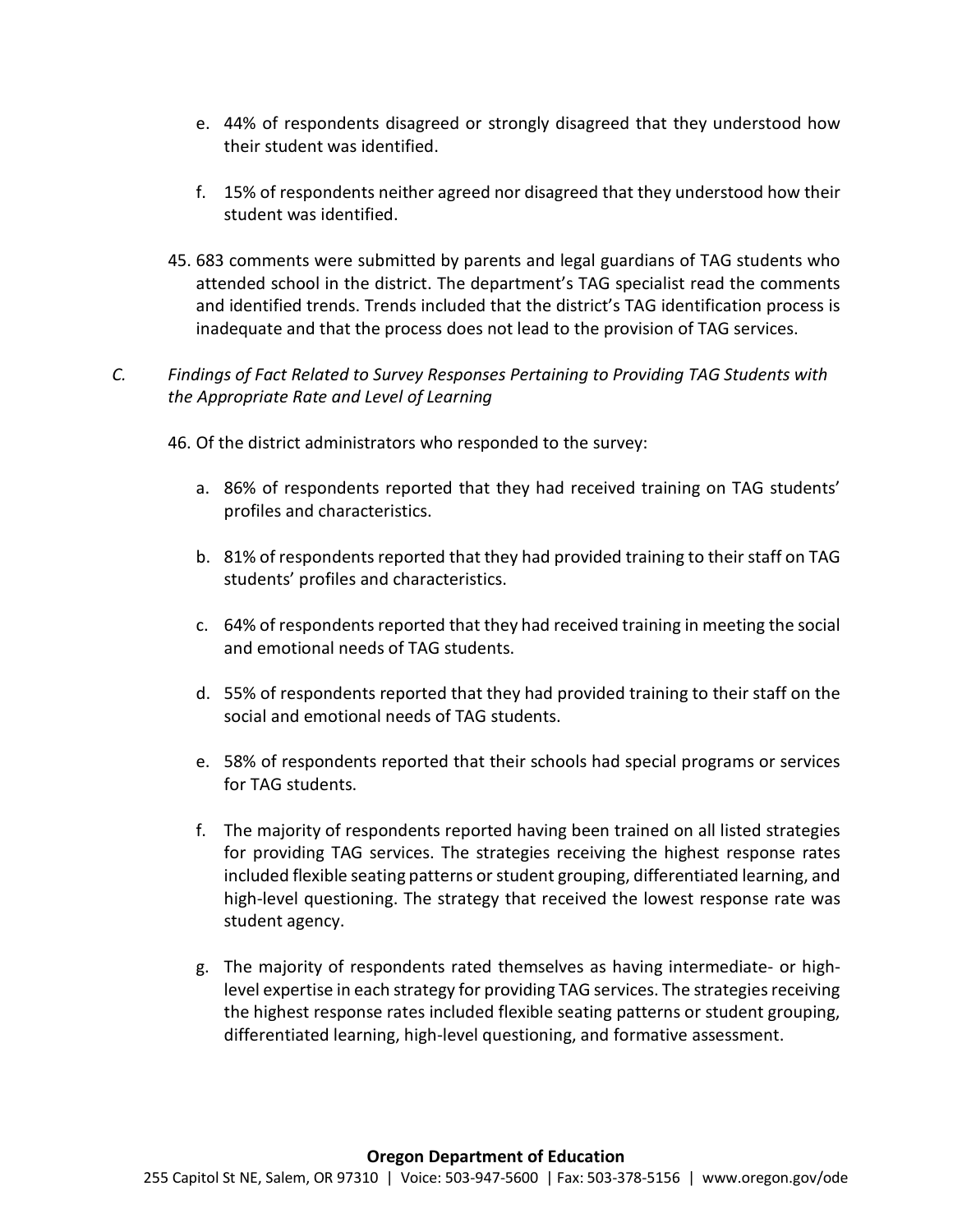- h. 70% of respondents reported that their teachers review and adjust TAG instructional plans as needed.
- i. 34% of respondents reported that their teachers review and adjust TAG instructional plans on an annual basis.
- j. 65% of respondents reported that they personally review and monitor TAG instructional plans.
- k. 35% of respondents reported that they do not personally review and monitor TAG instructional plans. Of these respondents, 54% reported that the TAG coordinator, the TAG facilitator, or other TAG specialist individually reviewed and monitored TAG instructional plans. Some of the respondents indicated that their school used other methods for reviewing and monitoring TAG instructional plans.
- l. 61% of respondents reported that their school documents TAG instruction in their gradebooks. 34% reported that their school documents TAG instruction by other means, such as use of electronic files, forms that document TAG instructional planning, and lesson plans.
- 47. 14 comments were submitted by district administrators. Of the comments, four respondents asked for guidance, training, professional development, or other support for instructing TAG students.
- 48. Of the district teachers who responded to the survey:
	- a. Respondents reported using the following sources of information most often in assessing TAG students' rates and levels of learning: schoolwork, student presentations, daily observations, formative assessments, and student input and self-assessment.
	- b. Respondents reported using the following sources of information least often in assessing TAG students' rates and levels of learning: statewide assessments, student portfolios, student demonstrations, parent and legal guardian input, and collaborative efforts with other teachers.
	- c. 70% or more of respondents reported that they were familiar with differentiated instruction, high-level questioning, flexible seating and grouping, individualized instruction, formative assessment, and use of extensions.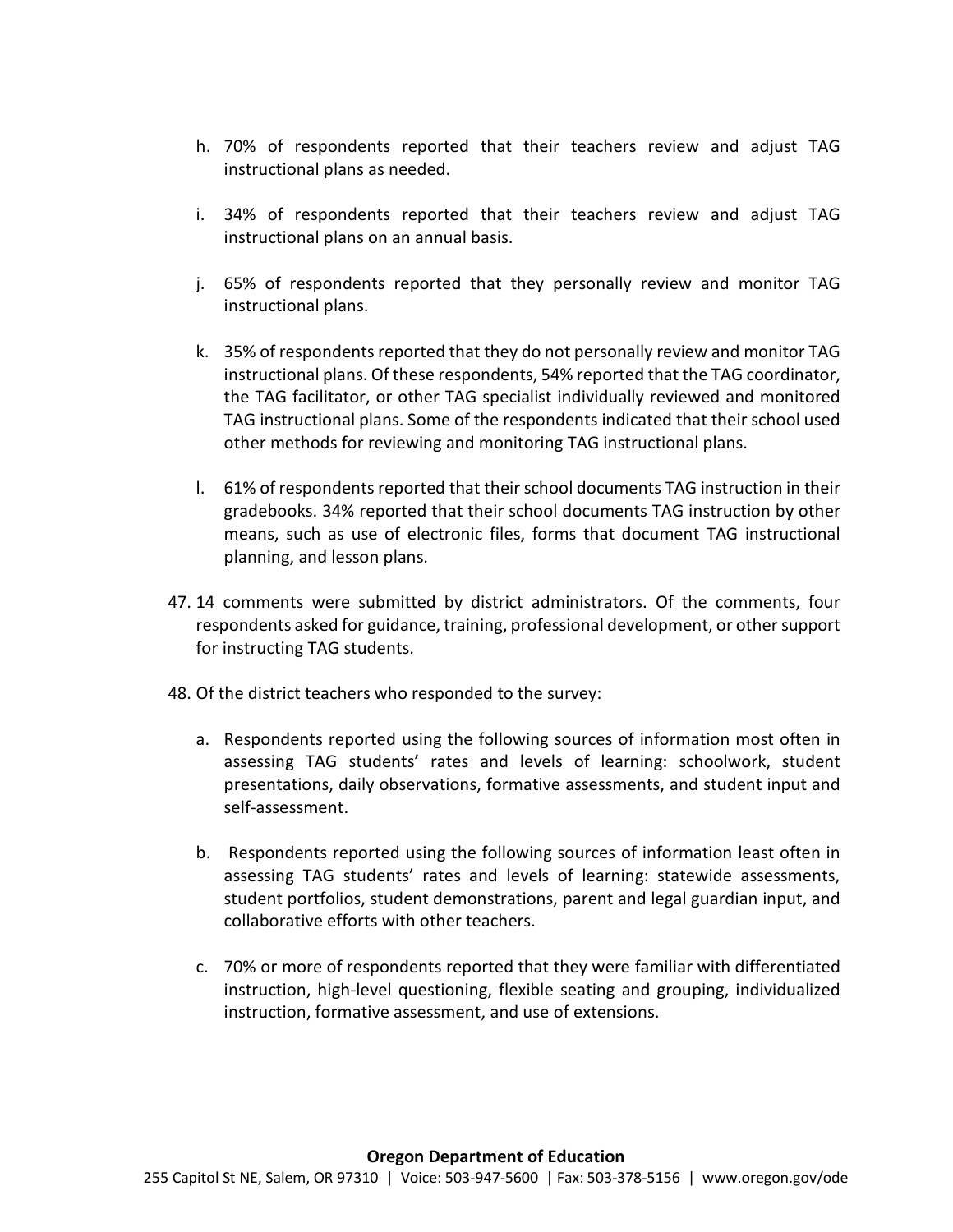- d. 58% or fewer respondents reported that they were familiar with compacting curriculum, Socratic method, student agency, and Webb's Depth of Knowledge.<sup>[43](#page-32-0)</sup>
- e. 92% of respondents reported having been trained in differentiated instruction.
- f. 75% of respondents reported having been trained in high-level questioning.
- g. 64% of respondents reported having been trained in formative assessment.
- h. 62% of respondents reported having been trained in flexible seating and grouping.
- i. 57% of respondents reported having been trained in individualized instruction.
- j. A minority of respondents reported having been trained on all other strategies that may be used to provide TAG students with an appropriate rate and level of learning.[44](#page-32-1)
- k. The majority of respondents rated themselves as having intermediate- or highlevel expertise in each strategy for providing TAG services except for compacting curriculum, Socratic method, student agency, and Webb's Depth of Knowledge. The strategies receiving the highest response rates included flexible seating patterns or student grouping, differentiated learning, high-level questioning, formative assessment, and individualized instruction.
- l. A majority of respondents reported using their grade book or a student file to document TAG instruction. Other respondents reported not keeping records of TAG instruction, not knowing that they were required to keep records, and keeping records electronically. One district teacher wrote, "As the . . . teacher and the TAG facilitator I'm not sure where anyone would want this information. I make note in my plans if a change/modification is needed for a student." Another district teacher wrote, "If a kid is doing well on [an assignment], I give them a harder [assignment]. The fact that the kid can [do] it is my documentation." Another district teacher wrote "It's in my brain."
- m. 75% of respondents reported that they do not write TAG instructional plans.
- n. 55% of respondents reported that they do not review past TAG instructional plans before writing a new TAG instructional plan.

<span id="page-32-0"></span><sup>&</sup>lt;sup>43</sup> Webb's Depth of Knowledge was created by Norman Webb from the Wisconsin Center for Education Research. Webb defines "depth of knowledge" as the degree or complexity of knowledge that the content curriculum standards and expectations require.

<span id="page-32-1"></span><sup>&</sup>lt;sup>44</sup> Such as compacting curriculum, Socratic method, student agency, and Webb's Depth of Knowledge.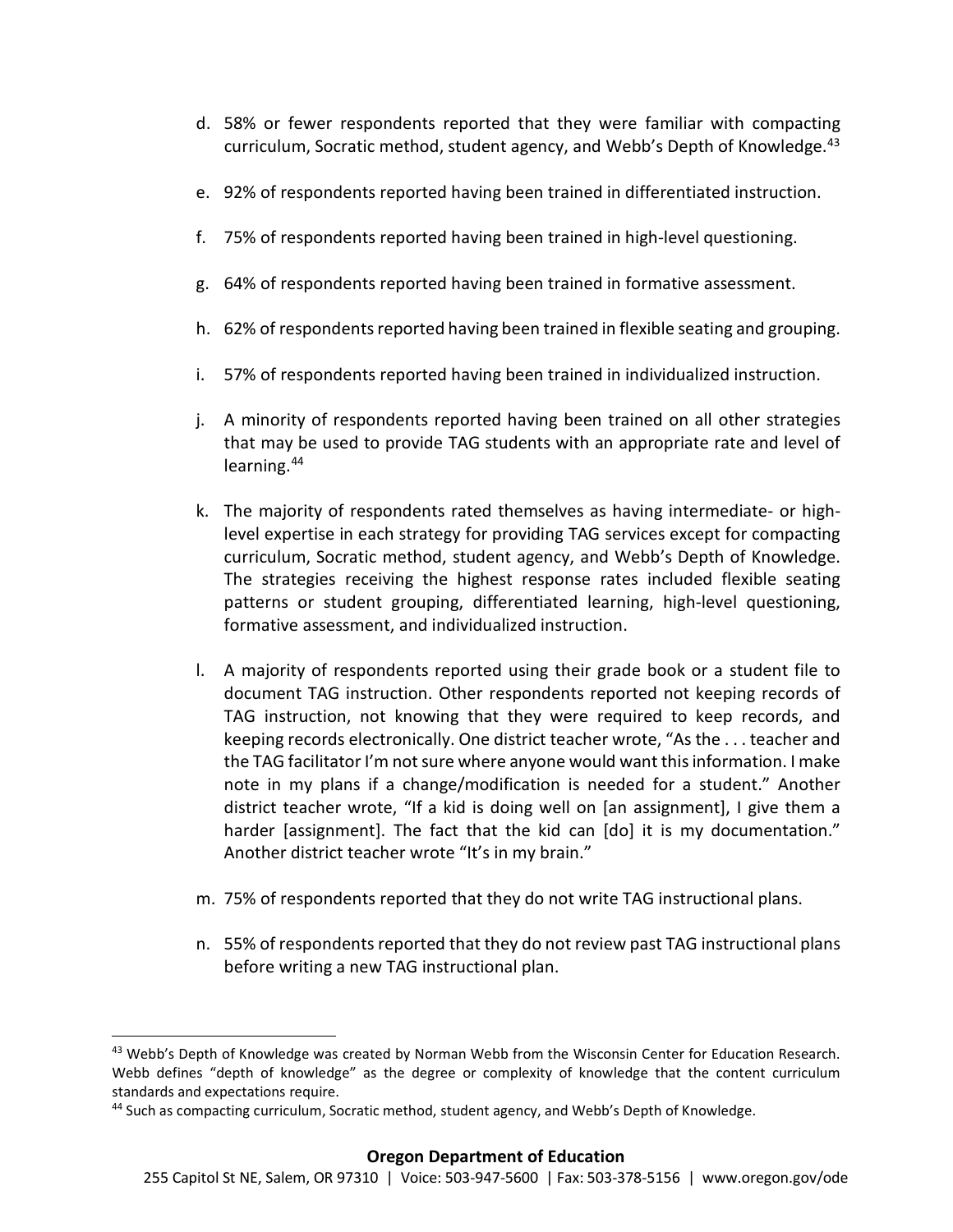- o. 86% of respondents reported that the parents and legal guardians of TAG students did not often request a written TAG instructional plan.
- p. 51% of respondents reported that they did not make course recommendations for TAG students.
- q. Respondents reported using the following techniques most often in meeting TAG students' needs, from the most used to the least used: (1) instruction in the classroom by the classroom teacher, (2) instruction in the classroom in small groups, where TAG students are grouped with other TAG students or students who otherwise perform at a high-level, (3) instruction in the classroom with individualized assistance from district staff, and (4) through accelerative learning opportunities.
- r. Respondents reported using the following techniques least often in meeting TAG students' needs: (1) instruction in a resource room, where TAG students work in small groups or individually, (2) instruction in a classroom where all students are TAG students or students who otherwise perform at a high-level, (3) through a program where students are pulled from regular class to receive special instruction, and (4) instruction in honors, advance placement, community college, or university classes.<sup>[45](#page-33-0)</sup>
- s. 82% of respondents reported conferencing with TAG students in a meeting, by phone, or through email – regarding their learning as needed.
- t. 17% of respondents reported conferencing with TAG students regarding their learning weekly.
- u. 14% of respondents reported conferencing with TAG students regarding their learning at the beginning of the school year.
- v. 12% of respondents reported conferencing with TAG students regarding their learning quarterly.
- w. A small percentage of respondents reported conferencing with TAG students regarding their learning monthly, biannually, or at the end of the school year.
- 49. 233 comments were submitted by district teachers. The department's TAG speicalist read the comments and identified trends. Trends included:

<span id="page-33-0"></span><sup>&</sup>lt;sup>45</sup> Because 83% of respondents reported that they taught in schools serving grades K-8, the number of teachers reporting that TAG students received instruction in honors, advance placement, community college, or university classes may be artificially low.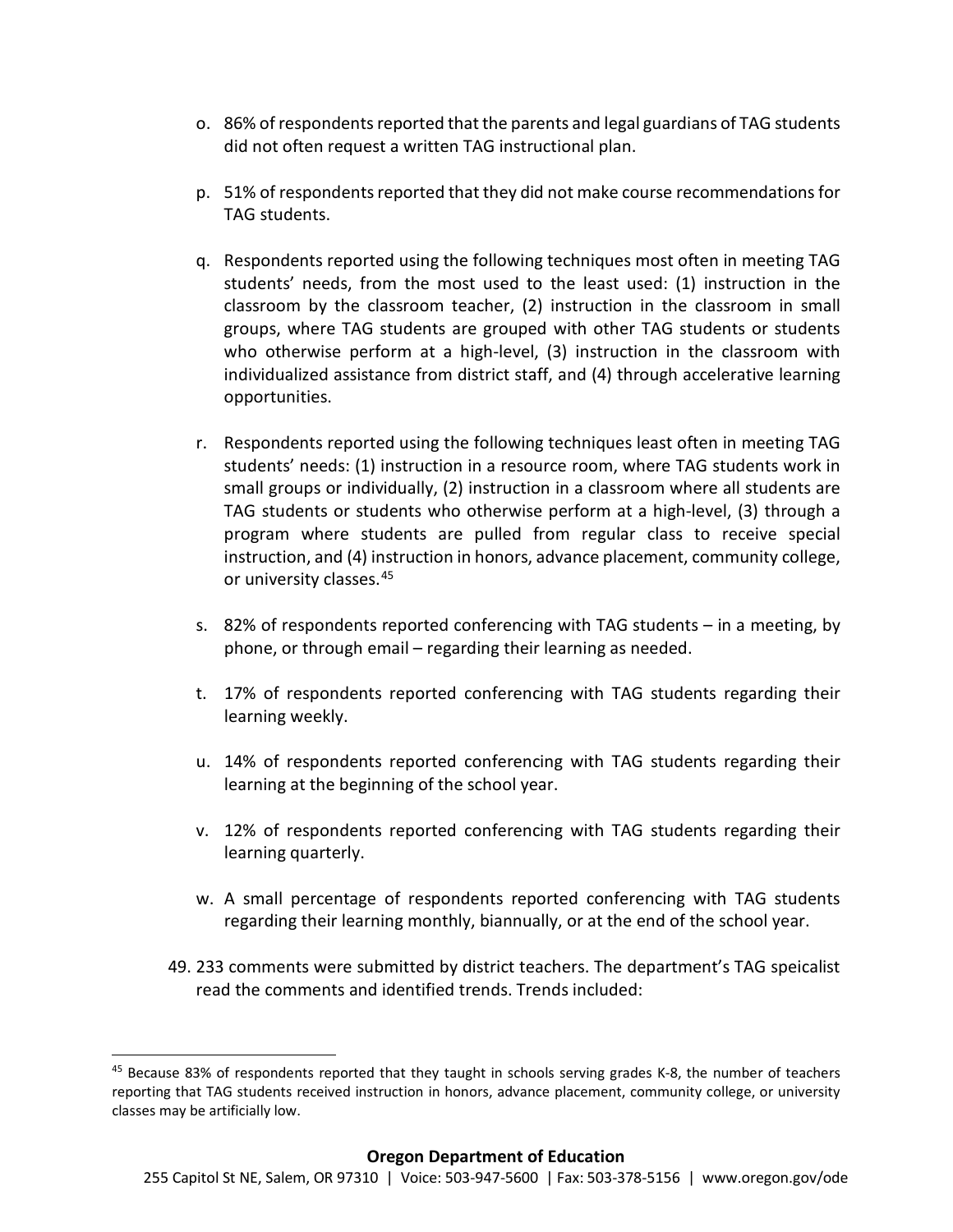- a. Concerns about the district's TAG services, including that many TAG students do not know that they are TAG students, that there is a lack of support and challenging learning opportunities for TAG students, that the district's identification process constitutes the whole of the district's TAG program, and that the district's ACCESS Academy Alternative Program constitutes the whole of the district's TAG program.
- b. The need for training in meeting TAG students' needs, including training in differentiated learning and other TAG instructional strategies.
- c. The need for materials, time, and other resources necessary to meet TAG students' needs.
- d. The need for clarity regarding the role that TAG coordinators and facilitators play.
- 50. Of the parents and legal guardians of TAG students who attended school in the district:
	- a. 29% of respondents agreed or strongly agreed that their student's academic and intellectual needs were being met.
	- b. 46% of respondents disagreed or strongly disagreed that their student's academic and intellectual needs were being met.
	- c. 25% of respondents neither agreed nor disagreed that their student's academic and intellectual needs were being met.
	- d. 27% of respondents agreed or strongly agreed that their student's academic and intellectual needs were being met daily through classroom instruction.
	- e. 45% of respondents disagreed or strongly disagreed that their student's academic and intellectual needs were being met daily through classroom instruction.
	- f. 28% of respondents neither agreed nor disagreed that their student's academic and intellectual needs were being met daily through classroom instruction.
	- g. When asked how students' academic needs are being met at school, of 12 options, 67% of respondents marked, "In the regular classroom by their classroom teacher," 29% of respondents marked, "Other," and fewer than 13% of respondents marked any other choice.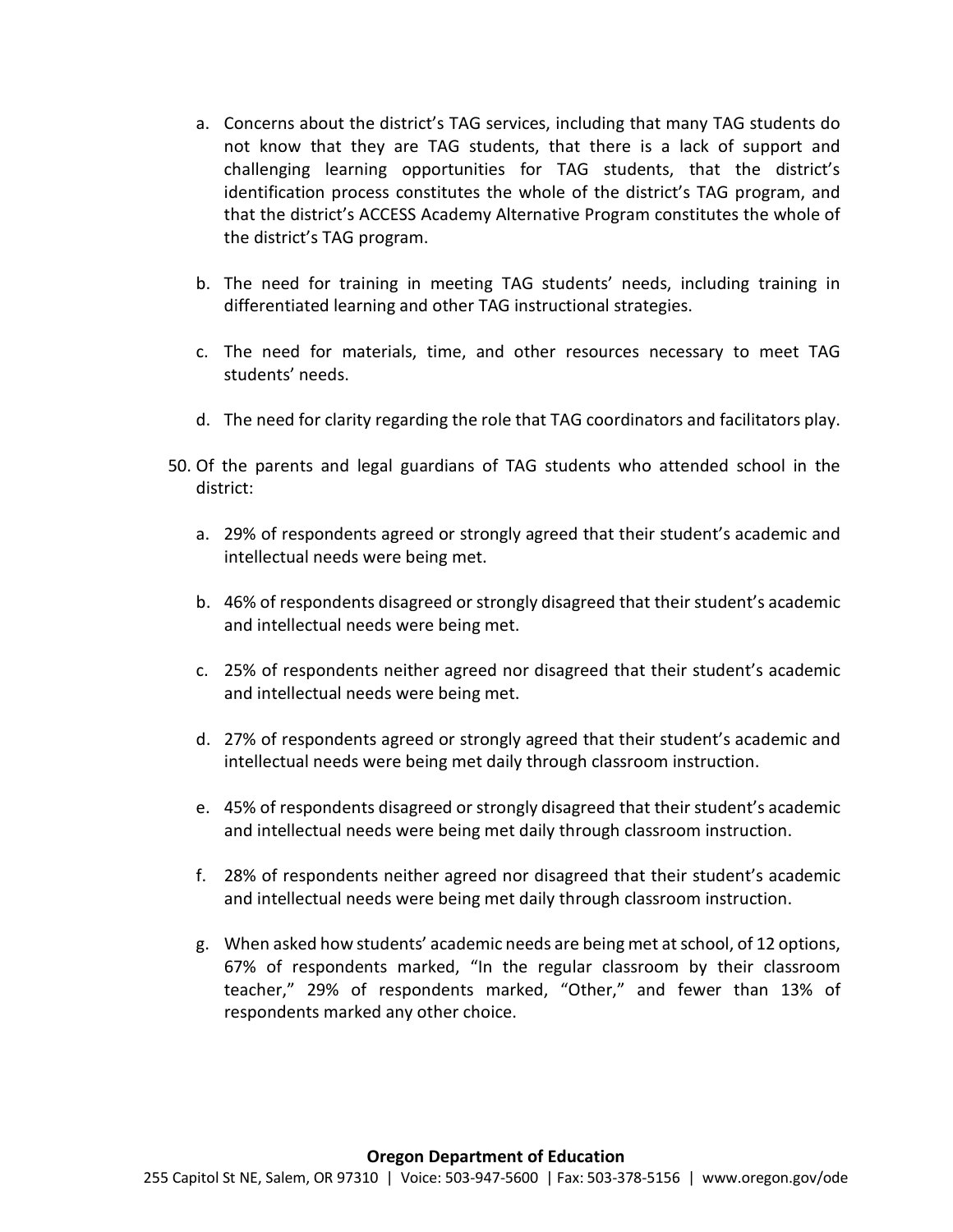- h. 19% of respondents agreed or strongly agreed that they knew how their student's teacher provided for their student's rate and level of instruction.
- i. 64% of respondents disagreed or strongly disagreed that they knew how their student's teacher provided for their student's rate and level of instruction.
- j. 18% of respondents neither agreed nor disagreed that they knew how their student's teacher provided for their student's rate and level of instruction.
- k. 11% of respondents agreed or strongly agreed that their student's classroom teacher or teachers consistently used their student's TAG instructional plan in meeting the student's rate and level of learning.
- l. 59% of respondents disagreed or strongly disagreed that their student's classroom teacher or teachers consistently used their student's TAG instructional plan in meeting the student's rate and level of learning.
- m. 30% respondents neither agreed nor disagreed that their student's classroom teacher or teachers consistently used their student's TAG instructional plan in meeting the student's rate and level of learning.
- n. 22% of respondents agreed or strongly agreed that if they ask their student's classroom teacher or teachers about a concern related to the provision of TAG services, the teacher or teachers explain how the student's needs are being met.
- o. 29% of respondents disagreed or strongly disagreed that if they ask their student's classroom teacher or teachers about a concern related to the provision of TAG services, the teacher or teachers explain how the student's needs are being met.
- p. 49% of respondents neither agreed nor disagreed that if they ask their student's classroom teacher or teachers about a concern related to the provision of TAG services, the teacher or teachers explain how the student's needs are being met.
- 51. 363 comments specific to whether the district was meeting the academic needs of TAG students were submitted by parents and legal guardians of TAG students who attended school in the district. The department's TAG specialist read the comments and identified trends. Trends included:
	- a. TAG students' academic needs are not being met.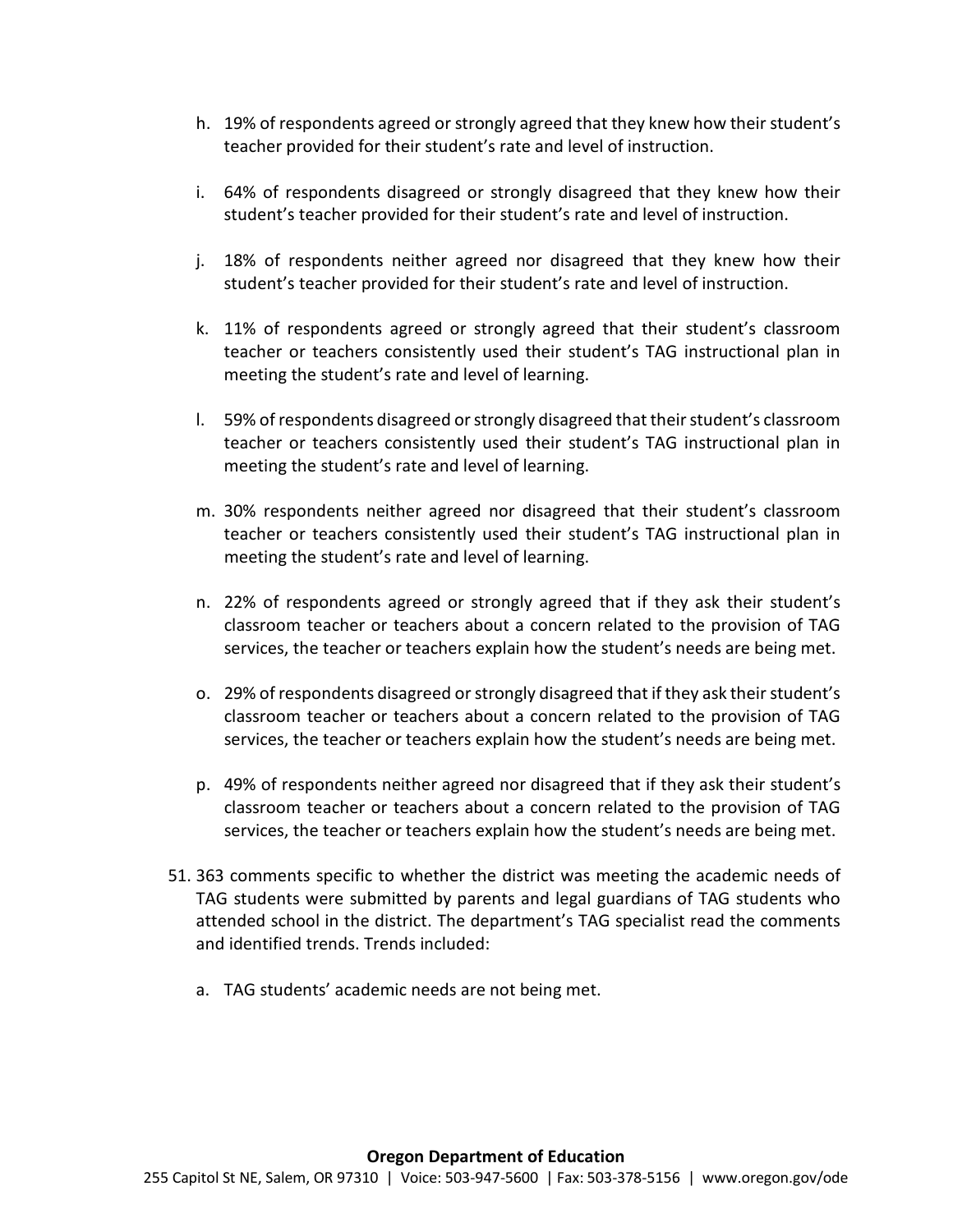- b. TAG students' academic needs are only being met at the district's ACCESS Academy Alternative Program.
- c. Honors and advance placement classes, alone, do not provide for TAG students' academic needs.
- d. When TAG students' academic needs are met, they are met in a variety of ways, such as by individualized instruction, programs where students are pulled from regular class to receive special instruction, schooling at home or online, parentcreated curricula, and self-study.
- 52. 683 general comments were submitted by parents and legal guardians of TAG students who attended school in the district. The department's TAG specialist read the comments and identified trends. Trends included:
	- a. TAG students are bored at school.
	- b. District TAG services and instruction are underdeveloped.
	- c. District TAG services and instruction are not executed or applied in a comprehensible or intelligible manner.
	- d. Dissatisfaction with TAG facilitators and coordinators. For example, "We were not informed by [the] TAG coordinator when the tests would be or what they would entail – for instance, we declined the verbal test because [our child] didn't read yet and no one told us it was not a reading test." Other examples include: "[Our child's] classroom teacher does not know what to do to challenge her per her teacher's own words. There is no help from the TAG coordinator or any other source for the teacher" and "When I have reached out to our school's TAG coordinator, I have either received no response or been dismissed."
	- e. Concerns about whether the district's TAG program is equitable. For example, "It feels like all TAG resources have been funneled to ACCESS Academy, and if you can't get your kid there, you get nothing." Other examples include: "There does not appear to be a standard infrastructure across elementary schools for TAG services/programs, which I view as an inequitable failure" and "I find it maddening that [the district] has provided hardly any support for TAG students. Whenever I raise the issue, I am told that the bar must be lowered for reasons of equity."
	- f. Concerns about lack of funding and other resources necessary to meet TAG students' needs.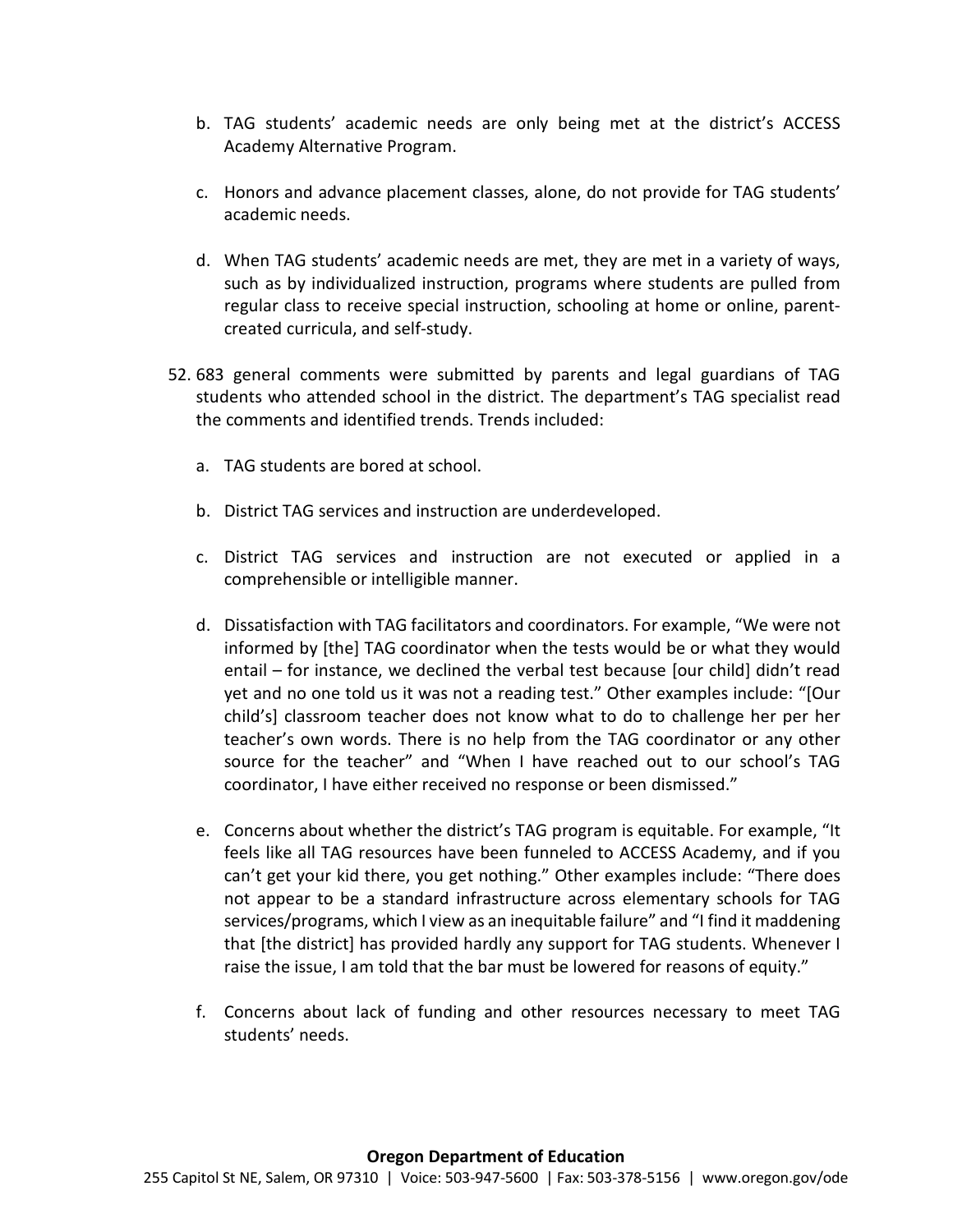g. A minority of respondents submitted positive comments, including that TAG students are not bored at school, satisfaction with ACCESS Academy Alternative Program, and that the district's TAG program is beneficial to students or helpful to their child. For example, "Our child was very depressed before going to ACCESS. The system is broken – thank god for ACCESS." Other examples include: "The most significant benefit from my child being identified as TAG was that he stopped getting into quite as much trouble for being distracted in class" and "I am in a minority of families whose students are being served well. I can't thank the administration and staff [enough] for helping to support my son in single subject acceleration."

#### **VI. Findings of Fact Related to Portland Public Schools' Complaint Policy and Process**

- 53. Portland Public Schools has a "Complaint Policy."<sup>[46](#page-37-0)</sup>
- 54. A person may access the district's complaint policy by clicking a link on the Home Page of the district's website titled "Conflict Resolution." The corresponding page on the district's website contains detailed information about the district's complaint process. The page also includes links to the district's complaint policy and an online form that a person may use to file a complaint.
- 55. The district's complaint policy specifies that the district's Complaint Coordinator is responsible for processing complaints. The district's webpage dedicated to detailing information about the district's complaint process also provides the contact information for the coordinator in the form of links to the coordinator's email address.
- 56. The district's complaint process has multiple steps for the filing of complaints. The policy specifies the timeline by which the district will complete each step in the process.
- 57. Complainant filed their initial complaint on April 29, 2019. The district responded to that complaint on May 29, 2019.
- 58. On June 3, 2019, Complainant appealed the response issued by the district to the district superintendent. The district superintendent responded to that appeal on July 3, 2019.
- 59. On July 22, 2019, Complainant appealed the response issued by the district's superintendent to the district's school board. The school board responded to that appeal on August 13, 2019.

<span id="page-37-0"></span> <sup>46</sup> Portland Public School Board Policy 4.50.023. *Available at*: <https://www.pps.net/cms/lib/OR01913224/Centricity/Domain/4814/4.50.032-P.pdf>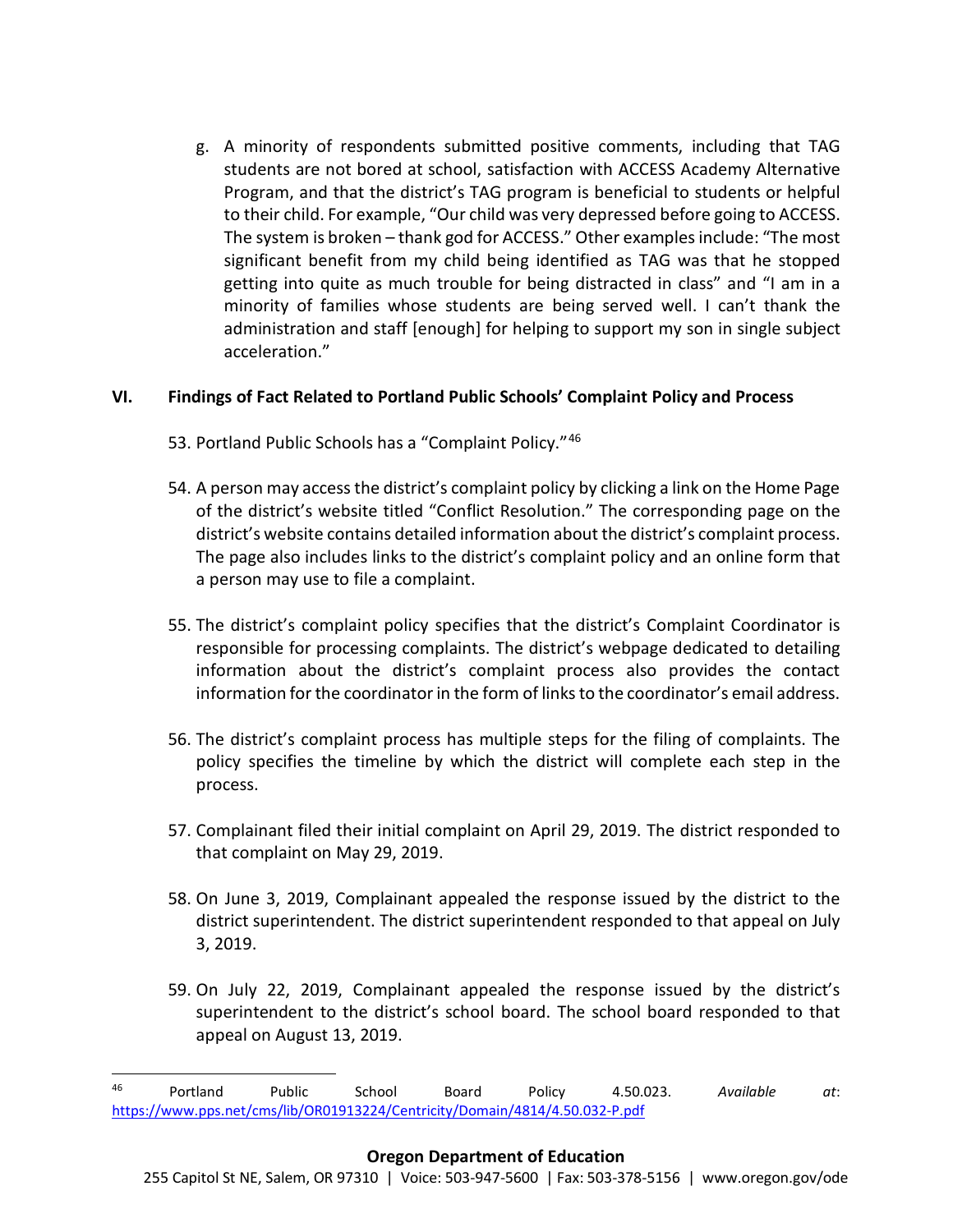#### **ANALYSIS**

#### **I. Whether Portland Public Schools may have violated OAR 581-022-2325, which requires school districts to identify intellectually talented and academically gifted students**

For purposes of identifying students for TAG eligibility, the Oregon Legislative Assembly enacted ORS 343.407 and 343.411. Under ORS 343.407, "School districts shall identify students enrolled in public schools under rules adopted by the State Board of Education." Under ORS 343.411,

> (1) ORS 343.407 applies to the identification of and provision of special educational programs and services for children described in ORS 343.395 (4)(a) and (b) and rules adopted by the State Board of Education.

> (2) School districts may identify and provide special educational programs and services for children who demonstrate creative abilities, leadership abilities or unusual abilities in the visual or performing arts as described in ORS 343.395 (4)(c), (d), and (e) and rules adopted by the board.

For purposes of both statutes, the Oregon legislature defined the term "talented and gifted children" in ORS 343.395(4). Under that statute, the term "talented and gifted children" means:

> [T]hose children who require special educational programs or services, or both, beyond those normally provided by the regular school program in order to realize their contribution to self and society and who demonstrate outstanding ability or potential in one or more of the following areas:

> (a) General intellectual ability as commonly measured by measures of intelligence and aptitude.

(b) Unusual academic ability in one or more academic areas.

(c) Creative ability in using original or nontraditional methods in thinking and producing.

(d) Leadership ability in motivating the performance of others either in educational or noneducational settings.<sup>[47](#page-38-0)</sup>

<span id="page-38-0"></span> <sup>47</sup> ORS 343.395. Both ORS 343.407 and OAR 581-022-2325 use the term "talented and gifted students" instead of the term "talented and gifted children." However, the context of in which the term "talented and gifted students" is used in OAR 581-022-2325 makes it clear that the State Board of Education considers the two terms synonymous.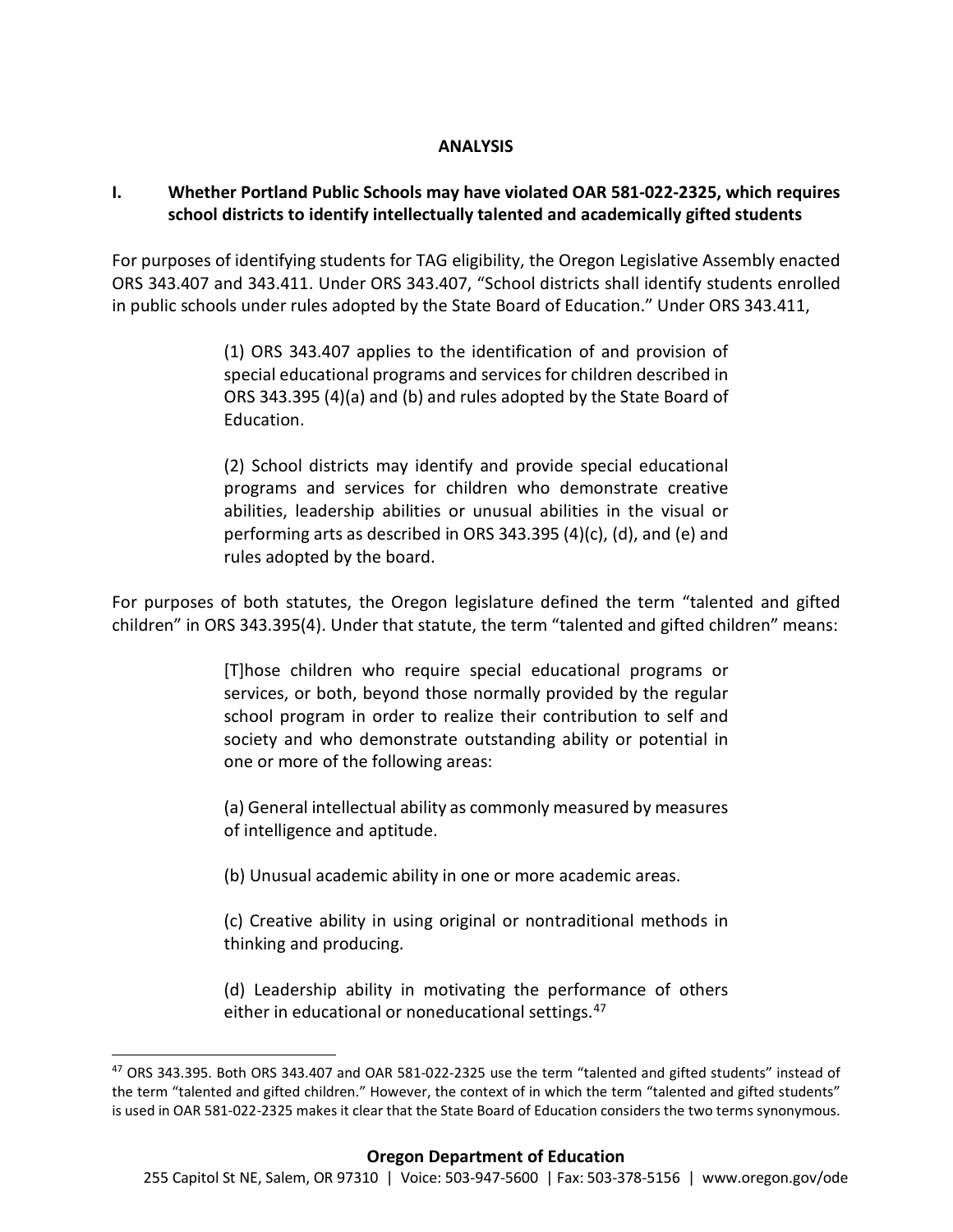The State Board of Education adopted OAR 581-022-2325 for the purpose of implementing ORS 343.407. That rule reads, in full:

> (1) Each school district shall have local district policies and procedures for the identification of talented and gifted students as defined in ORS 343.395 who demonstrate outstanding ability or potential in one or more of the following areas:

> (a) General intellectual ability as commonly measured by measures of intelligence and aptitude.

(b) Unusual academic ability in one or more academic areas.

(2) The policies and procedures must meet the following requirements:

(a) [School] districts shall use research based best practices to identify students from underrepresented populations including: ethnic minorities, students with disabilities, students who are culturally and/or linguistically diverse, or [students who are] economically disadvantaged.

(b) A team shall make the final decision on the identification of students using the information collected under paragraph (c) and (d) of this section. No single test, measure[,] or score shall be the sole criterion. A record of the team's decision, and the data used by the team to make the decision, shall become part of the education record for each student considered.

(c) Districts shall collect behavioral, learning[,] and performance information and include the information in all procedures for the identification of students.

(d) The following measures and criteria for identifying the intellectually gifted and academically talented shall be used by the team:

(A) Intellectually gifted students shall score at or above the 97<sup>th</sup> percentile on a nationally standardized test of mental ability; and

 $\overline{\phantom{a}}$ 

In both instances in which the "talented and gifted students" appears in OAR 581-022-2325, the board stated that the term should be defined as it appears in ORS 343.395.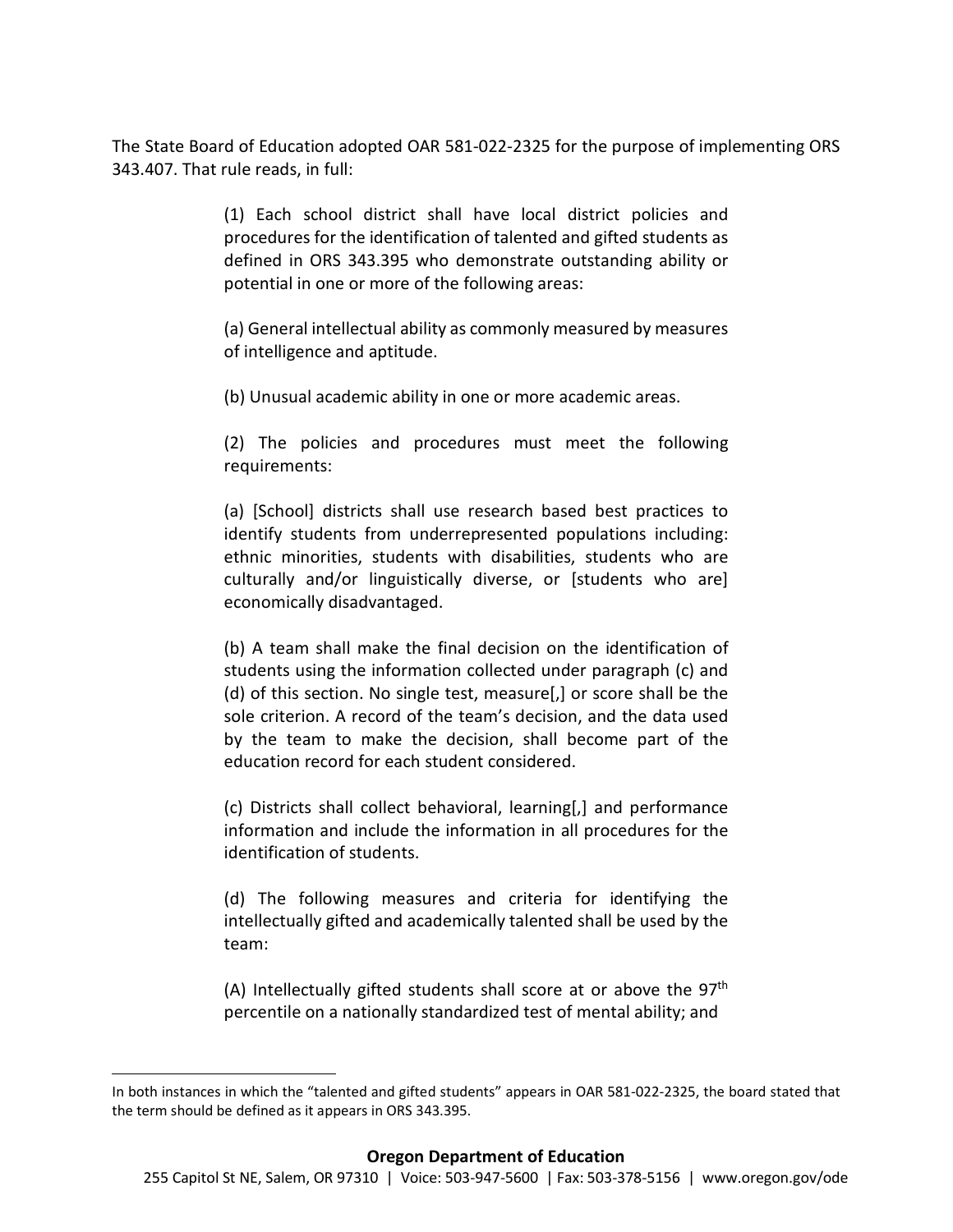$(B)$  Academically talented students shall score at or above the 97<sup>th</sup> percentile on a test of total reading or a test of total mathematics from a nationally standardized test battery, a nationally standardized test of reading or mathematics, or a test of total English Language Arts/Literacy or total mathematics on the Smarter Balanced Assessment.

(e) Despite a student's failure to qualify under paragraphs (d)(A) and (B) of this subsection, districts, by local policies and procedures, shall identify students who demonstrate the potential to perform at the 97<sup>th</sup> percentile.

(3) School districts may identify additional students who are talented and gifted as defined in ORS 343.395, as determined by local district policies and procedures, if the students demonstrate outstanding ability or potential in one or more of the following areas:

(a) Creative ability in using original or nontraditional methods in thinking and producing.

(b) Leadership ability in motivating the performance of others either in educational or non-educational settings.

(c) Ability in the visual or performing arts, such as dance, music[,] or art.

In their April 29<sup>th</sup> complaint to Portland Public Schools, Complainant alleged that the district failed to implement a system-wide approach to identifying students who have special education needs or who are English Language Learners (ELL students) for TAG programs.

The district did not respond to that part of Complainant's complaint until it responded to Complainant's appeal to the Oregon Department of Education. In that response, the district wrote,

The TAG Department receives OSAS scores from the state in the fall and notifies parents by mail when their child has a score that could qualify their student as TAG. The TAG Department universally tests all second graders for intellectual identification and informs parents of possible qualification. The TAG Department assesses any student that a parent has nominated in the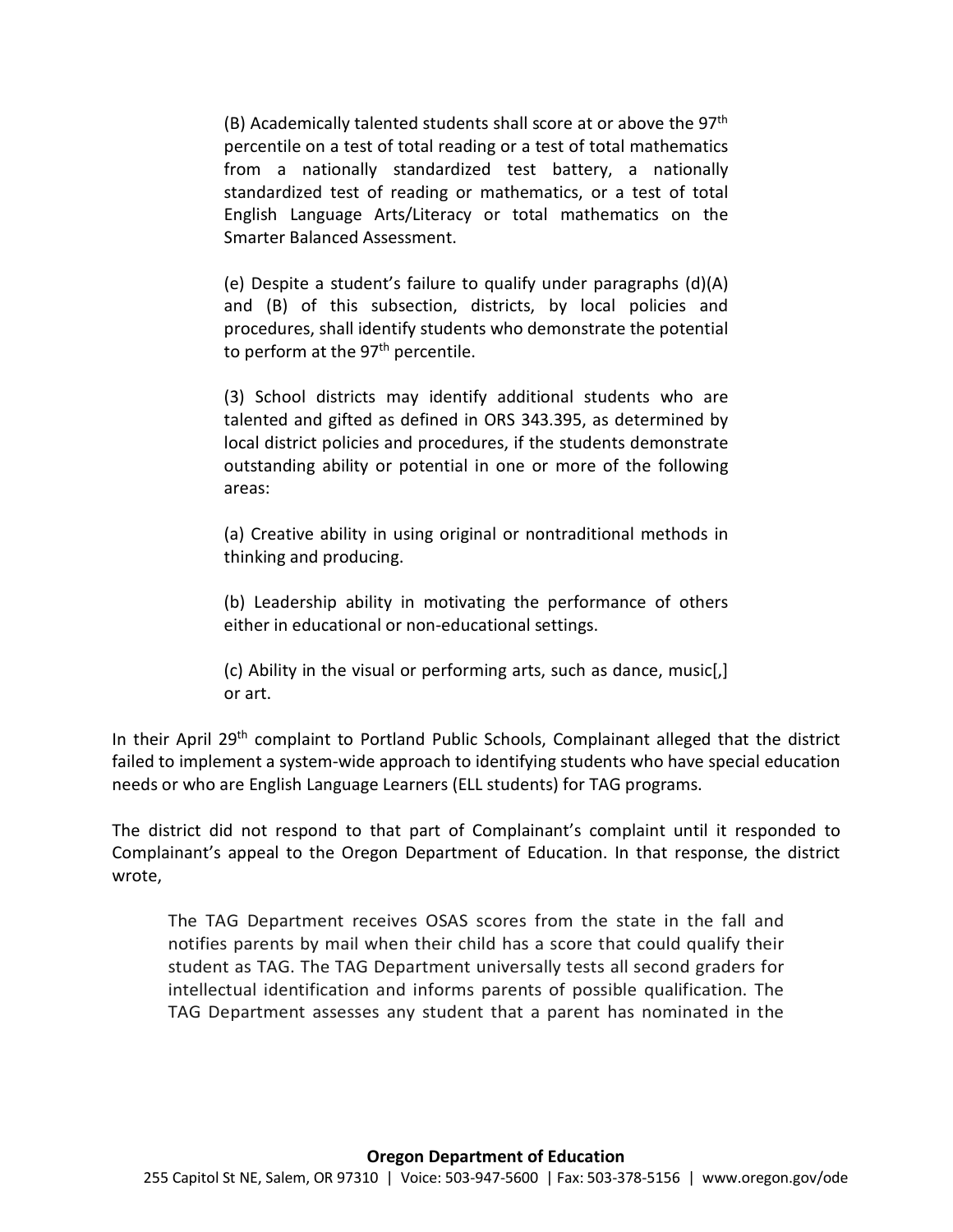spring of each year for academic and intellectual giftedness if not already identified in that area.

*A. Whether Portland Public Schools identified students for its TAG program that test in the 97th percentile*

OAR 581-022-2325(2) requires school districts to use certain measures and criteria to identify TAG students.

With respect to those measures and criteria, OAR 581-022-2325(2)(d) requires students who place in the 97<sup>th</sup> percentile of certain tests to be identified as TAG students. The provision specifically requires identifying students who "score at or above the 97<sup>th</sup> percentile on a nationally standardized test of mental ability" or who "score at or above the 97<sup>th</sup> percentile on a test of total reading or a test of total mathematics from a nationally standardized test battery, a nationally standardized test of reading or mathematics, or a test of total English Arts/Literacy or total mathematics on the Smarter Balanced Assessment."

In this case, the evidence demonstrates that the district is in compliance with the applicable provisions.

In its Talented and Gifted Education Plan, the district explained that it currently "uses the CogAT 7 for intelligential identification in grades K – 12 [and the] ITBS K – 2 for academic identification in Math and/or Reading and the SBAC spring scores for grades  $3 - 12$ " to identify TAG students. The district further explained that "[a]ll  $2^{nd}$  grade students are screened using the CogAT 7 Screener in the fall for possible TAG identification."

With respect to OAR 581-022-2325(2)(d), the district is not deficient.

*B. Whether Portland Public Schools identified studentsfor its TAG program that failed to test in the 97th percentile*

As stated above, OAR 581-022-2325(2) requires school districts to use certain measures and criteria to identify TAG students.

Unlike the criteria set forth in OAR 581-022-2325(2)(d), OAR 581-022-2325(2)(e) requires school districts to successfully identify students who do not test in the 97<sup>th</sup> percentile for TAG eligibility through local policies and procedures.

Portland Public Schools does have local policies and procedures that have as their aim the identification of students for TAG eligibility. In its Talented and Gifted Education Plan, the district explained that it uses TAG facilitators and other mechanisms to increase district teachers' ability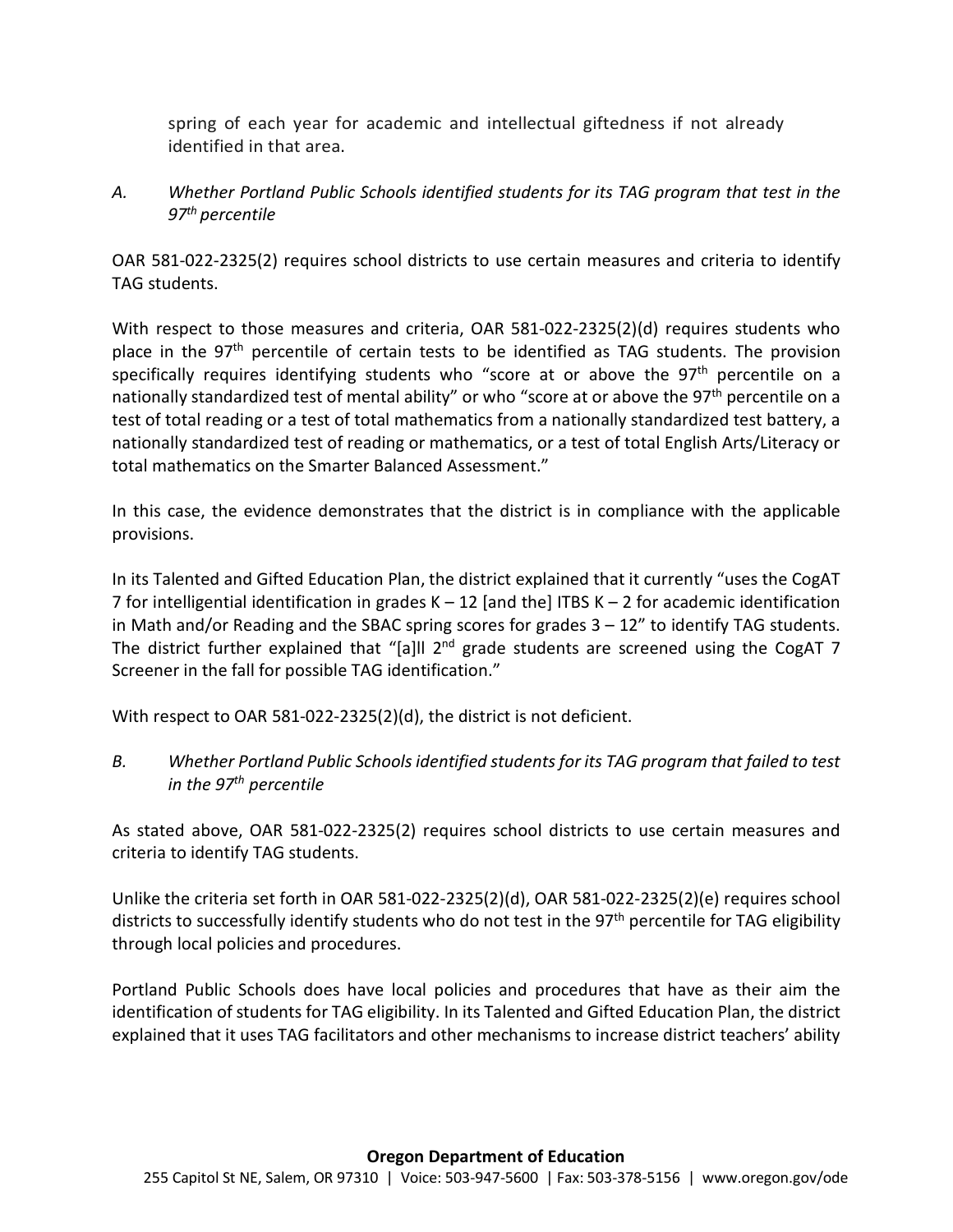to identify TAG students. The district wrote, "Every campus in PPS has a designated TAG facilitator who is paid an extended responsibility stipend to manage TAG identification & nomination, parent communication and teacher TAG training on campus."[48](#page-42-0) The district also described a variety of reports and databases that teachers can access to identify TAG students.<sup>[49](#page-42-1)</sup> However, the district also indicated that each school had varying techniques for TAG identification and that it needed to improve in this area, explaining, for instance, that it would provide district teachers training on how to "access MAP student reports to identify each student's rate and level in tested MAP areas."<sup>[50](#page-42-2)</sup>

For the purpose of investigating this appeal, the department's TAG specialist conducted classroom visits and conducted surveys of district administrators, district teachers, and the parents and legal guardians of students who attended school in the district to ascertain whether students were being identified for TAG eligibility as required by OAR 581-022-2325(2)(e).

## 1. Classroom Visits

When conducting classroom visits, the department's TAG specialist documented the number of TAG students in each class and the sources of nomination for those TAG students. The TAG specialist also collected data on the capabilities of district teachers to identify students for TAG eligibility.

Of the classes observed, the following percentages of teachers reported having at least one TAG student in their class: 39% of teachers teaching grades K-2, 77% of teachers teaching grades 3-5, 78% of teachers teaching grades 6-8, and 71% of teachers teaching grades 9-12. Those numbers generally corresponded with grade level, with fewer TAG students in lower-level grade classes and more TAG students in higher-level grade classes.

With respect to the sources of nomination, of classes observed in grades K-2, 26% of TAG students were nominated by the teacher, 35% by a parent or legal guardian, and 31% by the district. In grades 3-5, 31% of TAG students were nominated by the teacher, 12% by a parent or legal guardian, and 44% by the district. In grades 6-8, 12% of TAG students were nominated by the teacher, 3% by a parent or legal guardian, and 72% by the district. And in grades 9-12, 29% of TAG students were nominated by the teacher, 14% by a parent or legal guardian, and 26% by the district. A parent or legal guardian did not nominate a student for the district's TAG program in 62% of classes in grades K-2, 73% of classes in grades 3-5, 82% of classes in grades 6-8, and 70% of classes in grades 9-12. All together, the data demonstrates that more TAG students were nominated through district processes than by district teachers or parents and legal guardians.

For the purpose of ascertaining the capabilities of district teachers in identifying students for TAG eligibility, the department's TAG specialist asked district teachers from classes in grades K-5 the

<span id="page-42-0"></span> <sup>48</sup> Portland Public School District Talented and Gifted Education Plan 2019 – 2022 at 7.

<span id="page-42-1"></span><sup>49</sup> *Id.*

<span id="page-42-2"></span><sup>50</sup> *Id.*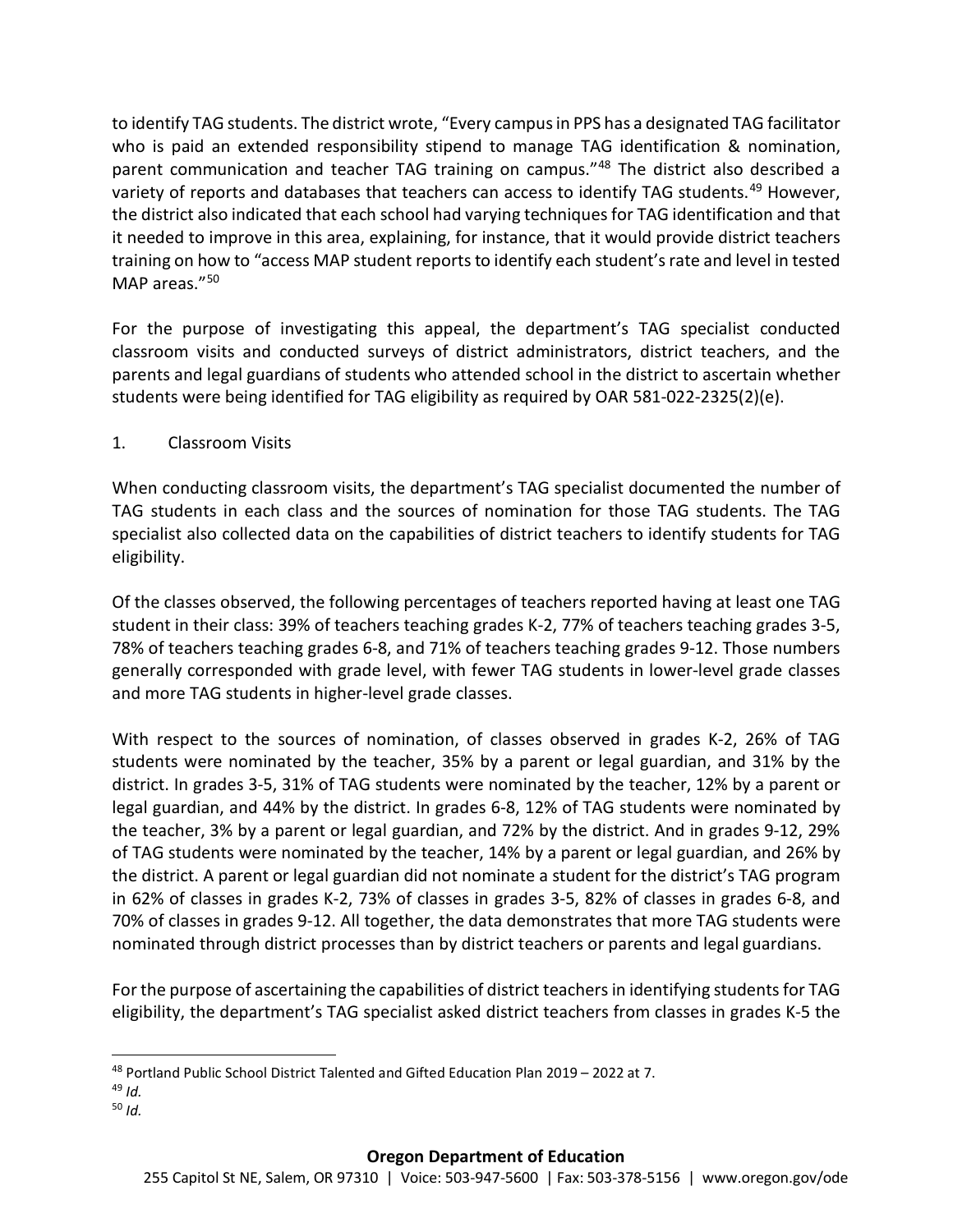following question: "Have any students in your class been nominated for TAG eligibility this year?" Of classes observed in grades K-2, 49% of teachers responded "yes" and 30% of teachers responded "no." In grades 3-5, 37% of teachers responded "yes" and 45% of teachers responded "no." The department's TAG specialist asked teachers from classes in grades 6-12 a slightly different question: "Have you nominated, or will you nominate, students in your class for TAG eligibility this year?" Of classes observed in grades 6-8, 15% of teachers responded "yes" and 50% of teachers responded "no." In grades 9-12, 15% of teachers responded "yes" and 39% of teachers responded "no." Overall, the data demonstrates that the majority of district teachers did not, or would not, nominate students for TAG eligibility.

The department's TAG specialist also collected data on the tools most commonly used by district teachers to identify students for TAG eligibility. For grades K-2, the most commonly used tools were requests by parents and legal guardians, observations made by teachers, and 2<sup>nd</sup> grade screening. For grades 3-8, the most commonly used tools were observations made by teachers and Measure of Academic Progress (MAP) testing. For grades 9-12, the most commonly used tools were observations made by teachers. Teachers who did identify students for TAG eligibility generally reported relying on self-identification of TAG students as much as they reported relying on district processes.

The department's TAG specialist collected data on district teachers who reported that they did not, or would not, nominate students for TAG eligibility. For classes observed in grades K-2, 11% of teachers answered that they had not received any test result from the district. Fifty percent answered that identification for TAG eligibility takes place in the  $2<sup>nd</sup>$  grade, Thirty percent answered that they did not believe in identifying students for TAG eligibility at an early age. Twenty three percent answered that they did not have enough information to nominate any students. Nine percent answered that they did not understand the identification process. Finally, one percent of teachers specified that comprehensive distance learning affected their ability to identify students. Overall, these answers clearly reflect – for those teachers who reported that they did not, or would not, nominate students for TAG eligibility – an overreliance on district processes and an unwillingness to identify. A few responses indicated not knowing how to identify students for TAG eligibility.

For classes observed in grades 3-5, 43% of teachers answered that they had not received any test result from the district. Nine percent answered that identification for TAG eligibility takes place in the  $2<sup>nd</sup>$  grade. Fifty six percent answered that they did not have enough information to nominate any students. Finally, thirteen percent of teachers answered that they did not understand the identification process. Again, the answers reflected reliance on district processes. A larger percentage of responses than those of teachers teaching grades K-2 indicated a misunderstanding of or not having enough knowledge about the identification process.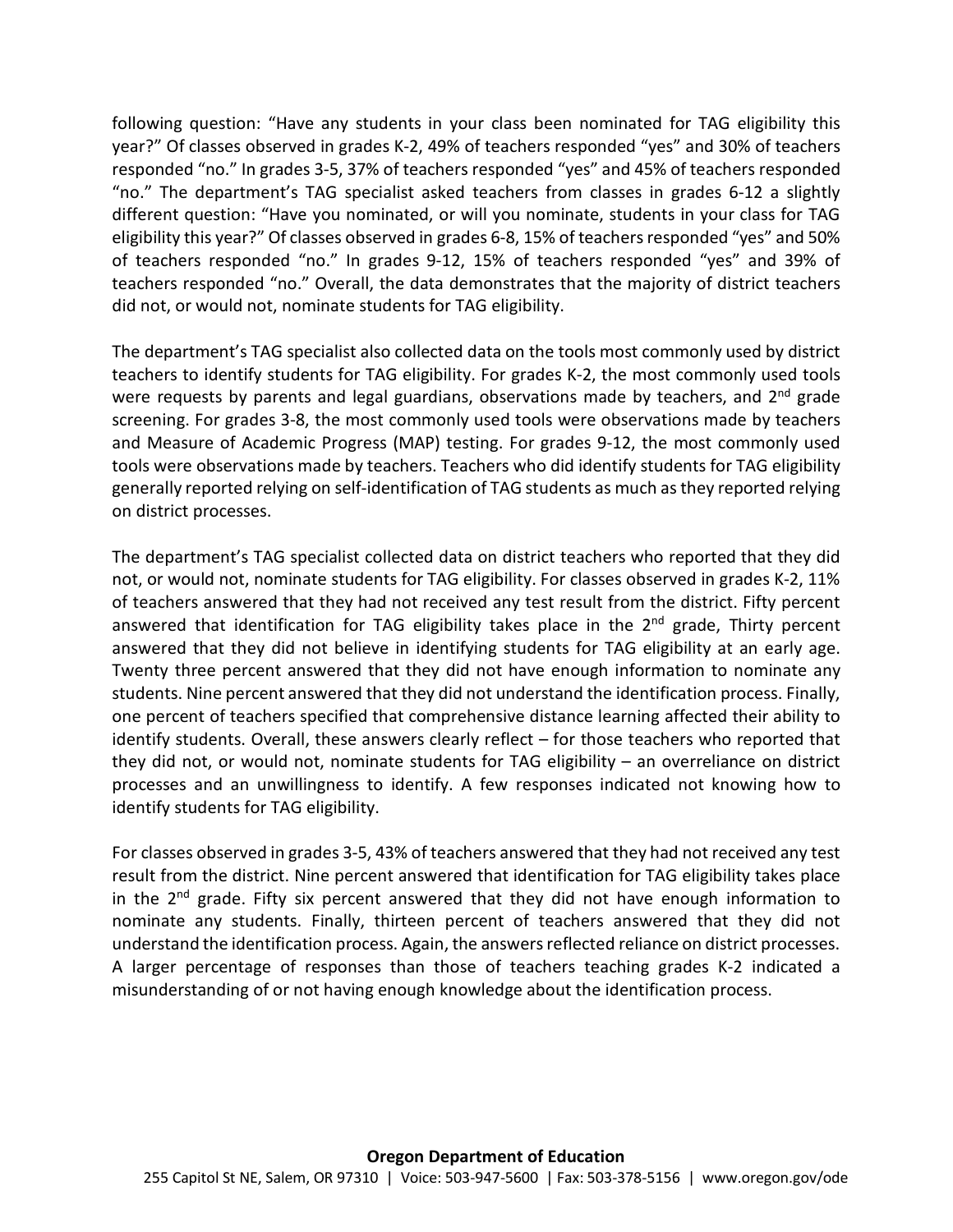For classes observed in grades 6-8, 44% of teachers answered that they had not received any test result from the district. Seven percent answered that identification for TAG eligibility takes place in the  $2<sup>nd</sup>$  grade. Forty eight percent answered that they did not have enough information to nominate any students. Thirty six percent answered that they did not understand the identification process. Finally, two percent of teachers specified that comprehensive distance learning affected their ability to identify students. As with previous responses, these answers reflected reliance on district processes and not knowing how to identify students for TAG eligibility.

Finally, for classes observed in grades 9-12, 8% of teachers answered that they had not received any test result from the district, 40% answered that they did not have enough information to nominate any students, and 30% specified that comprehensive distance learning affected their ability to identify students. Unlike previous results, these answers reflected primarily an inability to identify students for TAG eligibility on the basis that teachers had insufficient information to do so.

Finally, the department's TAG specialist documented teachers' comments in grades K-8 to identify themes occurring in the district with respect to identifying students for TAG eligibility. Nine percent of teachers teaching grades K-2, 36% of teachers teaching grades 3-5, and 81% of teachers teaching grades 6-8 made comments indicating that they did not understand the identification process. Twenty two percent of teachers teaching grades K-2, 36% of teachers teaching grades 3-5, and 51% of teachers teaching grades 6-8 made comments indicating that they thought of TAG eligibility as nothing more than a "score." Thirty six percent of teachers teaching grades K-2 made comments indicating that they actively discouraged parents from nominating students for TAG eligibility or otherwise beginning the identification process. Thirty two percent of teachers teaching grades K-2 made comments indicating that they did not believe in identifying students for TAG eligibility in Kindergarten. Twenty one percent of teachers teaching grades K-2 made comments indicating that they did not believe in identifying students for TAG eligibility in the first grade. And 21% of teachers teaching grades K-2 made comments indicating that they believed that student performance will "level out" by grade 3.

As is evident from these comments, a significant percentage of district teachers did not understand how to identify students for TAG eligibility. Further, a significant percentage of district teachers believed that TAG eligibility was based solely on whether a student qualified for TAG services through the taking of tests. And of district teachers teaching grades K-2, a significant percentage of teachers believed that identification of students for TAG eligibility could not be done at a young age. A large percentage of district teachers teaching grades K-2 even indicated that they actively discouraged parents from nominating their children for TAG eligibility.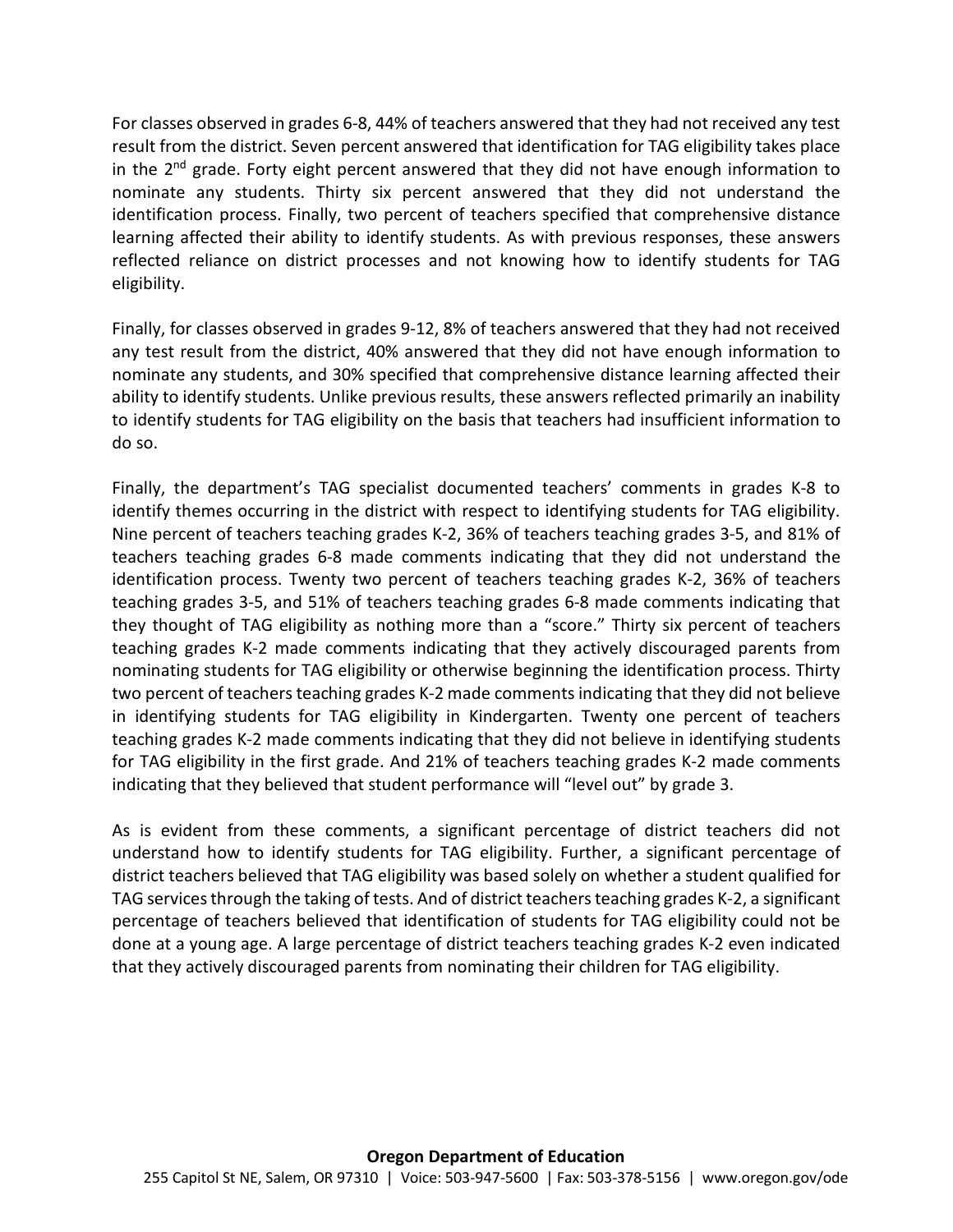In short, a large percentage of district teachers demonstrated either a misunderstanding of the legal requirements for TAG identification or a lack of knowledge on how to identify students for TAG eligibility.

In summary, both reports made by observed district teachers and the personal observations of the district's TAG specialist provide evidence that the district was not consistently identifying students for TAG eligibility as required by OAR 581-022-2325(2)(e).

2. Survey Results: District Administrators

In filling out the survey, a majority of district administrators indicated that they had received training on using research-based best practices to identify students for TAG eligibility. Few respondents reported having no TAG-identified students in their school. On average, 73% of respondents reported having one to five TAG-identified students per class for each type of TAG student and 6% of respondents reported having six or more TAG-identified students per class for each type of TAG student.<sup>[51](#page-45-0)</sup>

The numbers are similar for TAG-nominated students. A minority of respondents reported having no TAG-nominated students in their school. Seventy eight percent of respondents reported having one to five TAG-nominated students per class for each type of TAG student, and 11% of respondents reported having six or more TAG-nominated students per class for each type of TAG student.

14 comments were submitted by district administrators. Of the comments, four respondents asked for guidance, training, professional development, or other support for identifying students for TAG eligibility.

The data indicates that the majority of district administrators had multiple TAG-identified and TAG-nominated students in their schools. However, the data also indicates a disparity in the number of TAG students who were identified or nominated. Whereas the majority of schools had one to five students either identified or nominated per class for each type of TAG student, a small percentage of schools had six or more. This disparity indicates that the district may be placing a greater emphasis on separating students by course as opposed to incorporating into each class where TAG students are present differentiated instruction. As mentioned above, the placement of high performing students in the district's ACCESS Academy Alternative Program cannot replace

<span id="page-45-0"></span> <sup>51</sup> *See* OAR 581-022-2325(2)(d) ("The following measures and criteria for identifying the intellectually gifted and the academically talented shall be used by [the school district]: (A) Intellectually gifted students shall score at or above the 97<sup>th</sup> percentile on a nationally standardized test of mental ability; and (B) Academically talented students shall score at or above the 97<sup>th</sup> percentile on a test of total reading or a test of total mathematics from a nationally standardized test battery, a nationally standardized test of reading or mathematics, or a test of total English Language Arts/Literacy or total mathematics on the Smarter Balanced Assessment.") and OAR 581-022-2325(2)(e) ("Despite a student's failure to qualify [for TAG through testing], [school] districts, by local policies and procedures, shall identify students who demonstrate the potential to perform at the  $97<sup>th</sup>$  percentile.").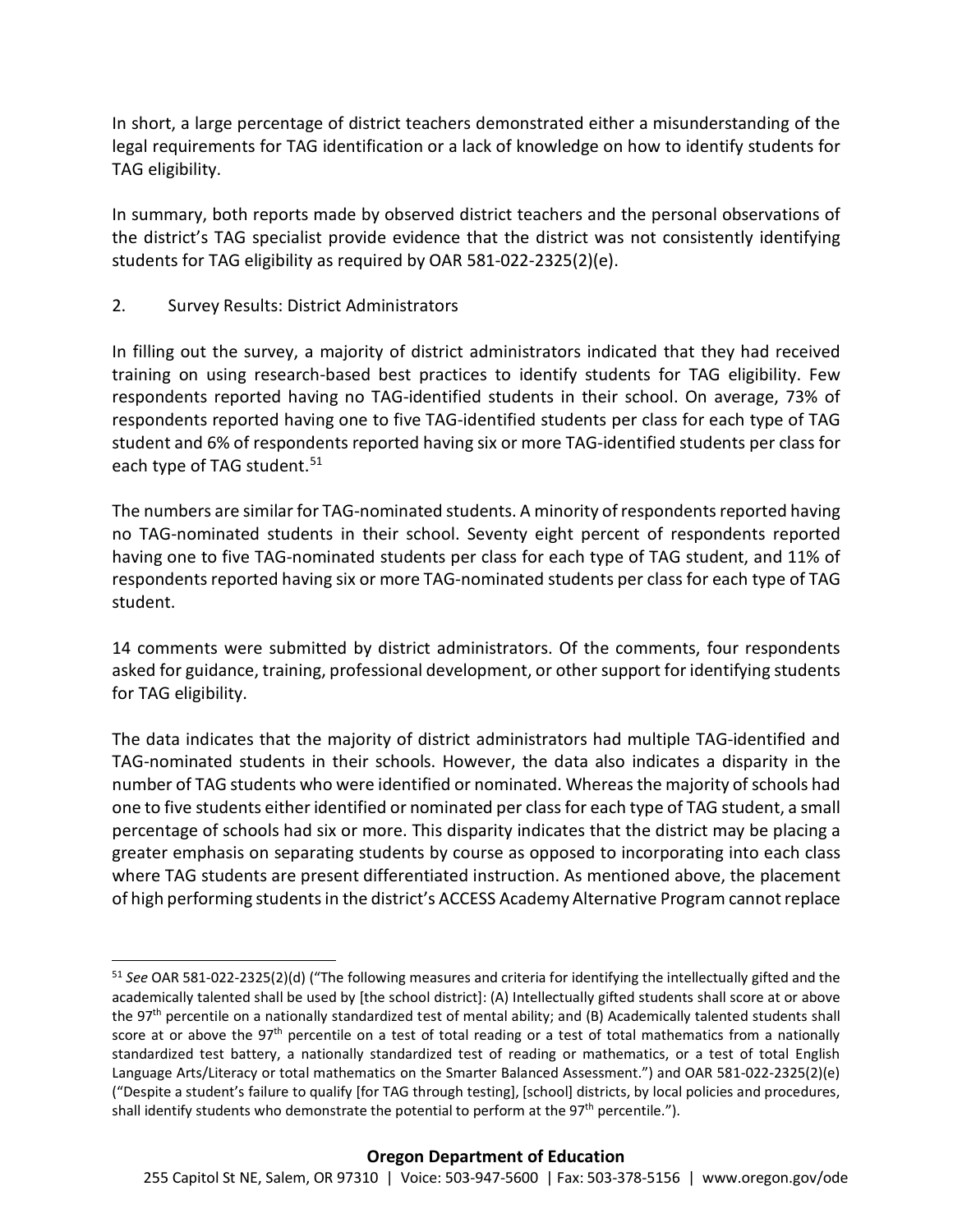in-class teaching techniques that provide for individual TAG students' rate and level instructional needs.

Along with the observations of the department's TAG specialist, this disparity supports a finding that the district primarily uses testing as opposed to observation in identifying students for TAG eligibility.

## 3. Survey Results: District Teachers

In filling out the survey, a minority of district teachers indicated that they had received training on identifying students for TAG eligibility. Thirty six percent of respondents reported having no TAG-identified students in their class, a higher percentage of responses than those made by district administrators on the same question. An average of 70% of respondents reported having one to five TAG-identified students in their class and an average of 10% of respondents reported having six or more TAG-identified students in their class.

Again, the numbers are similar for TAG-nominated students. Thirty six percent of respondents reported having no TAG-nominated students in their class. An average of 60% of respondents reported having one to five TAG-nominated students in their class. An average of 4% of respondents reported having six or more TAG-nominated students in their class.

233 comments were submitted by district teachers with their surveys. The majority of those comments indicated that district teachers perceived problems in how the district identifies students for TAG eligibility. Many district teachers articulated concerns about the district's TAG identification process, such as over-identification, dependence on parental advocacy, the need for clarity in how the identification process works, and the need for better understanding how the process works. Other district teachers articulated concerns that the TAG-identification process was the only district-wide program for TAG students. Others were concerned about struggling students who otherwise exhibited gifted behaviors. Others specified that there was a lack of clarity about whether TAG policies apply to kindergarten students and staff.

Unlike district administrators, the data shows that a significant percentage of district teachers did not have multiple TAG-identified and TAG-nominated students in their classrooms. As with district administrators, the data shows a disparity between the classrooms that had one to five students either identified or nominated for TAG eligibility and the classrooms that had six or more students identified or nominated for TAG eligibility. Comments submitted with district teacher surveys also indicate that a large number of teachers did not have the tools necessary, or did not understand how, to identify students.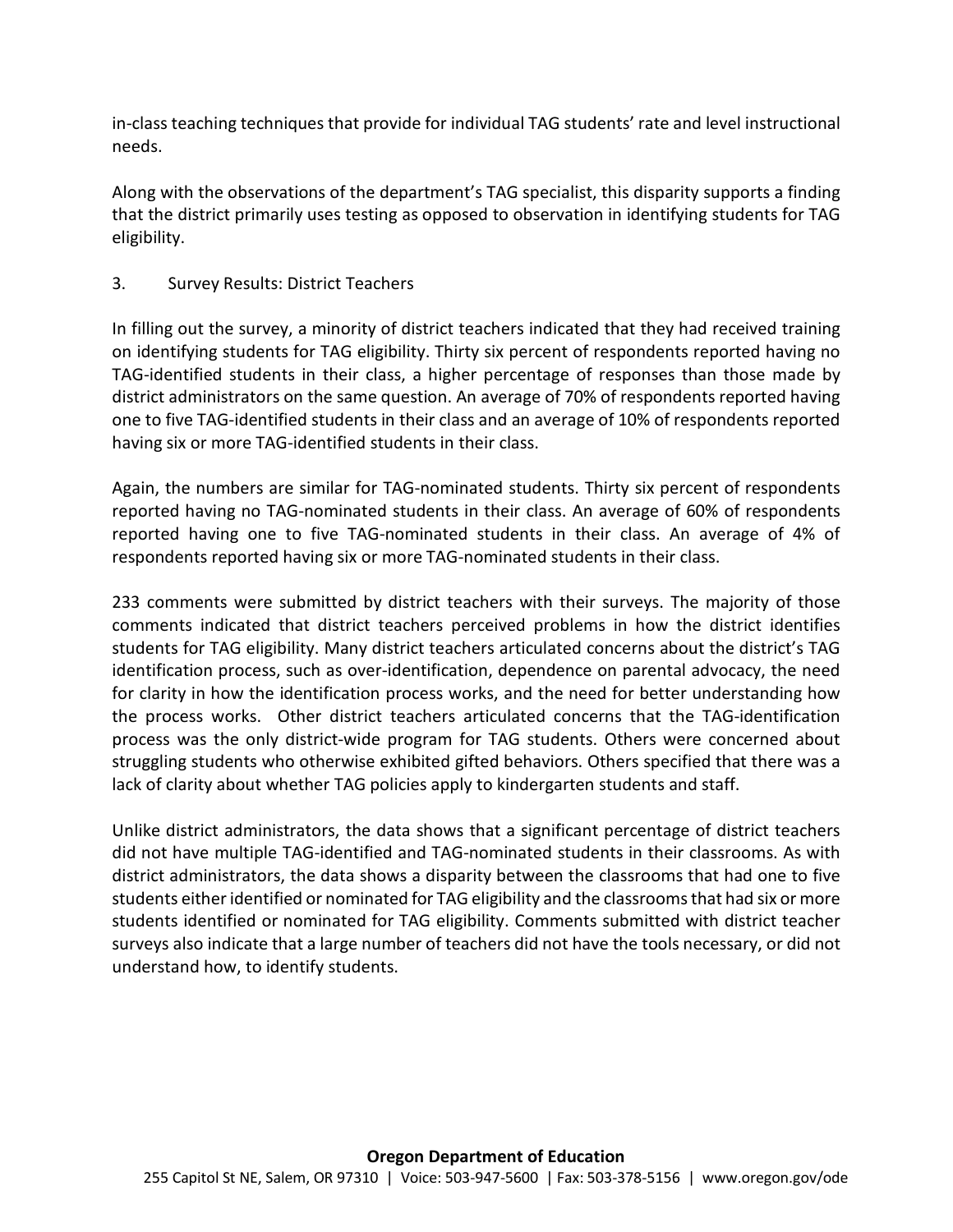4. Survey Results: Parents and Legal Guardians of Students Who Attended School in the District

In filling out the survey, a slight majority of the parents and legal guardians of TAG students who attended school in the district agreed or strongly agreed that their student was assessed for the TAG program in a variety of ways, such as by testing, quality of schoolwork, and parent feedback. A quarter of respondents disagreed or strongly disagreed that their student was assessed for the TAG program in a variety of ways.

The percentage of parents and legal guardians that agreed or strongly agreed that they understood how their student was identified was about the same as the percentage of parents and legal guardians that disagreed or strongly disagreed that they understood how their student was identified.

683 comments were submitted by parents and legal guardians. In those comments, the majority of parents and legal guardians stated that the district's TAG identification process is inadequate and that the process does not lead to the provision of TAG services.

Overall, the survey results indicate that a large percentage of the parents and legal guardians of students who attended school in the district did not understand the district's identification process and were unhappy with the process. Such results support the findings of the department's TAG specialist, whose observations of and interactions with district classrooms support a finding that the district was not consistently identifying students for TAG eligibility as required by OAR 581-022-2325(2)(e).

## 5. Other Evidence

In addition to the reports made by observed district teachers, the personal observations of the department's TAG specialist, and the survey results, communications made by Portland Public Schools substantiate the merit of Complainant's appeal.

On July 24, 2019, after the district's Senior Board Manager for the district's Board of Education received Complainant's complaint, they emailed the members of the board. In that email, the manager wrote,

> This appeal is scheduled to be voted on by the board at their August 13th meeting. Since this complaint about TAG programs and services[] lists several concerns, I think this may be a little tricky for the board to figure out exactly what they are deciding to uphold or overturn. Based on prior complaints where there is not a clear "verdict" on whether to uphold a decision, I recommend that prior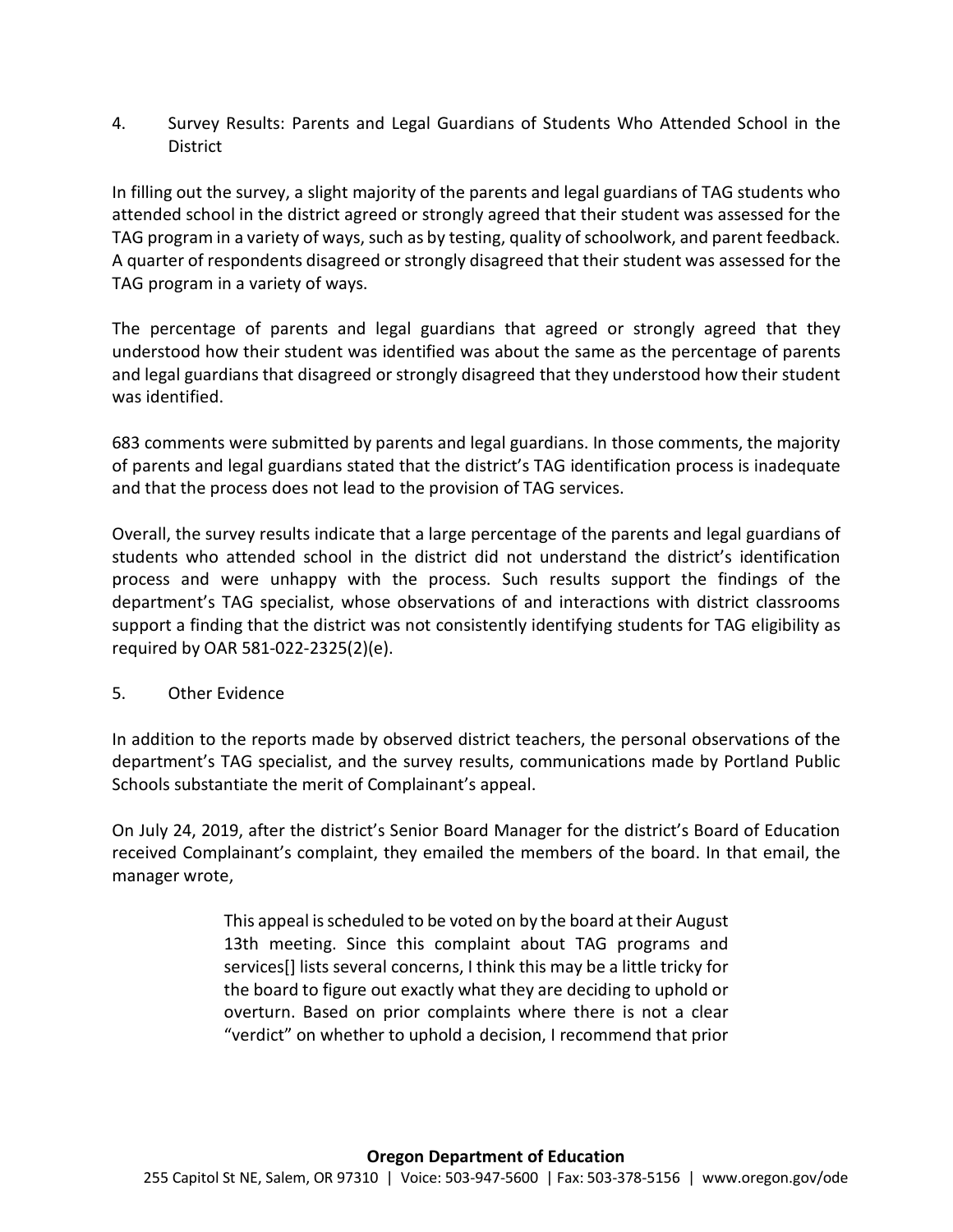to the August 13th meeting, that we have an idea of what it would mean to "provide immediate and substantive mitigation measures to meet the rate and level of learning of students" and what it would take to implement immediately.

Although the email does not specifically state that "mitigation measures" are necessary for the identification of TAG students, the email does confirm that the district knew that it faced several problems in providing for TAG students' needs.

#### 6. Conclusion

With respect to OAR 581-022-2325(2)(e), for the reasons stated above, the district may be deficient.

# **II. Whether Portland Public Schools may have violated OAR 581-022-2500, which imposes certain requirements for the implementation of TAG programs.**

For purposes of providing TAG students with an appropriate education, the Oregon Legislative Assembly enacted ORS 342.409. Under that statute, "School districts shall provide educational programs and services to talented and gifted students enrolled in public school under rules adopted by the State Board of Education."

The State Board of Education adopted OAR 581-022-2500 for the purpose of implementing ORS 343.409. That rule reads, in pertinent part:

> (1) Each school district shall have a written plan for programs and services beyond those normally provided by the regular school program in order to realize the contribution of talented and gifted children to self and society.

> (2) The written plan for programs and services for talented and gifted children shall be submitted to the Oregon Department of Education on a date and in a format provided in guidance documents provided by the Oregon Department of Education.

(3) The written plan shall include, but is not limited to:

(a) A statement of school district policy on the education of talented and gifted children;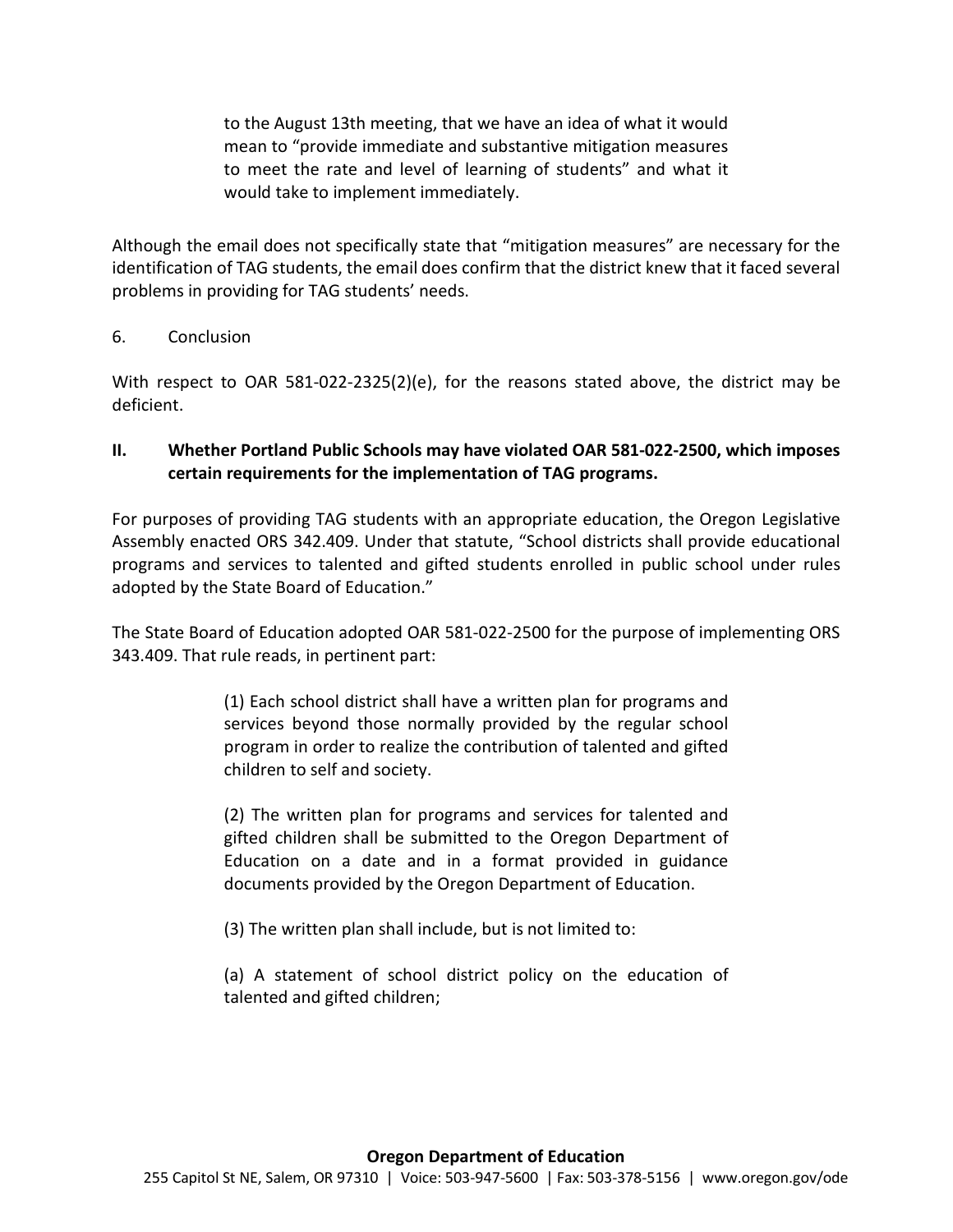(b) An assessment of current special programs and services provided by the district for talented and gifted children;

(c) A statement of the districts goals for providing comprehensive special programs and services and over what span of time the goals will be achieved;

(d) A description of the nature of the special programs and services which will be provided to accomplish the goals; and

(e) A plan for evaluating progress on the district plan[,] including each component program and service.

(4) The instruction provided to identified students shall be designed to accommodate their assessed levels and accelerated rates of learning.

In their July 22, 2019, appeal to Portland Public School's Board of Education, Complainant wrote that Portland Public Schools "has been out of compliance with Oregon TAG law for most of the last 20 years" and that the district did not have a substantive plan to "accommodate [students'] assessed levels of learning and accelerated rates of learning."

In its September 20, 2019, response to Complainant's appeal to the Oregon Department of Education, the district wrote that it had had "a comprehensive plan that addresses all [the requirements of OAR 581-022-2500] and that it had submitted the plan to [the department] on January 15, 2019," and had not "had any indication from [the department] that the plan is not sufficient."

With respect to the requirement that TAG students be taught at the proper rate and level of learning, the district wrote,

> [The district] is diligently working in a systematic way to comply [with those requirements] by supporting schools to provide the classroom best practices appropriate for their students. As explained above, especially with recent training, our teachers use assessments to differentiate curriculum, provide for independent study. [The district] . . . utilizes single-subject and whole-grade acceleration as appropriate. These strategies are offered throughout grade levels, and high schools have AP, IB, Dual Credit courses, among other opportunities to meet assessed levels of learning and rates of instruction.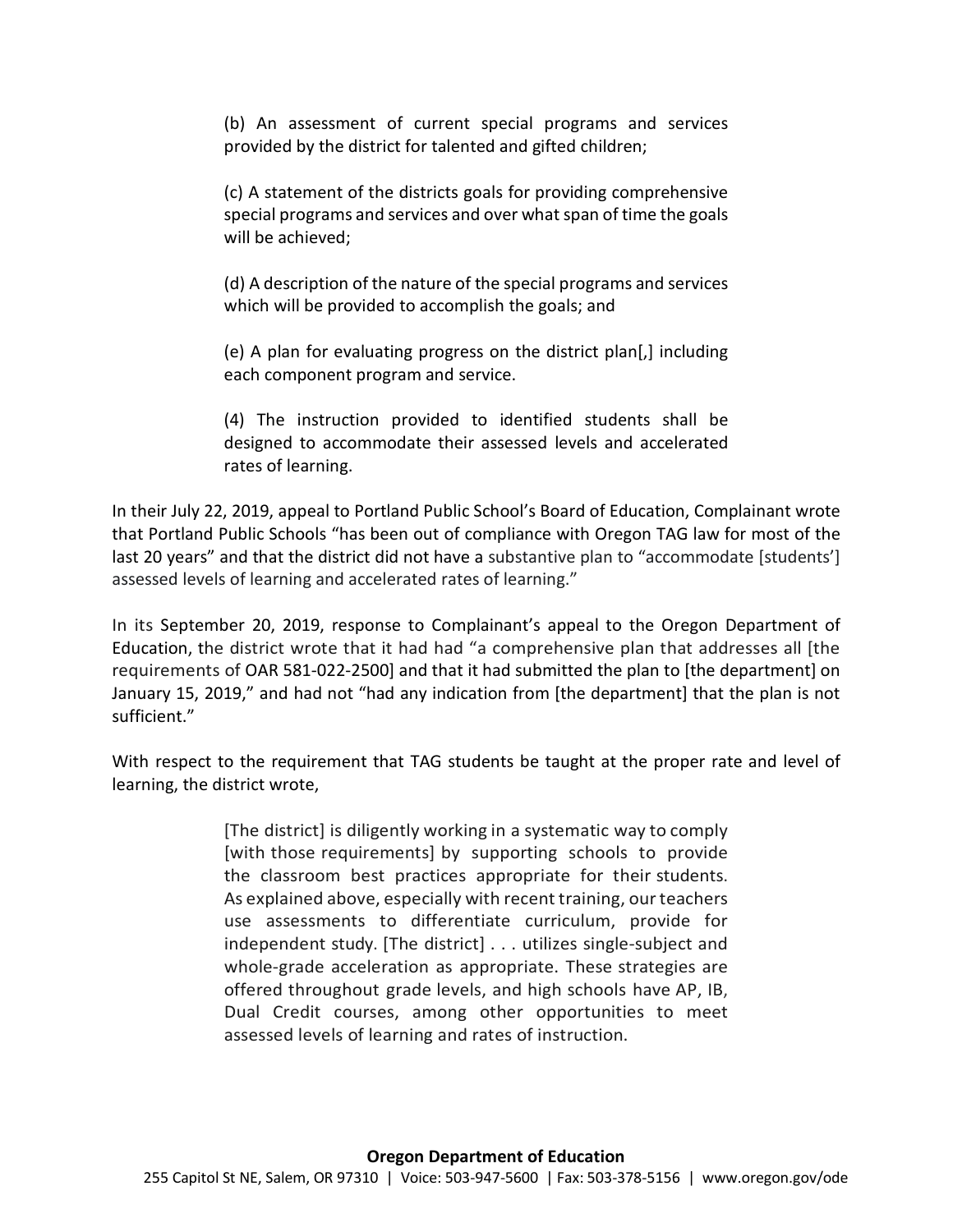\* \* \* \* \*

[The district] is implementing NWEA MAP exams [allowing the district to] train teachers in a comprehensive manner to use student rate and level reports to provide flexible grouping opportunities across the system.

*A. Whether Portland Public Schools had a written plan for programs and services for TAG students.*

ORS 343.409 and OAR 581-022-2500(1) require school districts to have a written plan for the provision of programs and services "beyond those normally provided by the regular school program in order to realize the contribution of talented and gifted children to self and society."

In this case, the evidence demonstrates that the district is in compliance with the applicable provisions.

The district has a Talented and Gifted Education Plan for the implementation of TAG Services during the years 2019, 2020, 2021, and 2022.<sup>[52](#page-50-0)</sup> That plan lists several programs and services offered for TAG students. Those programs and services are:

- The processes that the district uses to identify students for TAG eligibility;
- The use of flexible student grouping in district classrooms;
- The incorporation of depth of knowledge learning in district classrooms;
- The use of optional instructional formats, including advanced placement courses and baccalaureate offerings;
- The use of TAG facilitators and other mechanisms to increase teachers' knowledge of TAG students or students who may be TAG eligible;
- The use of instructional plans for TAG students;
- The placement of high performing students in the district's ACCESS Academy Alternative Program;
- The use of optional enrichment activities, such as robotics clubs and chess clubs;

<span id="page-50-0"></span> <sup>52</sup> Portland Public School District Talented and Gifted Education Plan 2019 – 2022. *Available at:*  [https://www.pps.net/Page/2896.](https://www.pps.net/Page/2896)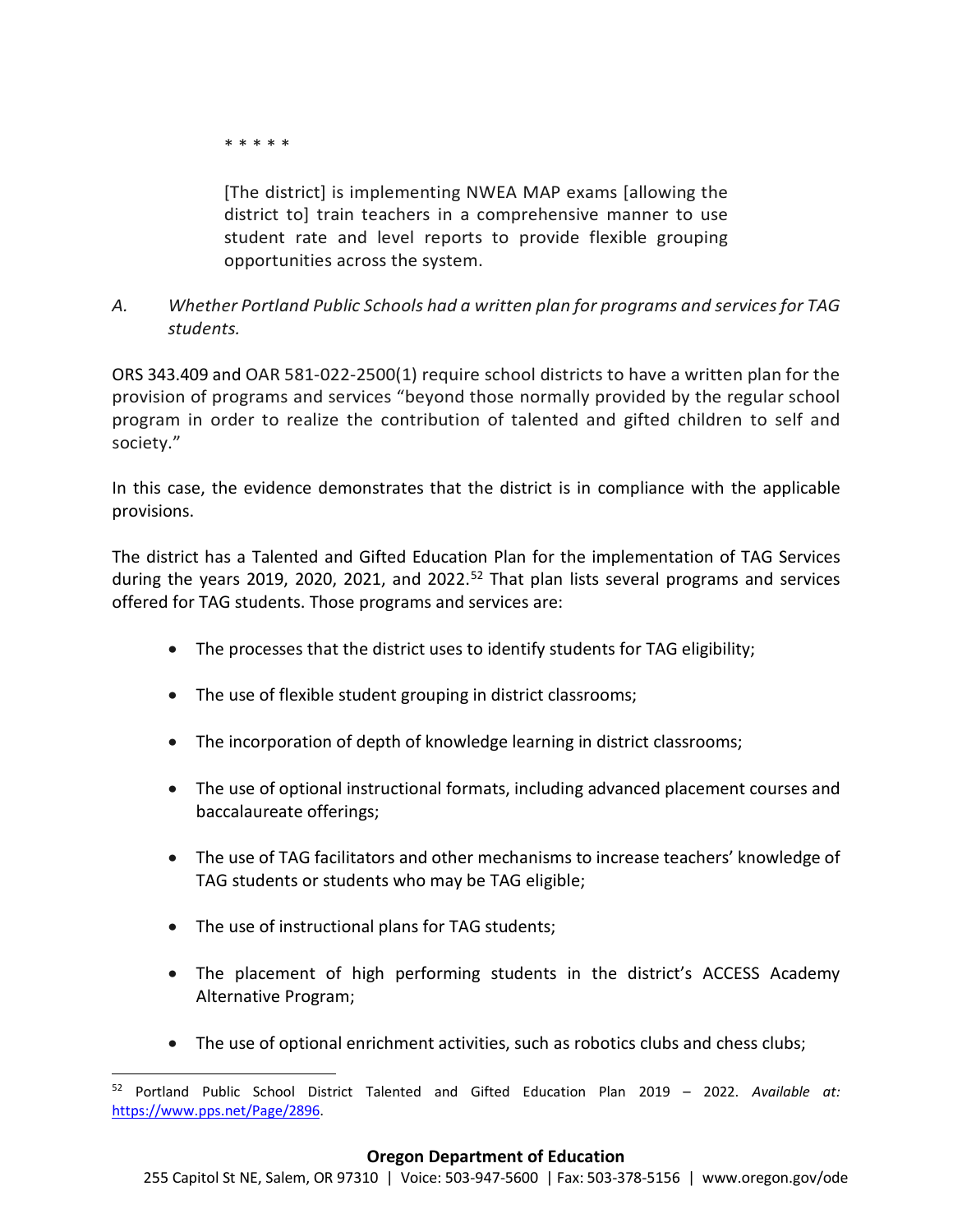- The professional development of district staff; and
- Methods of communicating with the parents and legal guardians of students attending school in the district.

To determine whether these programs and services are sufficient for purposes of ORS 343.409 and OAR 581-022-2500(1) requires determining the meaning of the terms "programs" and "services" under both law and rule.

The Oregon Supreme Court prescribed the method for discerning legislative intent in *Portland General Electric, Co. v. Bureau of Labor and Industrie[s53](#page-51-0)* and *State v. Gaines*. [54](#page-51-1) Under this methodology, a person must analyze the text, context, and legislative history of a law and, if legislative intent remains unclear after analyzing the text, context, and legislative history of the law, employ general maxims of statutory construction to resolve the ambiguity.<sup>[55](#page-51-2)</sup>

To discern the plain meaning of a term in statute, Oregon appellate courts consult *Webster's*  Third New International Dictionary.<sup>[56](#page-51-3)</sup> That dictionary defines "program" to mean "a schedule or system under which action may be taken toward a desired goal" and "service" to mean "an act done for the benefit or at the command of another." Context and legislative history do not provide any alternate reading of the terms "programs" and "services." Thus, for purposes of ORS 343.409 and OAR 581-022-2500, a school district must provide a system under which teachers assess and accommodate TAG students' rates and levels of learning or an act through which teachers assess and accommodate TAG students' rates and levels of learning.

In consideration of the meanings of these terms, the Oregon Department of Education finds that the district is not deficient under ORS 343.409 – insofar as that statute applies to the establishment of programs and services –and OAR 581-022-2500(1). The district had a written plan that, among other things, provided or would provide for the use of flexible student grouping in district classrooms, the incorporation of depth of knowledge learning in classrooms, the use of optional instructional formats, advanced placement courses, and baccalaureate offerings, the use of instructional plans, the placement of high performing students in the district's ACCESS Academy Alternative Program, and the use of optional enrichment activities, such as robotics clubs and chess clubs.

Importantly, the department rejects any argument alleging that a school district is deficient under ORS 343.409 and OAR 581-022-2500(1) that relies on the school district providing a specific program or a specific service. It might be correct that providing a certain program or service for TAG students is more beneficial than providing different programs or services. However, the

<span id="page-51-0"></span> <sup>53</sup> 317 Or. 606 (1993).

<span id="page-51-1"></span><sup>54</sup> 346 Or. 160 (2009).

<span id="page-51-2"></span><sup>55</sup> *Portland General Electric*, 346 Or. at 610-611; *Gaines*, 317 Or. at 171-172.

<span id="page-51-3"></span><sup>56</sup> *See Comcast Corp. v. Dept. of Revenue*, 356 Or. 282 (2014).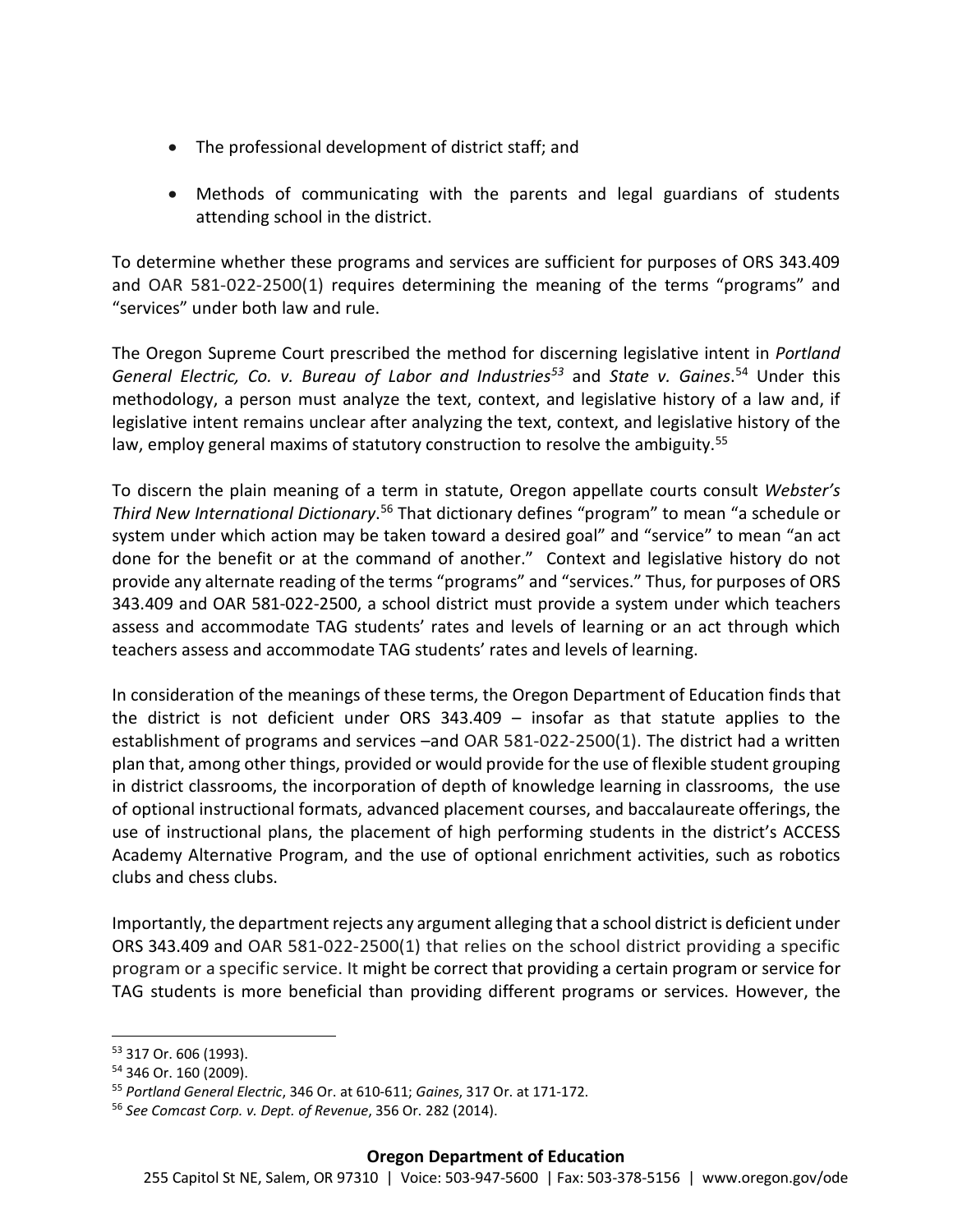department does not have a legal basis for requiring school districts to provide one program or service over another. Neither ORS 343.409 nor OAR 581-022-2500(1) prescribes the types of programs or services that school districts must provide. So long as a program or service accommodates TAG students' rates and levels of learning, it is legally sufficient.<sup>[57](#page-52-0)</sup>

The department necessarily must point out that any specific program or service may or may not provide TAG students with appropriate rate and level instruction. Differentiated instruction is what is required to accommodate TAG students. Failure to provide differentiated instruction can occur in any optional instructional format or specific program – even programs specifically designed to accommodate high performing students, like the district's ACCESS Academy Alternative Program – just as easily as failure could occur in a regular class. To put it differently, in consideration of ORS 343.409 and OAR 581-022-2500(4), the goal of differentiated instruction is to provide instruction that meets each TAG students' needs. The goal is to provide a level of instruction that each TAG student finds challenging. The goal is to provide instruction that occupies each TAG student throughout the day. The goal is not to categorize TAG students according to class or curriculum. Those are merely processes through which a teacher can meet the standard required by OAR 581-022-2500. As processes, they are no more legitimate than using flexible seating patterns or grouping students according to readiness.

With respect to ORS 343.409 – insofar as that statute applies to the establishment of programs and services – and OAR 581-022-2500(1), the district is not deficient.

<span id="page-52-0"></span><sup>&</sup>lt;sup>57</sup> In their appeal, Complainant references a series of letters issued by the Oregon Department of Education to Portland Public Schools regarding the type of corrective action that the school district should implement on the basis that the school district did not provide the differentiated instruction necessary to assess and accommodate TAG students' rates and levels of learning. For instance, in a letter issued by the department on February 28, 2008, in which the department directed Portland Public Schools to "include district-level content specialists . . . in the creation and implementation of curriculum appropriate for TAG students." On the one hand, that letter may be interpreted to require Portland Public Schools to develop separate curriculum for TAG students. On the other hand, curriculum that is "appropriate" for TAG students is not necessarily separate curriculum. Under Oregon law, only the second meaning can apply. Oregon law clearly suggests that the department's role within this state's education system is to adopt academic content standards for schools. ORS 329.045(1). For purposes of Oregon law, "academic content standards" are "expectations of student knowledge and skills adopted by the State Board of Education[.]" ORS 329.007 (1). Oregon law also clearly defines school districts' role within this state's education system. That role includes controlling course content, format, materials, and teaching methods. ORS 329.045(3)(b)(A). Read together, these provisions clearly direct the department to establish standards by which course content and individual programs may be adjudged, and they indicate that school districts generally have the authority to adopt specific course content, format, materials, or teaching methods. In the department's view, directing school districts to adopt a particular type of program or service for purposes of accommodating TAG students' assessed rates and levels of learning is the same as directing school districts to adopt specific course content, format, materials, or teaching methods.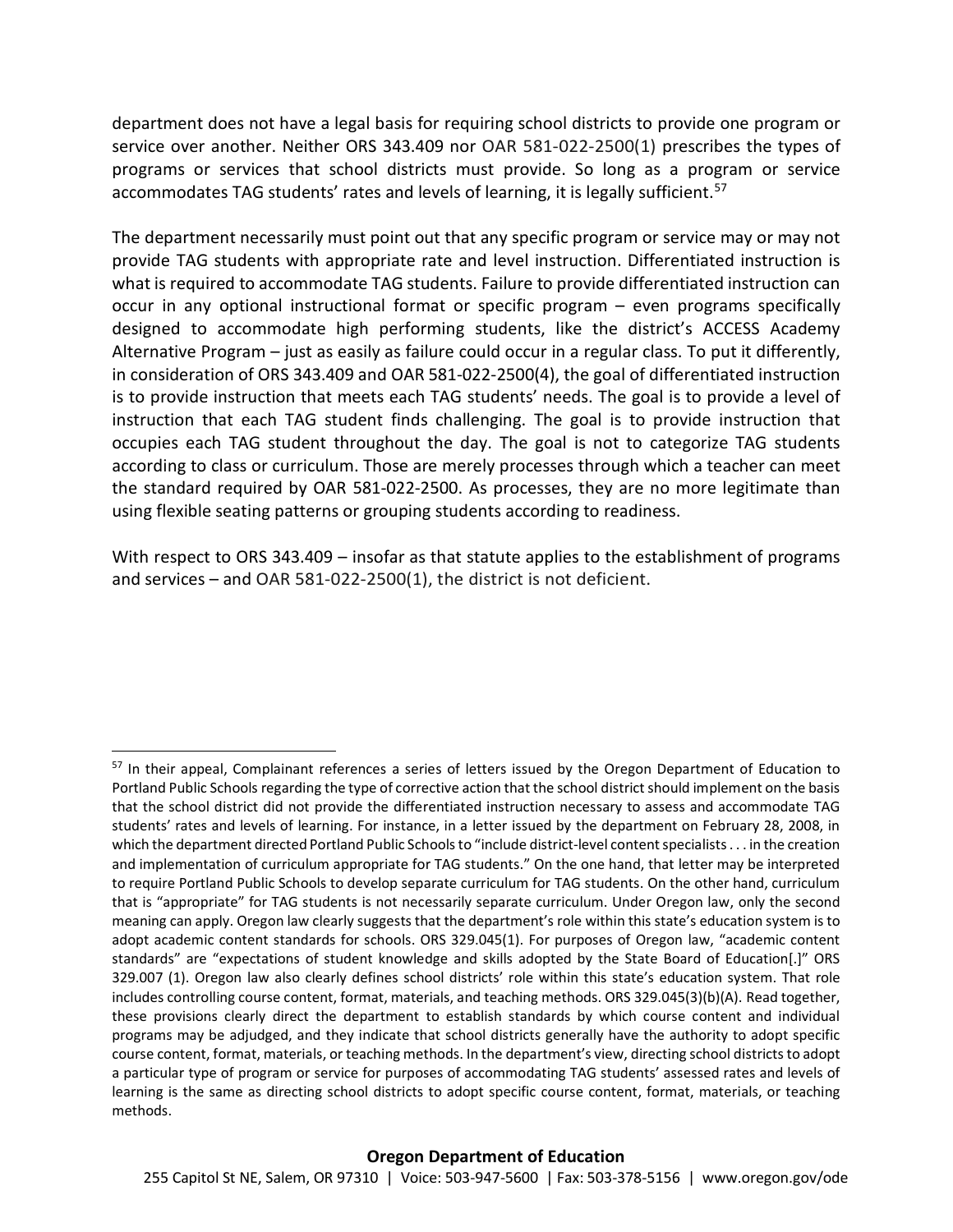*B. Whether Portland Public Schools written plan for programs and services for TAG students met Division 22 standards.*

Compliance with OAR 581-022-2500(2) and (3) requires a school district to submit to the Oregon Department of Education "a written plan for programs and services for talented and gifted children" that contains five elements:

- The plan must contain a statement about the school district's policy on TAG students;
- The plan must assess current programs and services provided by the school district for TAG students;
- The plan must contain the school district's goals for providing comprehensive programs and services to TAG students, along with a timeline by which the district will accomplish those goals;
- The plan must contain a description of how the school district will accomplish its goals; and
- The plan must describe how the school district will evaluate its progress toward accomplishing its goals.

In this case, the evidence demonstrates that Portland Public Schools had a plan that contained all five elements.

The district's Talented and Gifted Education Plan contained the district's Talented and Gifted Policy, a mission statement, and an explanation of the district's philosophy toward providing services to TAG students.<sup>[58](#page-53-0)</sup> In short, the plan contained "statement[s] of school district policy on the education of talented and gifted children."

The district's plan contained descriptions of, and assessed, several programs and services that the district used to meet TAG students' needs. For example, the plan assessed the processes that the district used to identify students for TAG eligibility.<sup>[59](#page-53-1)</sup> The plan also assessed the district's use of certain techniques that may be used to teach TAG students, including flexible grouping in district classrooms and depth of knowledge learning.<sup>[60](#page-53-2)</sup>

Other programs and services assessed in the plan include the use of instructional plans for TAG students, the provision of a variety of optional instructional formats for TAG students – such as the opportunity for TAG students to take advanced placement and college courses and placement of TAG students in the district's ACCESS Academy Alternative Program – and the

<span id="page-53-0"></span><sup>&</sup>lt;sup>58</sup> Portland Public School District Talented and Gifted Education Plan 2019 – 2022 at pages 1-2.

<span id="page-53-1"></span><sup>59</sup> *Id.* at pages 2-3.

<span id="page-53-2"></span><sup>60</sup> *Id.* at 5.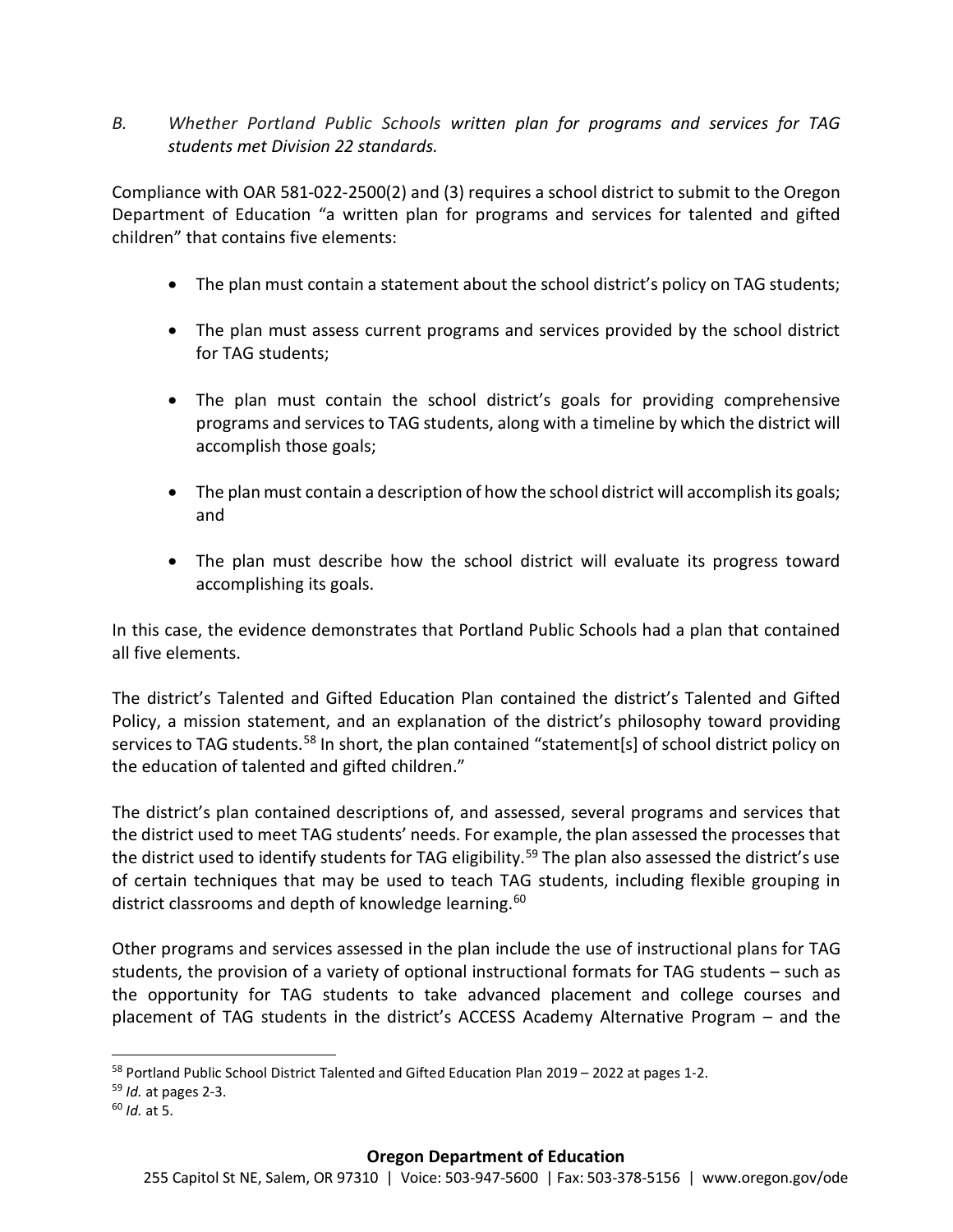provision of enrichment activities for TAG students, such as robotics clubs and chess clubs.<sup>[61](#page-54-0)</sup> The plan also assessed how the district supported individual teachers in both identifying students who may be TAG eligible and providing appropriate rate and level instruction to TAG students. Such support included the district's use of TAG facilitators and provision of professional development for district staff.<sup>[62](#page-54-1)</sup> Finally, the plan contained a description of the methods used by the district to communicate with the parents and legal guardians of TAG students attending school in the district.<sup>[63](#page-54-2)</sup>

In short, the district's plan included an assessment of current programs and services provided by the district for TAG students.

The district's plan also listed the district's five "major goals" with respect to the programs and services it provided TAG students.<sup>[64](#page-54-3)</sup> These goals included improving TAG identification by district staff, providing increased professional development to district staff, developing district wide standards for incorporating into curricula certain techniques that teachers may use to teach TAG students, using district wide formative assessment to inform individual teacher instruction, and creating for TAG students individual instructional plans. The district's plan also specified the timeline by which the district would accomplish its five "major" and other goals.<sup>[65](#page-54-4)</sup>

As with the other requirements of OAR 581-022-2500(3), the district's plan clearly included "the districts goals for providing comprehensive special programs and services" to TAG students and the "span of time [during which] the goals will be achieved."

Finally, as required by the rule, the district's plan described the manner in which the district would accomplish its goals and in which it would evaluate its progress toward accomplishing its goals.<sup>[66](#page-54-5)</sup>

Importantly, when investigating whether a school district's written plan for TAG programs and services violates OAR 581-022-2500(2) and (3), the department is limited to examining whether the plan complies with the rule. The provision only requires a school district to have a written plan containing certain elements. If a school district wrote a plan that contains those elements, the department's investigation ends. The department, acting under the authority of the standard on appeal, does not review the quality of the programs and services offered by the school district or the school district's implementation of those programs or services. Those matters fall under the oversight of the school district's locally elected school board.

With respect to OAR 581-022-2500(2) and (3), the district is not deficient.

- <span id="page-54-1"></span><sup>62</sup> *Id.* at 7-8.
- <span id="page-54-2"></span><sup>63</sup> *Id.* at 9.
- <span id="page-54-3"></span><sup>64</sup> *Id.* at page 10.
- <span id="page-54-4"></span><sup>65</sup> *Id.* at pages 10-13.

<span id="page-54-0"></span> <sup>61</sup> *Id.* at 7.

<span id="page-54-5"></span><sup>66</sup> *Id.* at pages 14-15.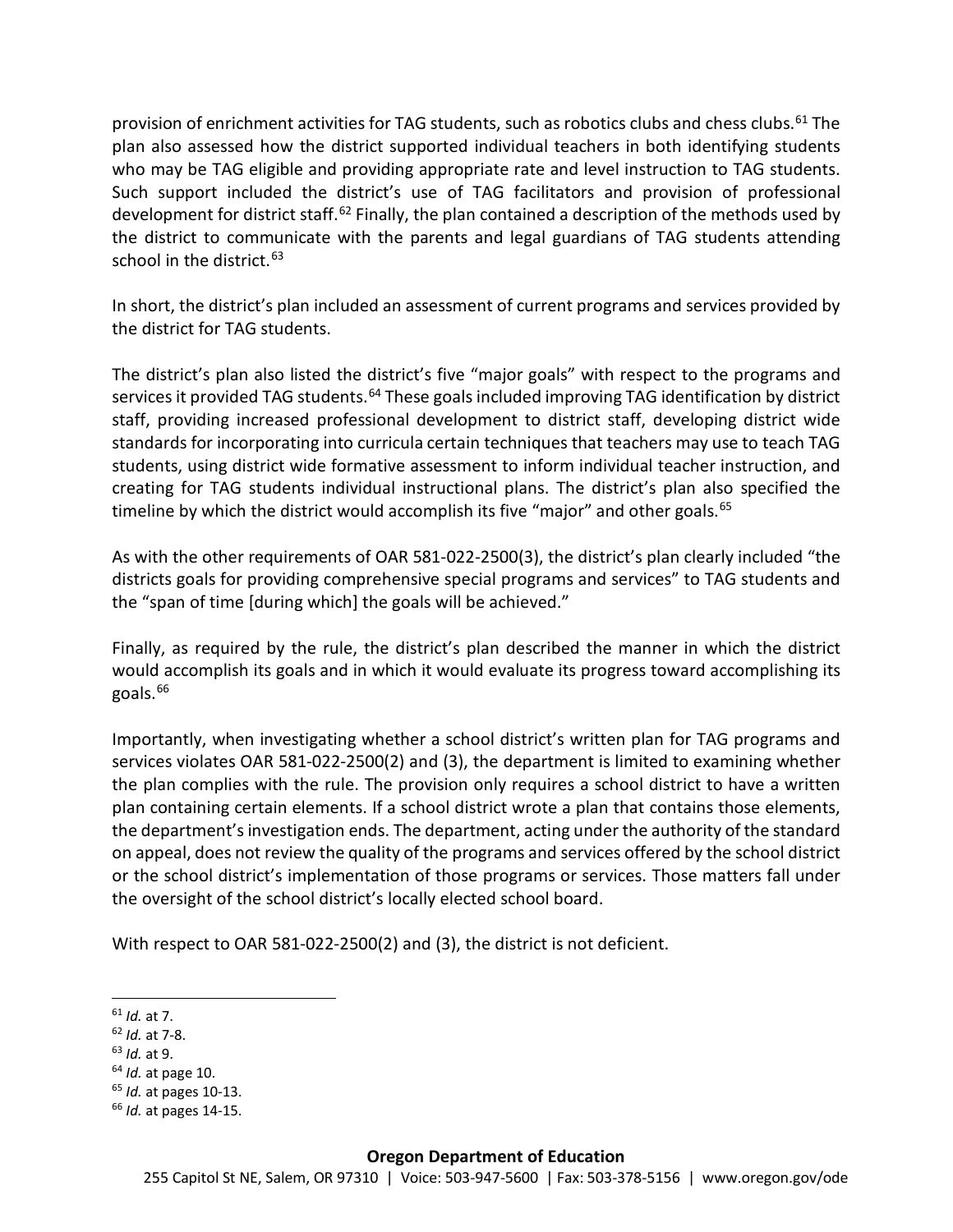*C. Whether Portland Public Schools instructed TAG students in a manner designed to accommodate TAG students assessed levels and accelerated rates of learning.*

Compliance with OAR 581-022-2500(4) requires a school district to instruct TAG students in a manner designed to accommodate their assessed levels and accelerated rates of learning.

The provision clearly requires actual instruction  $-$  as opposed to a written plan of instruction  $-$  to accommodate TAG students' assessed levels of learning and accelerated rates of learning. This type of assessment can only be done on an individual basis in the classroom and it must take into account each TAG students' particular education needs. Any instruction that does not take into account such assessment is, by its very nature, counterintuitive to providing appropriate rate and level instruction.

Using optional instructional formats, advanced placement courses, baccalaureate offerings, enrichment activities, and special education programs – like the district's ACCESS Academy Alternative Program – does not in and of itself provide appropriate rate and level instruction. Using such education tools may be very helpful in providing for TAG students education needs. However, if a school district does not consistently provide for each TAG students' particular needs, the district is deficient under OAR 581-022-2500(4).

For the purpose of investigating this appeal, the department's TAG specialist conducted classroom visits and conducted surveys of district administrators, district teachers, and the parents and legal guardians of students attending school in the district to ascertain whether TAG students were receiving appropriate rate and level instruction as required by OAR 581-022- 2500(4).

## 1. Classroom Visits

When conducting classroom visits, the department's TAG specialist documented the tools most often used by district teachers to accommodate TAG students' rates and levels of learning. With respect to those teachers that did use assessed levels of learning and accelerated rates of learning, teachers reported using a variety of techniques. Of classes observed in grades K-2, teachers reported using the following resources: curriculum specific assessments, progress reports from learning applications, district-wide assessments, daily classwork, learning evidence, and pre-assessment prior to teaching individual units. Of classes observed in grades 3-5, teachers reported using the following resources: curriculum specific assessments, district-wide assessments, and statewide assessments. Of classes observed in grades 6-8, teachers reported using the following resources: district-wide assessments, curriculum specific assessments, and statewide assessments. Finally, of classes observed in grades 9-12, teachers reported using the following resources: classroom summative assessments, classroom formative assessments, daily classwork, learning evidence, and exit tickets.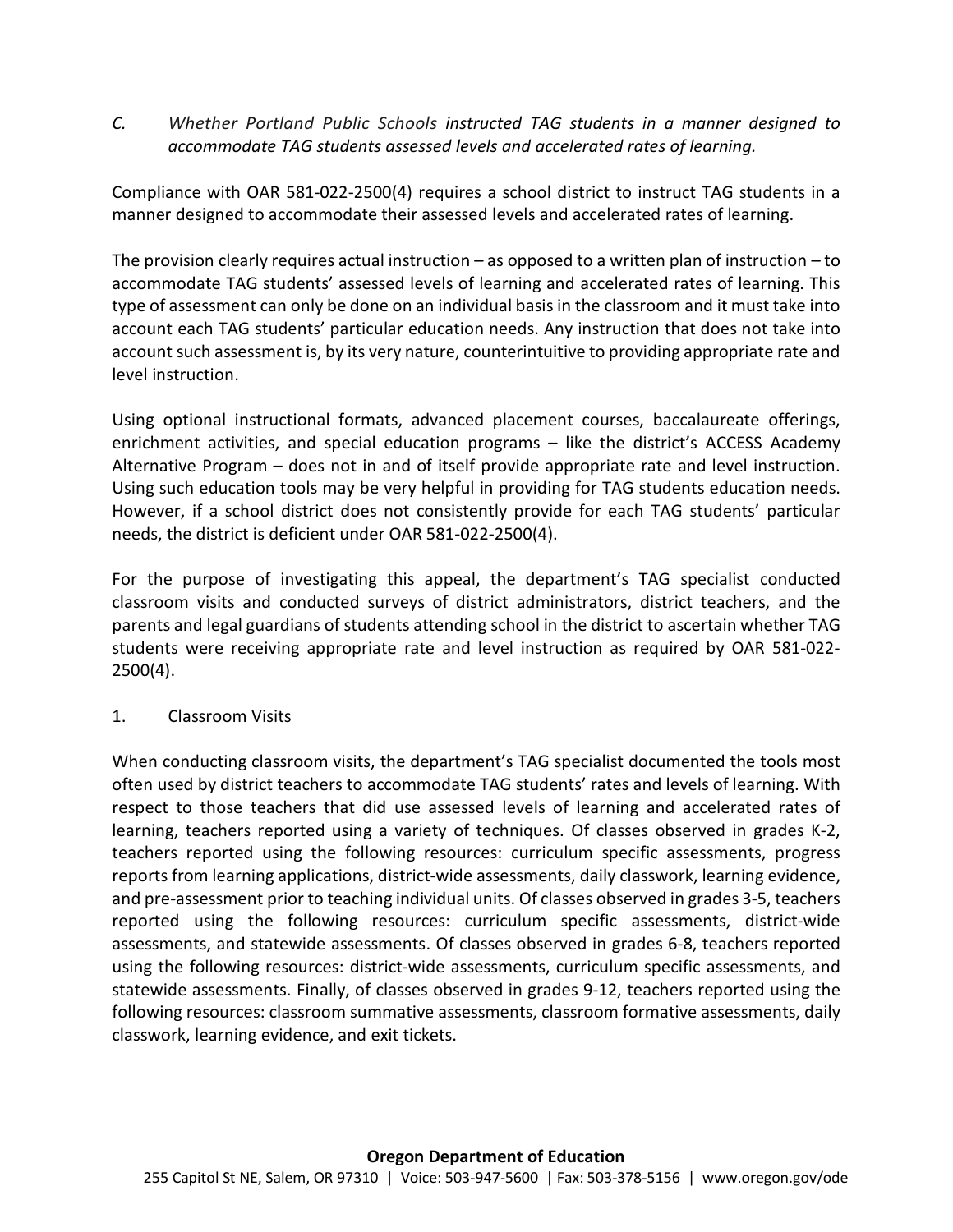Importantly, of classes observed in grades K-5, 11% of teachers reported that they *did not use* any techniques to accommodate TAG students' assessed levels of learning and accelerated rates of learning. Likewise, of classes observed in grades 6-8, 37% of teachers reported that they *did not use* any techniques to accommodate TAG students.

The department's TAG specialist also documented the tools most often used by district teachers to assess TAG students' rates and levels of learning. Of classes observed in grades K-8, 86% of teachers reported that the parents and legal guardians of TAG students did not request a written TAG plan. Of classes observed in grades 9-12, 72% of teachers reported that they did not have students with written TAG plans. On average, teachers reported that they discussed students' TAG plans with the parents or legal guardians of TAG students most often at the beginning of the school year or during fall teacher-parent conferences. Some of these teachers reported that they discussed students' TAG plans with the parents or legal guardians throughout the school year, during subsequent on-going communication. Teachers teaching grades K-5 reported that either they or the parent or legal guardian of a TAG student initiated discussing the student's TAG plan. Teachers teaching grades 6-8 reported that they generally initiated the discussion.  $67$ 

In consideration of the tools used by district teachers to provide for and assess TAG students' rate and levels of learning, the evidence indicates that a significant percentage of teachers – albeit a minority of teachers – needed additional training.

The department's TAG specialist documented whether district teachers, no matter the teaching techniques that they employed, were actually providing TAG students with appropriate rate and level instruction during classes observed. For example, although not the exclusive means by which a teacher may provide appropriate rate and level instruction, the department's TAG specialist documented the development of TAG plans for individual students and how each teacher organized seating in their classroom. Of classes observed in grades K-8, 85% of teachers reported that they did not have a student with a written TAG plan in their classes. Of classes observed in grades 9-12, 61% of teachers reported that they did not have a student with a written TAG plan in their classes.

With respect to seating, for classes observed in grades K-8, teachers most often described grouping students who performed at a high-level, including TAG students, with students who "struggled." District teachers also often described grouping students in heterogeneous groups of four and assigning at least one student who performed at a high-level, including TAG students, to be a part of the group. Teachers described having students who performed at a high-level assist other students. Some teachers described grouping students in accordance with behavior. Teachers infrequently described using flexible seating patterns and student grouping or grouping students in accordance with their readiness. Although the former type of seating and grouping

<span id="page-56-0"></span><sup>&</sup>lt;sup>67</sup> In collecting data related to Portland Public Schools' use of written TAG plans, the Oregon Department of Education does not mean to imply that use of written TAG plans is required for purposes of complying with the law. The department collected the data for purposes of determining the extent to which the district is meeting its own goals in providing for TAG students' instructional rate and level needs.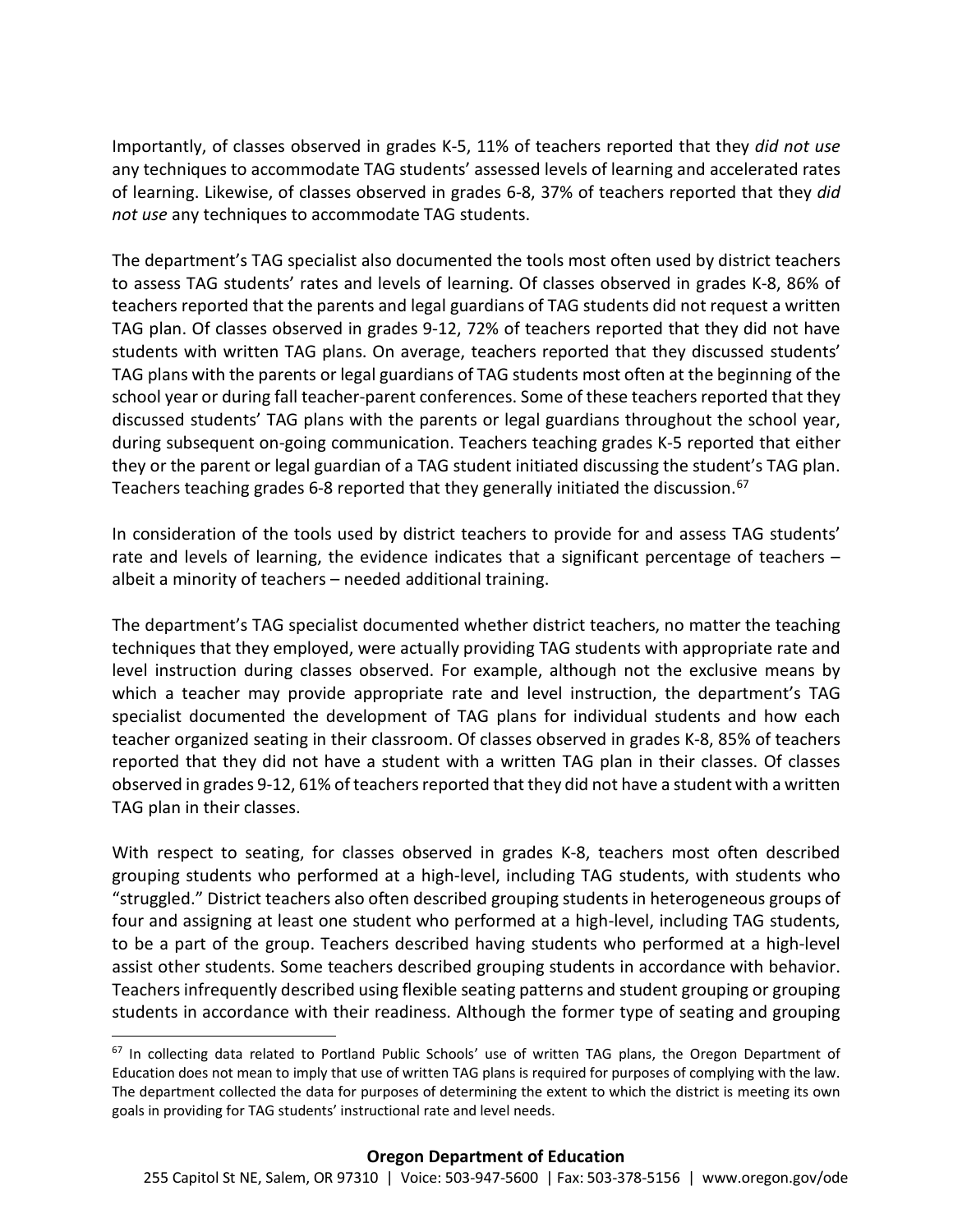certainly serves an educational purpose – and although it can *partially* serve a TAG student's instructional needs – its exclusive use negatively affects TAG students in receiving appropriate rate and level instruction.

The department's TAG specialist also noted the manner in which district teachers taught and the type of work that they assigned. The specialist documented whether the teaching or work constituted whole group instruction, completion of work with no differentiated learning for TAG students, or tiered work adequately accommodating assessed levels of learning and accelerated rates of learning. Of classes observed in grades K-2, the department's TAG specialist noted that whole group instruction occurred in 52% of classes, completion of work with no differentiated learning occurred in 57% of classes, and tiered work adequately accommodating assessed levels of learning and accelerated rates of learning occurred in 17% of classes.

Of classes observed in grades 3-5, the department's TAG specialist noted that whole group instruction occurred in 46% of classes, completion of work with no differentiated learning occurred in 57% of classes, and tiered work adequately accommodating assessed levels of learning and accelerated rates of learning occurred in 9% of classes.

Of classes observed in grades 6-8, the department's TAG specialist noted that whole group instruction occurred in 80% of classes, completion of work with no differentiated learning occurred in 80% of classes, and tiered work adequately accommodating assessed levels of learning and accelerated rates of learning occurred in 8% of classes.

Of classes observed in grades 9-12, the department's TAG specialist noted that whole group instruction occurred in 96% of classes, completion of work with no differentiated learning occurred in 85% of classes, and tiered work adequately accommodating assessed levels of learning and accelerated rates of learning occurred in 11% of classes.

Taken together, the department's TAG specialist documented that tiered work adequately accommodating assessed levels of learning and accelerated rates of learning occurred in only 11% of classes. In contrast, whole group instruction occurred in 69% of all classes and completion of work with no differentiated learning occurred in 70% of classes.

Finally, the department's TAG specialist documented whether each observed class used assessed levels of learning and accelerated rates of learning when teaching TAG students (i.e., the class "met" the legal standard for rate and level instruction), did not use any assessed levels of learning and accelerated rates of learning (i.e., the class "did not meet" the legal standard for rate and level instruction), or used assessed levels of learning and accelerated levels of learning in a manner that needed to be modified to meet TAG students' rate and level instructional needs (i.e., the class "almost met" the legal standard for rate and level instruction). In order to adjudge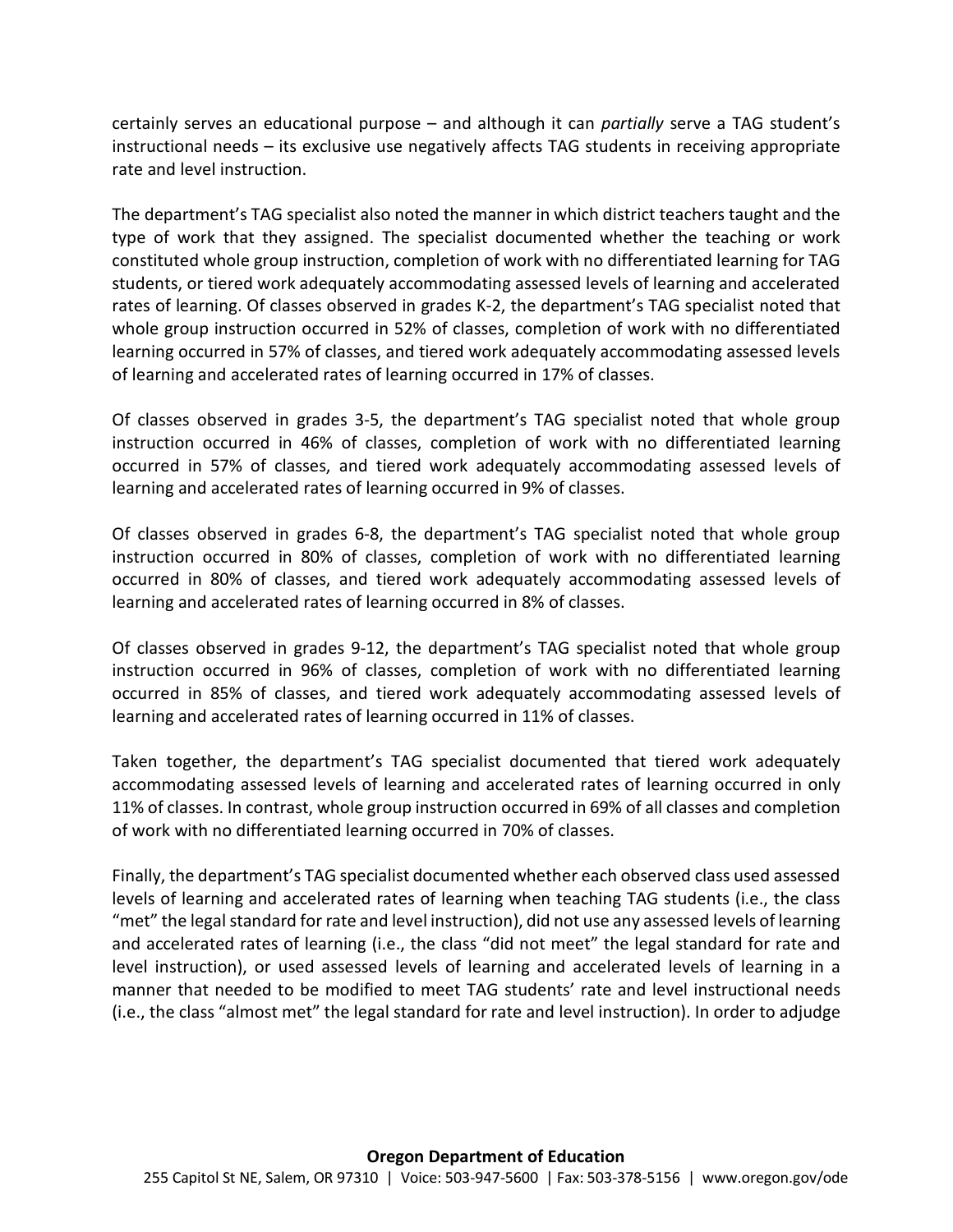each class, the department's TAG specialist observed for a variety of teaching techniques that may be used to provide rate and level instruction. [68](#page-58-0)

For classes observed in grades K-2, 18% of classes met the legal standard for rate and level instruction, 80% of classes did not meet the legal standard for rate and level instruction, and 2% of classes almost met the legal standard for rate and level instruction. For classes observed in grades 3-5, 16% of classes met the legal standard for rate and level instruction, 79% of classes did not meet the legal standard for rate and level instruction, and 1% of classes almost met the legal standard for rate and level instruction. For classes observed in grades 6-8, 9% of classes met the legal standard for rate and level instruction and 89% of classes did not meet the legal standard for rate and level instruction. Finally, for classes observed in grades 9-12, 13% of classes met the legal standard for rate and level instruction, 85% of classes did not meet the legal standard for rate and level instruction, and 2% of classes almost met the legal standard for rate and level instruction.

In short, in the majority of classes observed, district teachers were not teaching TAG students in a manner that used assessed levels of learning and accelerated levels of learning.

In summary, both reports made by observed district teachers and the personal observations of the district's TAG specialist provide substantial evidence that the district was not consistently providing assessed levels of learning and accelerated rates of learning for TAG students.

2. Survey Results: District Administrators

In filling out the survey, an overwhelming majority of district administrators indicated that they had the knowledge and expertise – and that their schools had instituted protocols – necessary to consistently provide assessed levels of learning and accelerated rates of learning for TAG students.

Of the district administrators who responded to the survey, 86% of respondents reported that they had received training on TAG students' profiles and characteristics, 81% of respondents reported that they had provided training to their staff on TAG students' profiles and characteristics, 64% reported that they had received training in meeting the social and emotional needs of TAG students, 55% reported that they had provided training to their staff on the social and emotional needs of TAG students, and 58% reported that their schools had special programs or services for TAG students.

<span id="page-58-0"></span><sup>&</sup>lt;sup>68</sup> Observed techniques included the use of flexible seating patterns or student grouping, readiness grouping, student agency with respect to choosing depth of coverage of material, self-paced learning, choice of depth of coverage of material with corresponding expectations for executing school work, use of rubrics or success criteria to clearly communicate expectations for excellence, use of pre-assessments to determine instruction, use of "in lieu of" projects or assignments, curriculum compacting, accelerated standards for executing school work, and use of the Socratic method.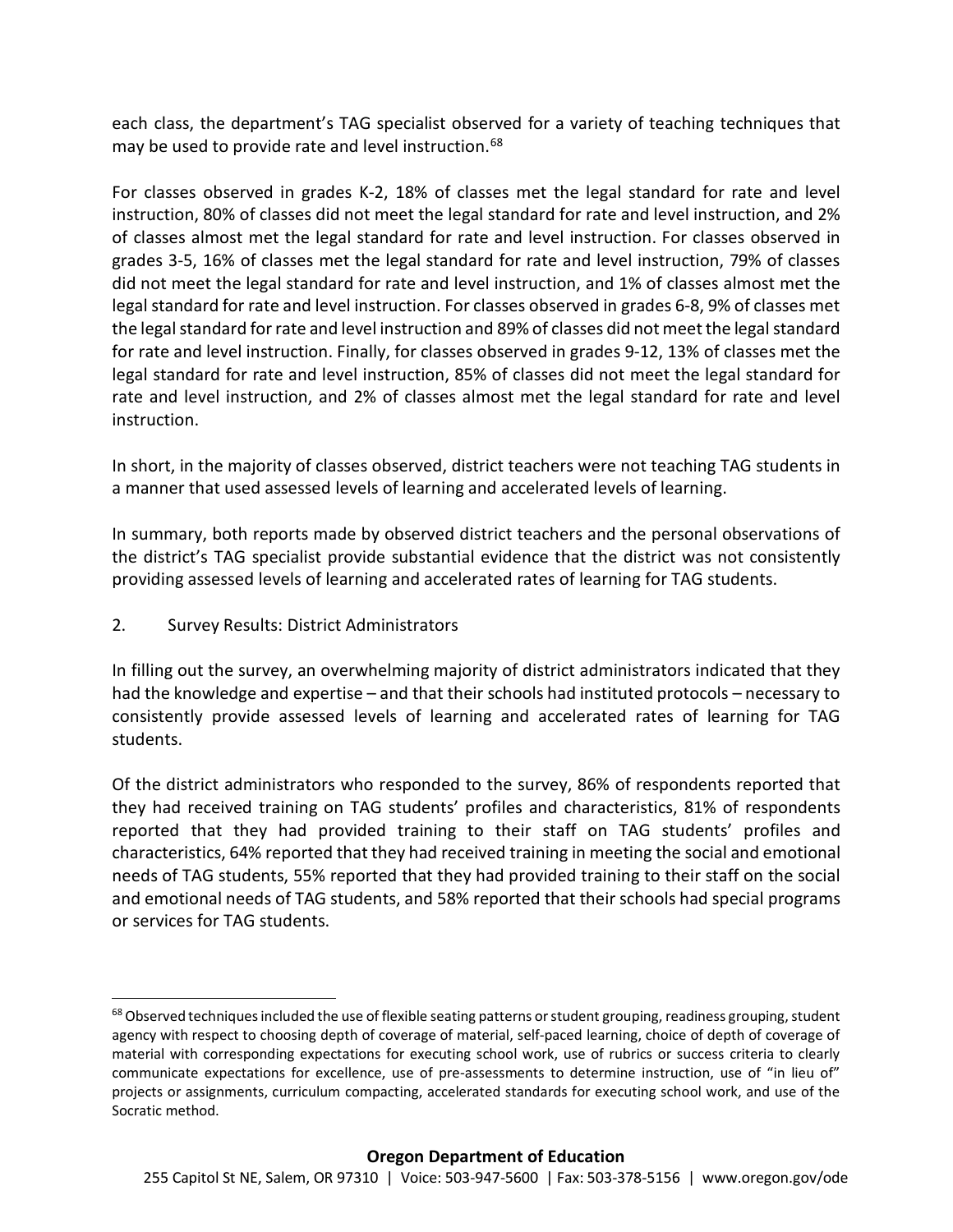The majority of district administrators reported having been trained on all listed strategies for providing TAG services. The majority also rated themselves as having intermediate- or high-level expertise in each strategy that may be used to provide TAG services.

With respect to being able to assess TAG students' rates and levels of learning, the survey results indicate that district schools had a variety of approaches to executing and monitoring assessment. Seventy percent of respondents reported that their teachers review and adjust TAG instructional plans as needed. Thirty four percent reported that their teachers review and adjust TAG instructional plans on an annual basis.

Furthermore, 65% of respondents reported that they personally review and monitor TAG instructional plans. Of the remainder – who reported that they do not personally review and monitor TAG instructional plans – 54% reported that the school's TAG coordinator, the school's TAG facilitator, or other TAG specialist individually reviewed and monitored TAG instructional plans. Some reported that their school used other methods for reviewing and monitoring TAG instructional plans.

Finally, 61% of respondents reported that their school documents TAG instruction in gradebooks and 34% reported that their school documents TAG instruction by other means, including use of electronic files, forms that document TAG instructional planning, and lesson plans.

A few district administrators indicated that they needed additional knowledge and expertise – and that their schools needed to institute additional protocols – necessary to consistently provide appropriate rate and level instruction for TAG students. Through the survey, 14 comments were submitted to the department by district administrators. Four of those comments asked for guidance, training, professional development, or other support for instructing TAG students.

In summary, the survey results of district administrators indicate that district administrators were knowledgeable in how to provide assessed levels and learning and accelerated rates of learning to TAG students and that their schools individually provided some form of oversight over district teachers. That said, in consideration of reports made by observed district teachers and the personal observations of the district's TAG specialist, it is apparent that individual efforts to provide oversight were generally not effective.

## 3. Survey Results: District Teachers

In filling out the survey, a slight majority of district teachers indicated that they had the knowledge and expertise necessary to consistently provide assessed levels of learning and accelerated rates of learning for TAG students. Seventy percent or more of respondents reported that they were familiar with differentiated instruction, high-level questioning, flexible seating and grouping, individualized instruction, formative assessment, and use of extensions. A few survey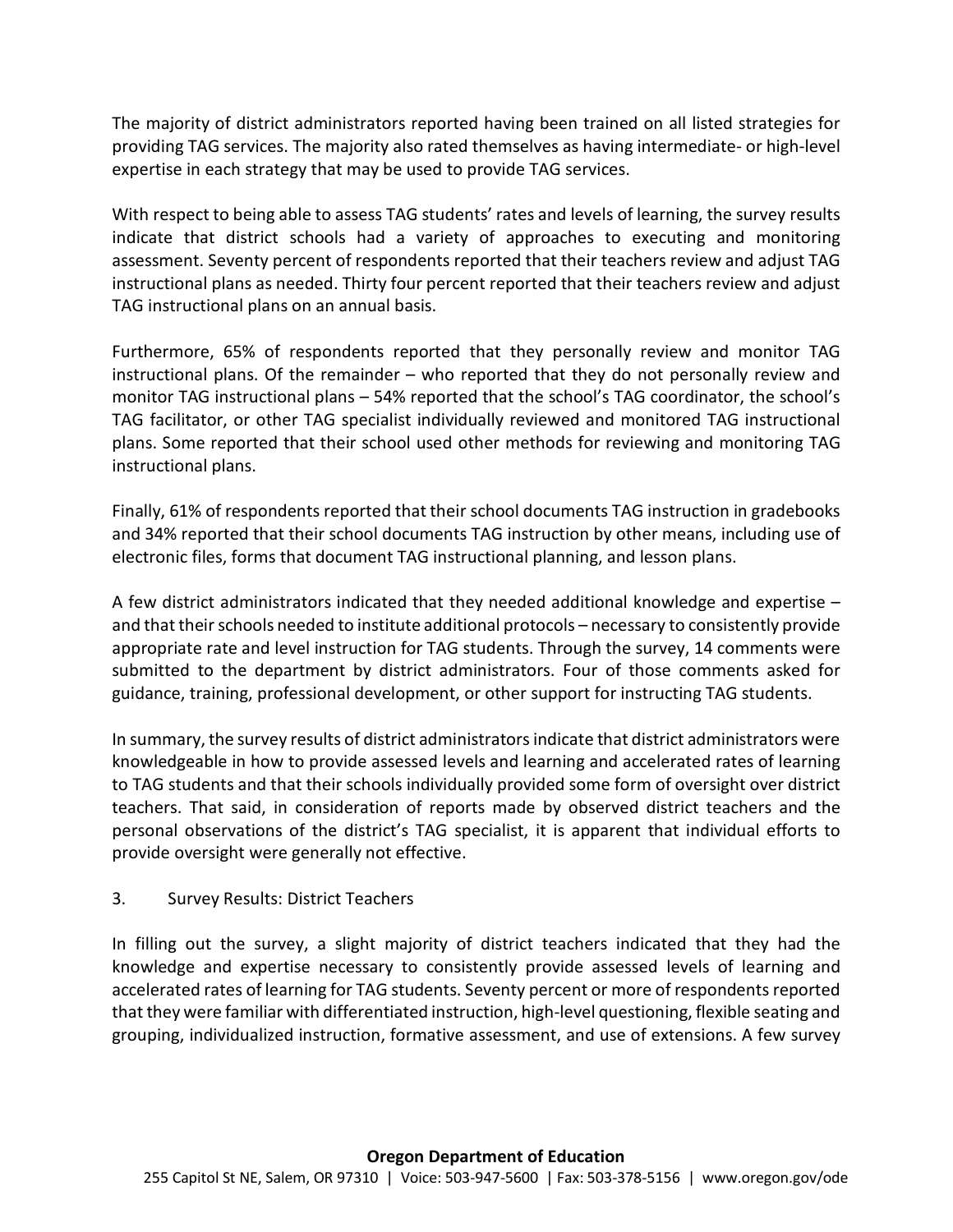results indicated a need for additional knowledge. Fifty eight percent or fewer respondents reported that they were familiar with compacting curriculum, Socratic method, student agency, and Webb's Depth of Knowledge.

With respect to training, 92% of respondents reported having been trained in differentiated instruction, 75% reported having been trained in high-level questioning, 64% reported having been trained in formative assessment, 62% reported having been trained in flexible seating and grouping, and 57% reported having been trained in individualized instruction. Some survey answers indicated a need for additional training. A minority of respondents reported that they had been trained on strategies other than those listed above.

The majority of respondents rated themselves as having intermediate- or high-level expertise in each strategy that may be used to provide TAG services, except for compacting curriculum, Socratic method, student agency, and Webb's Depth of Knowledge.

With respect to being able to assess TAG students' rates and levels of learning, the survey results indicate that district teachers' capabilities varied. For example, 75% of respondents reported that they do not write TAG instructional plans. Fifty five percent reported that they do not review past TAG instructional plans before writing a new one. Fifty one percent reported that they do not make course recommendations for TAG students.

A majority of respondents reported using their grade book or a student file. A minority of respondents indicated a need for additional training on record keeping. Some respondents reported not keeping records of TAG instruction. Some respondents reported that they did not know that they should keep records. One district teacher wrote, "As the . . . teacher and the TAG facilitator I'm not sure where anyone would want this information. I make note in my plans if a change/modification is needed for a student." Another district teacher wrote, "If a kid is doing well on [an assignment], I give them a harder [assignment]. The fact that the kid can [do] it is my documentation." Another district teacher wrote, "It's in my brain."

As for receiving feedback from TAG students, an overwhelming majority of respondents reported conferencing with TAG students as needed and 17% reported conferencing with TAG students weekly.

233 comments were submitted by district teachers with their surveys. The majority of those comments indicated that teachers perceived problems in how the district met TAG students' education needs. Many district teachers articulated concerns about the district's TAG services. Comments included that many TAG students do not know that they are TAG students, that there is a lack of support and challenging learning opportunities for TAG students, that the district's identification process constituted the whole of the district's TAG program, and that the district's ACCESS Academy Alternative Program constituted the whole of the district's TAG program.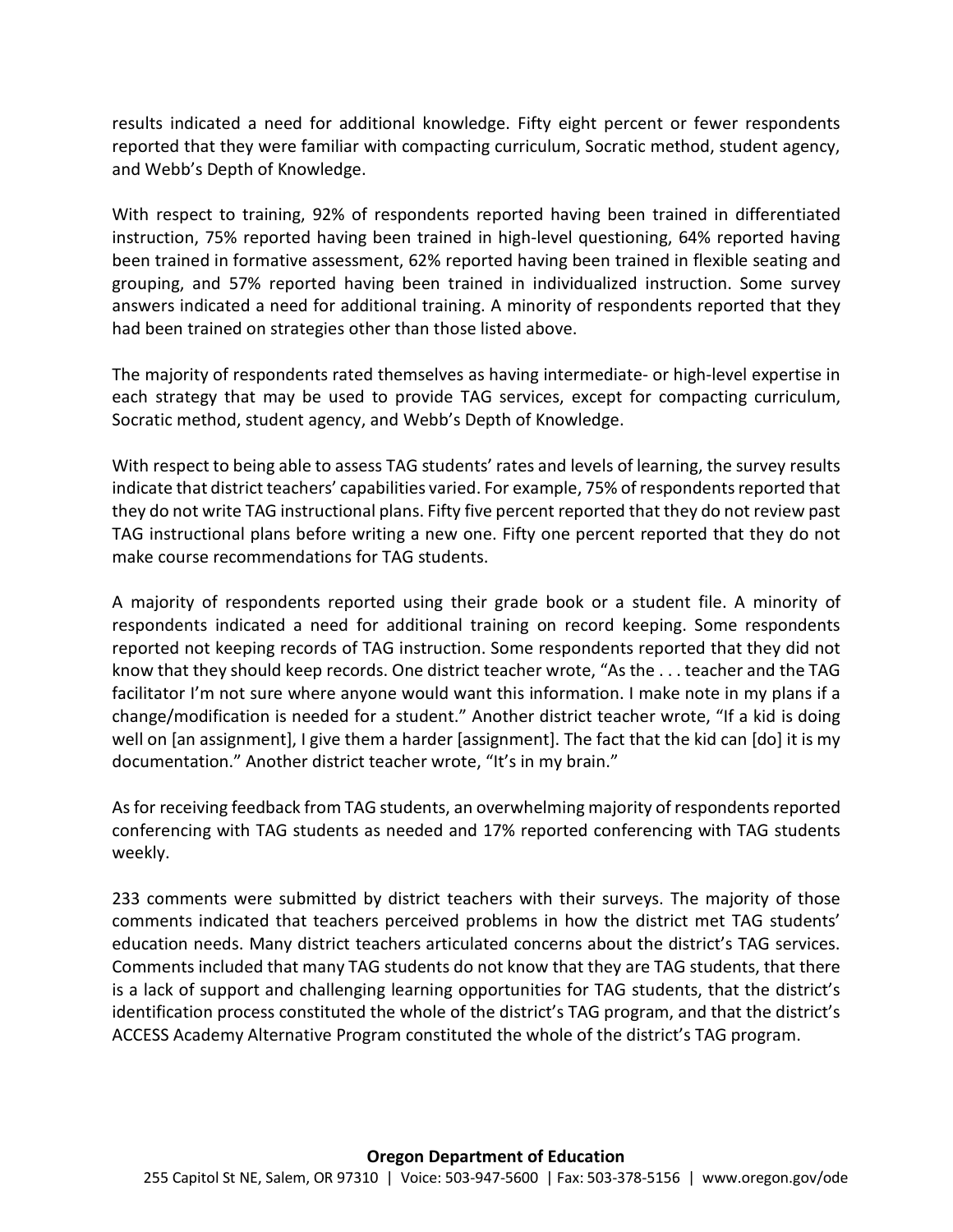District teachers commented that they wanted additional training in meeting TAG students' needs, including training in differentiated learning and other TAG instructional strategies. Teachers stated that they needed additional materials, time, and other resources necessary to meet TAG students' education needs. Lastly, teachers specified that there was a need for clarity regarding the role that TAG facilitators and coordinators play.

In part, the survey results indicate that district teachers were knowledgeable about certain techniques that may be used to provide assessed levels or learning and accelerated rates of learning for TAG students. However, the results also indicate that district teachers may need additional training to consistently provide those services. Reports made by observed district teachers and the personal observations of the department's TAG specialist bolster this finding. All together, the reports, observations, and survey results indicated that district teachers may believe themselves to be more knowledgeable about providing appropriate rate and level instruction than they actually are. The reports, observations, and survey results indicate a need for district-wide training.

Importantly, the survey results also indicate that district teachers perceived problems with the district's TAG program that impaired their ability to provide TAG services. Teachers were concerned that the district's identification process constituted the whole of the district's TAG program or that the district's ACCESS Academy Alternative Program constituted the whole of the district's TAG program. Teachers also were concerned about a lack of training, materials, time, and other resources necessary to meet TAG students' education needs.

4. Survey Results: Parents and Legal Guardians of Students Who Attended School in the District

In filling out the survey, the parents and legal guardians of TAG students who attended school in Portland Public Schools indicated that they were generally unhappy with the district's provision of TAG services. Only 29% of respondents agreed or strongly agreed that their student's academic and intellectual needs were being met. Only 27% agreed or strongly agreed that their student's academic and intellectual needs were being met daily through classroom instruction. In contrast, 46% of respondents disagreed or strongly disagreed that their student's academic and intellectual needs were being met and 45% of respondents disagreed or strongly disagreed that their student's academic and intellectual needs were being met daily through classroom instruction.

Survey results did indicate that a majority of parents and legal guardians recognized the efforts of individual teachers. When asked how students' academic needs are being met at school, of 12 options, 67% of respondents marked, "In the regular classroom by their classroom teacher." Twenty nine percent marked, "Other." Fewer than 13% marked one of the other ten choices.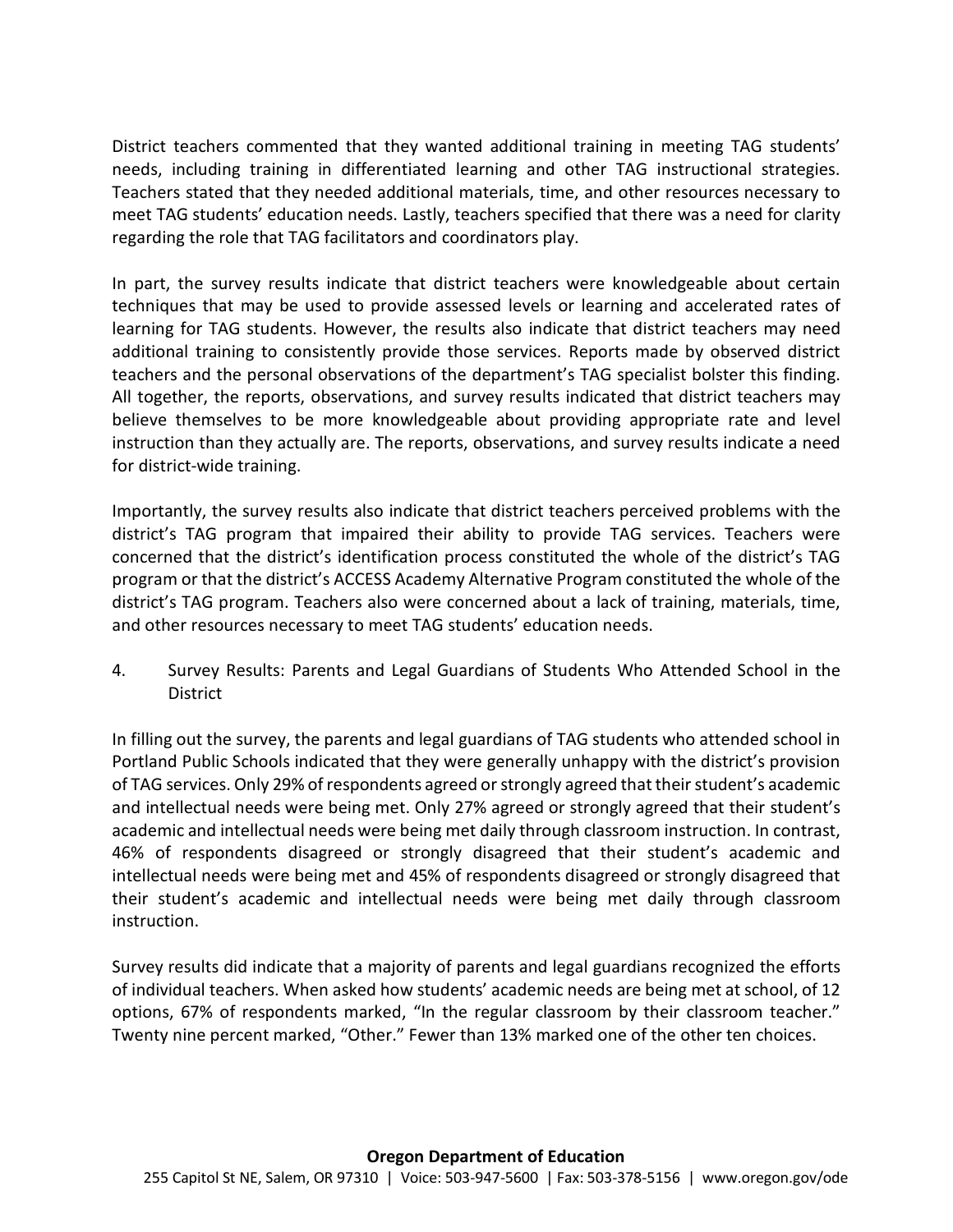Survey results also indicated that parents and legal guardians were not knowledgeable about the district's TAG program or the individual TAG services provided to their children. Nineteen percent of respondents agreed or strongly agreed that they knew how their student's teacher provided for their student's rate and level of instruction. Eleven percent agreed or strongly agreed that their student's classroom teacher or teachers consistently used their student's TAG instructional plan. In contrast, 64% of respondents disagreed or strongly disagreed that they knew how their student's teacher provided for their student's rate and level of instruction and 59% of respondents disagreed or strongly disagreed that their student's classroom teacher or teachers consistently used their student's TAG instructional plan.

As to whether district teachers were capable of explaining assessed levels of learning and accelerated rates of learning, parents and legal guardians were equally split. Twenty two percent of respondents agreed or strongly agreed that if they asked their student's classroom teacher or teachers about a concern related to the provision of TAG services, the teacher or teachers could explain how the student's needs were being met. Twenty nine percent of respondents disagreed or strongly disagreed that the teacher or teachers could explain how the student's needs are being met.

The parents and legal guardians of students who attended school in the district submitted over a thousand comments with their survey results. 363 comments were specific to whether the district was meeting the academic needs of TAG students. Comments generally indicated that parents and legal guardians thought that their TAG students' academic needs were not being met. Other comments indicated a general dissatisfaction with the district's reliance on categorizing TAG students according to class or curriculum, such as placing TAG students in honors or advance placement courses or the district's ACCESS Academy Alternative Program. Comments indicated that when TAG students' academic needs were met, they were met in a variety of ways, such as by individualized instruction, programs where students are pulled from regular class to receive special instruction, schooling at home or online, parent-created curricula, and self-study.

683 of the comments were general in nature. The majority of these comments found the district's TAG program and services wanting. Comments included that TAG students were bored at school and that district TAG services and instruction were underdeveloped and not executed or applied in a comprehensible or intelligible manner.

Parents and legal guardians expressed dissatisfaction with TAG facilitators and coordinators. One commenter wrote, "We were not informed by [the] TAG coordinator when the tests would be or what they would entail – for instance, we declined the verbal test because [our child] didn't read yet and no one told us it was not a reading test." Another commenter wrote, "[Our child's] classroom teacher does not know what to do to challenge her per her teacher's own words. There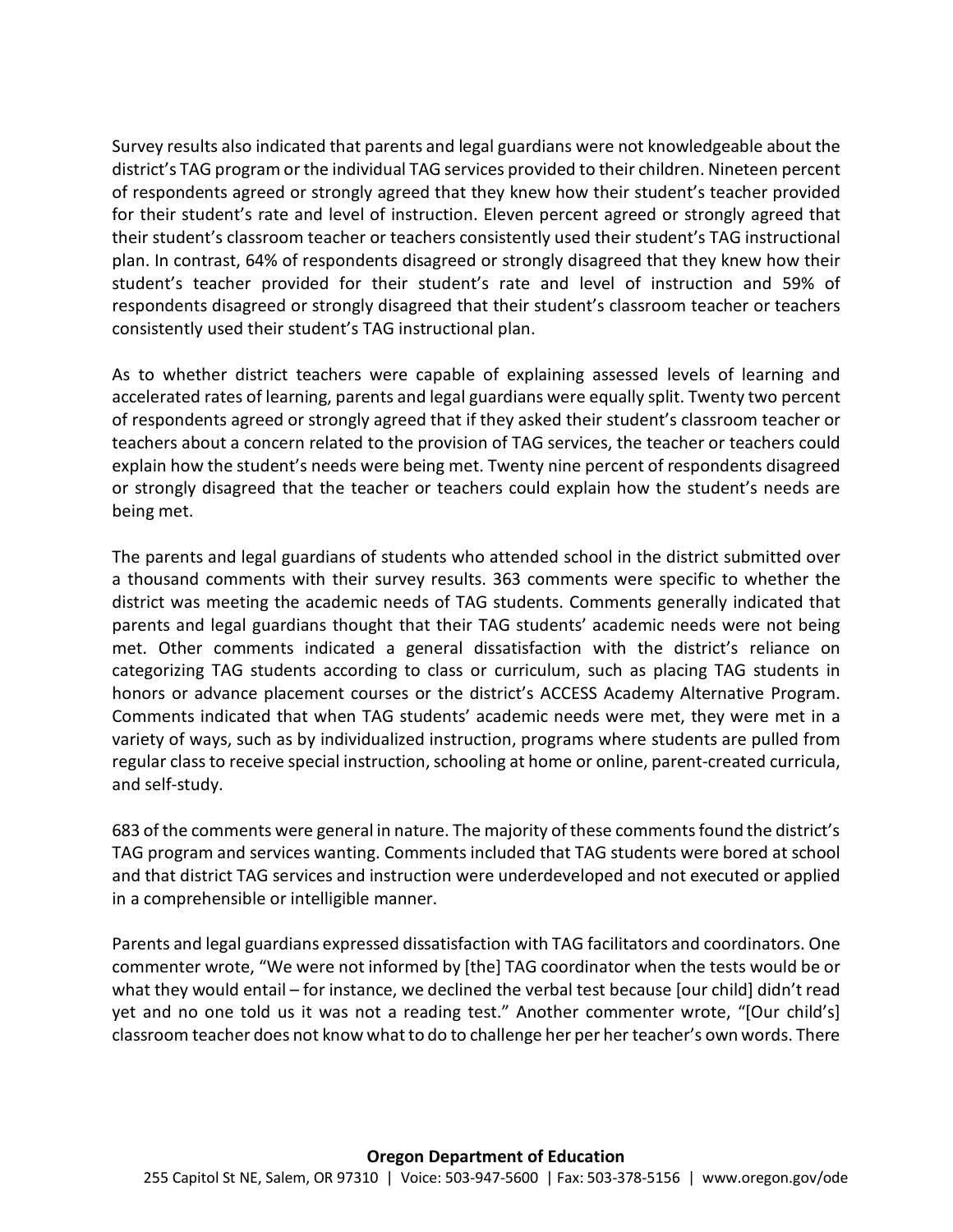is no help from the TAG coordinator or any other source for the teacher." A third commenter wrote, "When I have reached out to our school's TAG coordinator, I have either received no response or been dismissed."

Parents and legal guardians also expressed concern about whether the district's TAG program is equitable. One commenter wrote, "It feels like all TAG resources have been funneled to ACCESS Academy, and if you can't get your kid there, you get nothing." Another commenter wrote, "There does not appear to be a standard infrastructure across elementary schools for TAG services/programs, which I view as an inequitable failure." A third commenter wrote, "I find it maddening that [the district] has provided hardly any support for TAG students. Whenever I raise the issue, I am told that the bar must be lowered for reasons of equity."

As with district teachers, parents and legal guardians expressed concerns about the lack of funding and other resources necessary for the district to meet TAG students' education needs.

A minority of respondents submitted positive comments, including that TAG students are not bored at school, satisfaction with the district's ACCESS Academy Alternative Program, and that the district's TAG program is beneficial to students or helpful to their child. One commenter wrote, "Our child was very depressed before going to ACCESS. The system is broken – thank god for ACCESS." Another commenter wrote, "The most significant benefit from my child being identified as TAG was that he stopped getting into quite as much trouble for being distracted in class." A third commenter wrote, "I am in a minority of families whose students are being served well. I can't thank the administration and staff [enough] for helping to support my son in single subject acceleration."

Overall, the survey results substantiate that the parents and legal guardians of TAG students attending school in the district were unhappy with the district's provision of TAG services and not knowledgeable about the district's TAG program or the individual TAG services provided to their children. Taken together with reports made by observed district teachers and the personal observations of the department's TAG specialist, these results indicate that the district was not consistently providing for each TAG students' specific education needs.

## 5. Other Evidence

In addition to the reports made by observed district teachers, the personal observations of the department's TAG specialist, and the survey results, communications made by Portland Public Schools substantiate the merit of Complainant's appeal, as demonstrated by the July 24<sup>th</sup> email from the district's Senior Board Manager to the district's Board of Education. In that email, the manager wrote,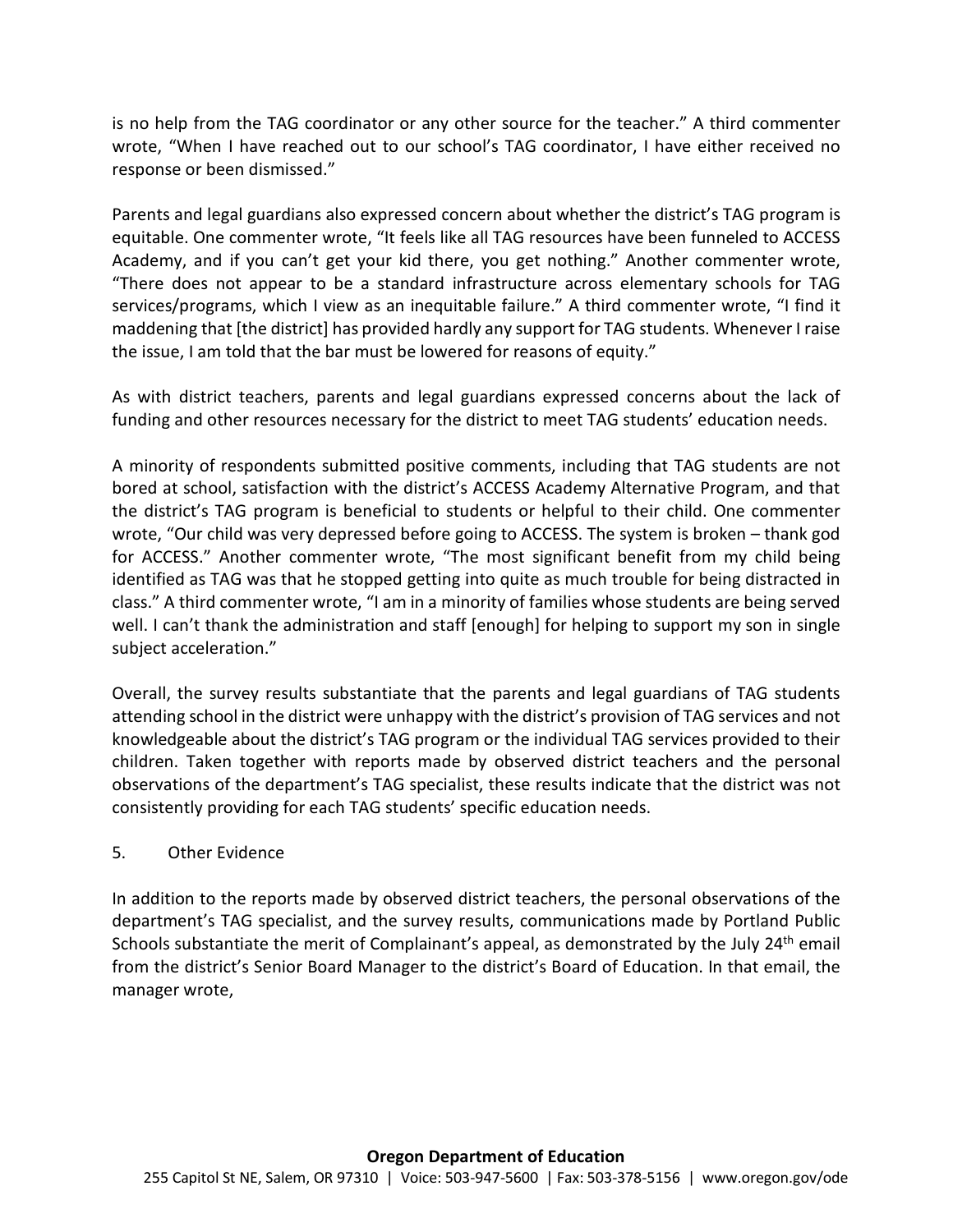This appeal is scheduled to be voted on by the board at their August 13th meeting. Since this complaint about TAG programs and services[] lists several concerns, I think this may be a little tricky for the board to figure out exactly what they are deciding to uphold or overturn. Based on prior complaints where there is not a clear "verdict" on whether to uphold a decision, I recommend that prior to the August 13th meeting, that we have an idea of what it would mean to "provide immediate and substantive mitigation measures to meet the rate and level of learning of students" and what it would take to implement immediately.

Although the email does not specifically state that "mitigation measures" are necessary for the assessment of levels of learning and accelerated rates of learning, the email does confirm that the district knew that it faced several problems in providing for TAG students' education needs.

## 6. Additional Comments

The Oregon Department of Education cannot direct Portland Public Schools to take any specific action with respect to providing appropriate rate and level instruction. However, in reviewing the district's Talented and Gifted Education Plan, the department has identified obstacles that would make it difficult for the district to attain that goal.

One obstacle is a lack of district guidance for individual schools. With respect to the use of flexible student grouping in district classrooms, the district wrote, "Currently there is not a system-wide approach to flexible grouping across Portland Public Schools."<sup>[69](#page-64-0)</sup> The district explained that this technique varies "by campus and teacher." With respect to the incorporation of depth of knowledge learning in district classrooms, the district wrote, "Currently there is not a systemwide approach to the incorporation of the dimensions of depth and complexity across Portland Public Schools."<sup>[70](#page-64-1)</sup> Again, the district specified that this technique varies "by campus and teacher." The district also stated the need to address disparities in its TAG program. The district asserted that it "will begin training teachers to use student rate and level reports to provide flexible grouping opportunities across the system."<sup>[71](#page-64-2)</sup> The district also set forth a plan for incorporating "the dimensions of depth and complexity  $\ldots$  across the district."<sup>[72](#page-64-3)</sup>

In its plan, the district indicated that the disparity between campuses and teachers in providing TAG services is connected to the mechanisms by which the district provides those services. For instance, with respect to the use of TAG facilitators and other mechanisms to increase teachers' knowledge of TAG students or students who may be TAG eligible, the district wrote, "Every

<span id="page-64-3"></span> $72$  *Id.* 

<span id="page-64-0"></span><sup>&</sup>lt;sup>69</sup> Portland Public School District Talented and Gifted Education Plan 2019 - 2022 at 5.

<span id="page-64-1"></span><sup>70</sup> *Id.*

<span id="page-64-2"></span> $71$  *Id*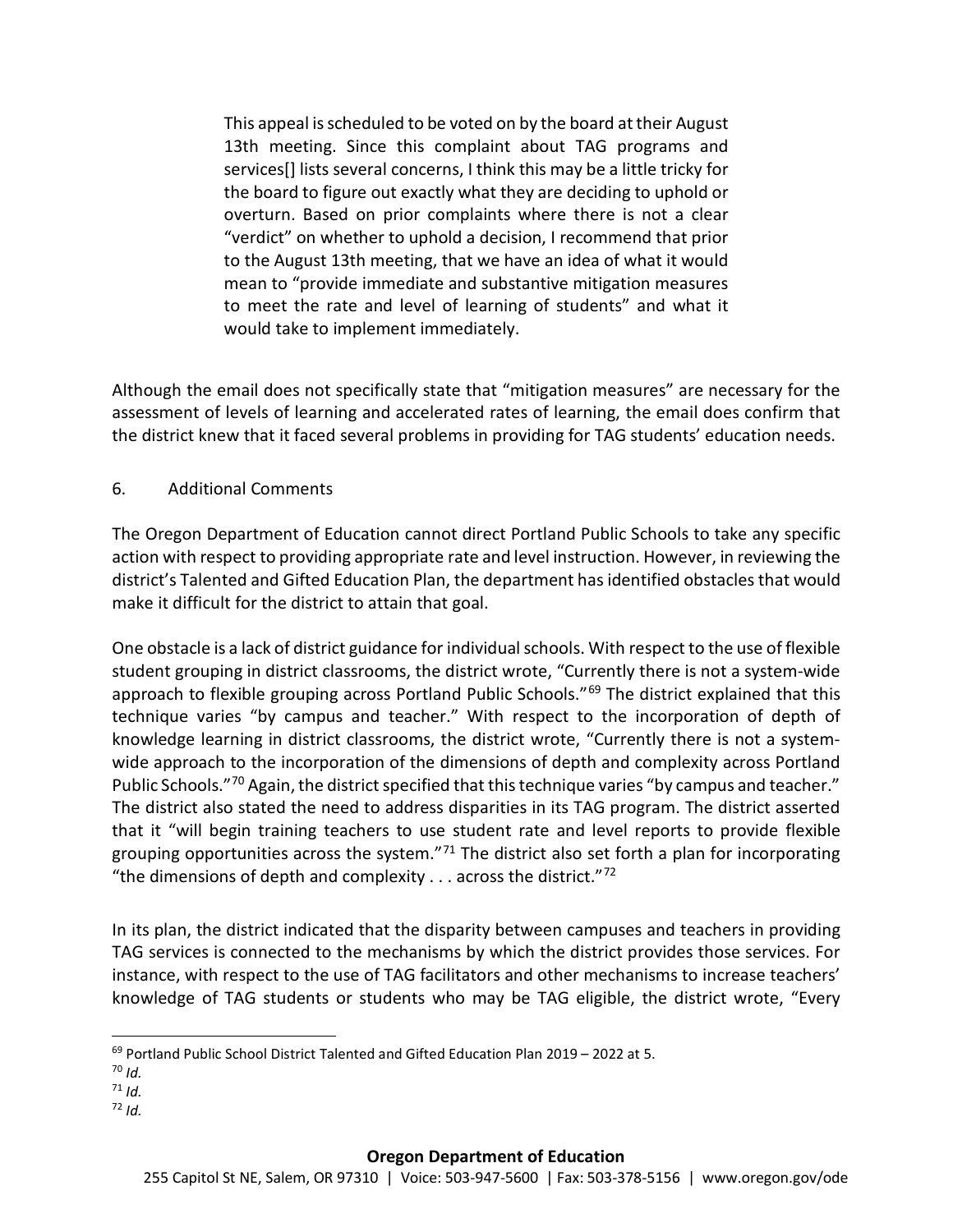campus in PPS has a designated TAG facilitator who is paid an extended responsibility stipend to manage TAG identification & nomination, parent communication and teacher TAG training on campus."<sup>[73](#page-65-0)</sup> The district also described a variety of reports and databases that teachers can access to identify TAG students.<sup>[74](#page-65-1)</sup> As for the use of instructional plans for TAG students, the district wrote, "Currently in PPS, written TAG Instructional Personal Learning Plans are not required for the individual student unless requested by the parent."<sup>[75](#page-65-2)</sup> The district explained that "[e]very campus in PPS has a campus TAG plan that is unique to their school and their programs."<sup>[76](#page-65-3)</sup> In principal, all three of these mechanisms are sound approaches to providing TAG services. However, without proper district wide guidance, training, and standards for implementation, these mechanisms face substantial difficulties in succeeding. In its plan, the district itself acknowledged the need for district wide implementation for at least one of mechanisms: "The goal [is] to create individualized instructional plans."[77](#page-65-4)

Another obstacle may be overreliance on categorizing TAG students according to class or curriculum. With respect to the placement of high performing students in the district's ACCESS Academy Alternative Program, the district wrote that it "offers highly gifted student choice [of] school transfer through an alternative program, ACCESS Academy, which serves students in  $1<sup>st</sup>$  – 8<sup>th</sup> grade." The district noted that students must score at the 99<sup>th</sup> percentile on at least one academic assessment to be placed in the academy.<sup>78</sup> Such placement is not antithetical to the provision of appropriate rate and level instruction. However, categorizing TAG students according to class or curriculum can never replace in class instruction techniques – such as flexible seating and depth of knowledge learning – that the district indicated needed district wide implementation.

Finally, it is important to note that the district's school board has not amended its "Talented and Gifted Policy" since the year 2002. Although the policy is not out of compliance with OAR 581- 002-2500, it has not been amended by the district for nearly 20 years, indicating that the district's governing body has not had occasion to revise its policy in consideration of changes made to OAR 581-022-2500 or evolved TAG best practices.

## 7. Conclusion

With respect to OAR 581-022-2500(4), for the reasons stated above, the district may be deficient.

- <span id="page-65-1"></span><sup>74</sup> *Id.*
- <span id="page-65-2"></span><sup>75</sup> *Id.*
- <span id="page-65-3"></span><sup>76</sup> *Id.*
- <span id="page-65-5"></span><span id="page-65-4"></span><sup>77</sup> *Id.*  $78$  *Id.*

<span id="page-65-0"></span> <sup>73</sup> *Id.* at 7.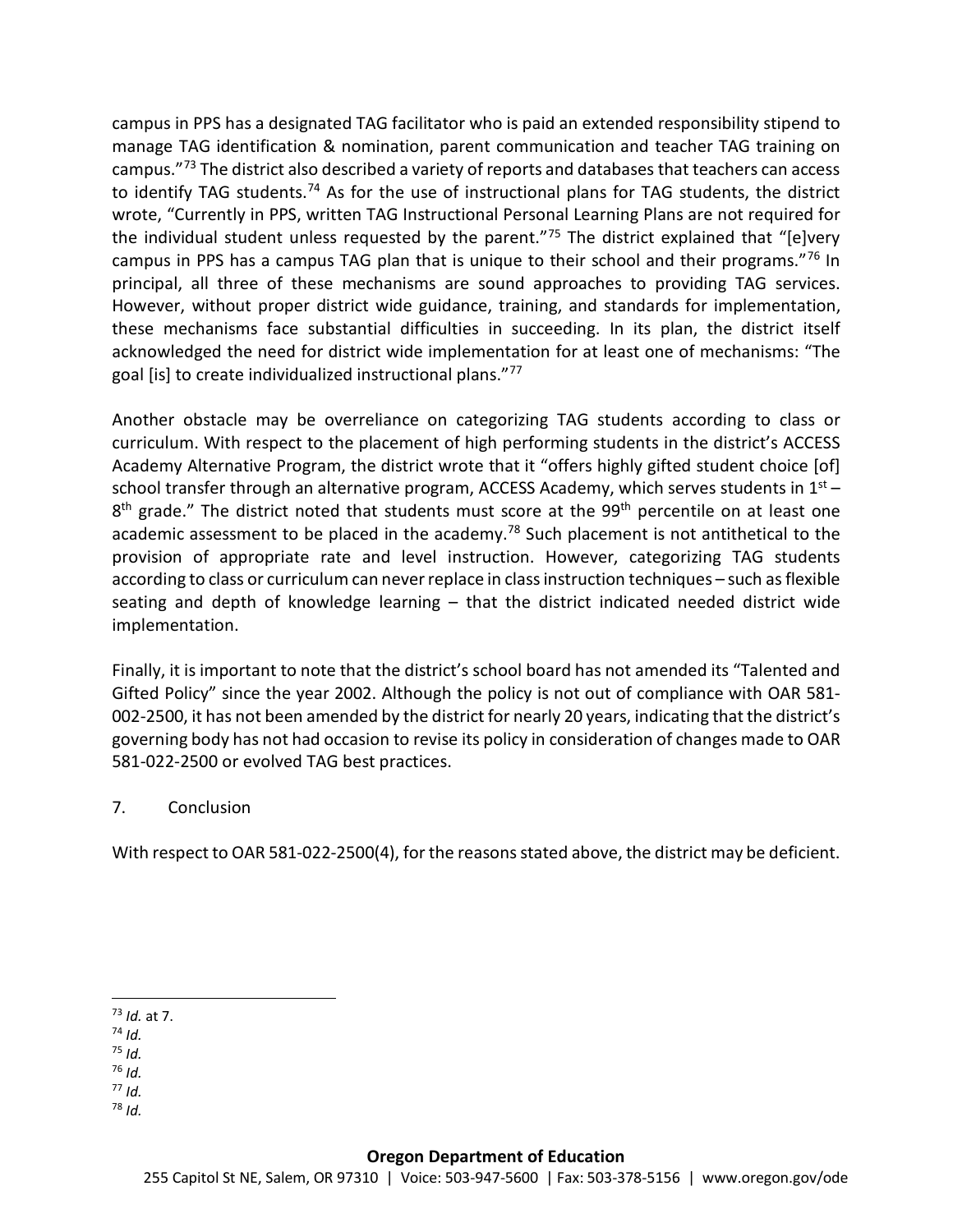#### **III. Whether Portland Public Schools may have violated OAR 581-022-2330, which provides parents and legal guardians of TAG students with certain rights.**

Pursuant to the authority granted the State Board of Education under ORS 343.395 to 343.413, the board adopted OAR 581-022-2330, providing parents and legal guardians of TAG students with certain rights. Under that rule,

> In carrying out the requirements of OAR 581-022-2325 and OAR 581-022-2500, [a] school district shall:

> (1) Inform parents at the time of the identification of the child and the programs and services available.

> (2) Provide an opportunity for the parents to provide input to and discuss with the district programs and services to be received by their child.

> (3) The parents may, at any time, request the withdrawal of their child from programs and services provided under OAR 581-022- 2330. The school district shall notify parents of identified students of this right.

> (4) Parents shall be informed of their rights to file a complaint under OAR 581-022-0001 to OAR 581-002-0023.

In their June 3, 2019, appeal to the district's superintendent, Complainant wrote that "there is inadequate and inequitable communication of critical TAG-related information to families" by Portland Public Schools.

In its September 20, 2019, response to Complainant's appeal to the Oregon Department of Education, the district wrote, "[The district] has a variety of communication methods and processes. We inform parents of identification of programs and services available; we have comprehensive information on the [district's] TAG Department website; and we provide parents an opportunity provide input through" surveys, events, and parent-teacher conferences.

In this case, the evidence indicates that Portland Public Schools may not have consistently informed parents and legal guardians that their child had been identified for TAG eligibility or of the TAG programs and services available. The evidence also indicates that the district may not have consistently provided an opportunity for parents and legal guardians to provide input to and discuss with the district available programs and services.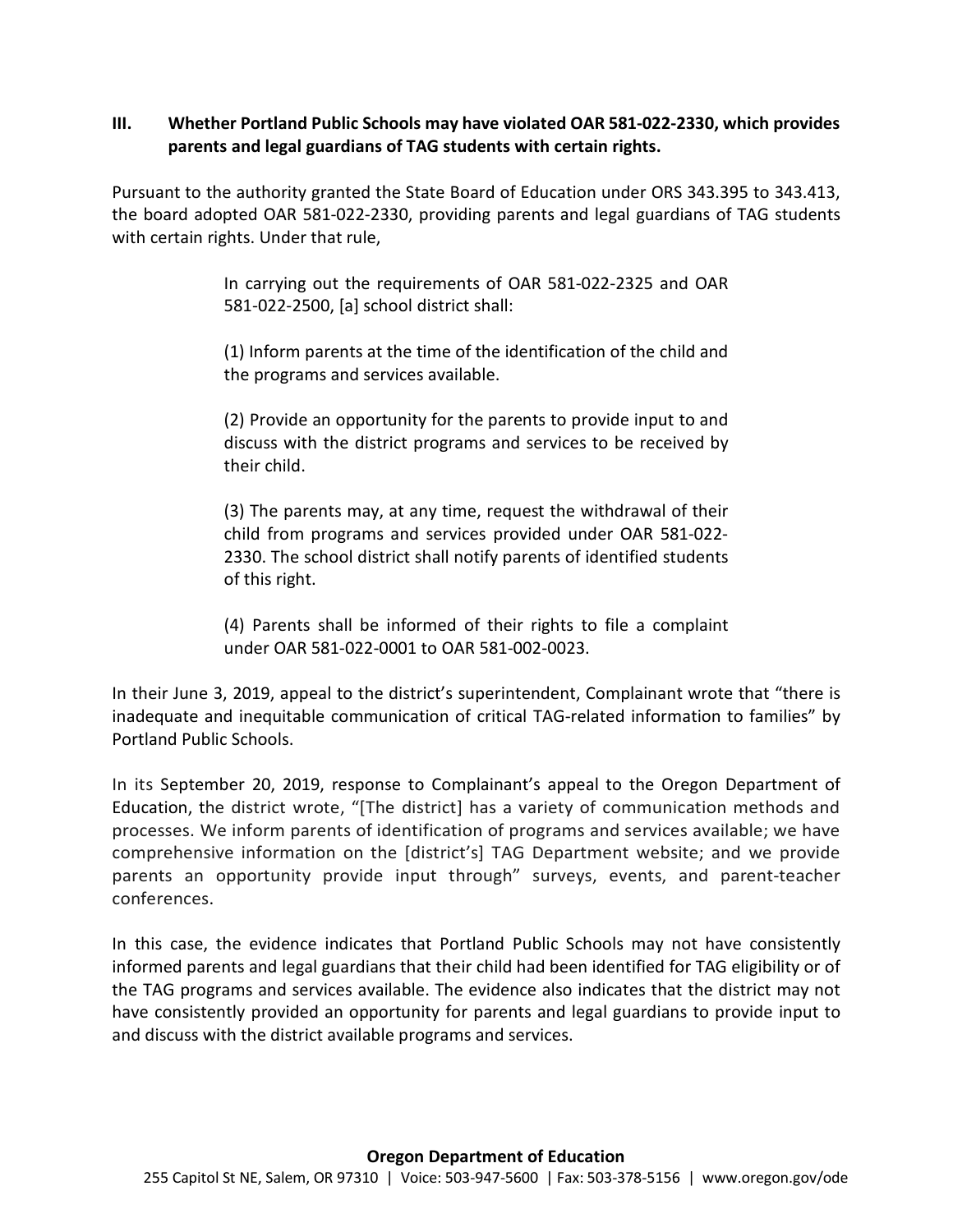The district's Talented and Gifted Education Plan specified the mechanisms by which the district complied with OAR 581-022-2330. In the plan, the district listed several methods that it would employ at various stages in the TAG identification, nomination, and teaching process. For example, prior to testing for TAG placement, the district uses the following methods: "School TAG bulletin board, school newsletter, PPS TAG website, TAG Facilitators, Fall Back to School Night, TAG Power Point, 2<sup>nd</sup> Grade Universal Testing Letter to parents."<sup>[79](#page-67-0)</sup>

Other evidence indicates that these mechanisms were at least partially successful. For example, of classes observed by the department's TAG specialist, the average district teacherreported that they discussed students' TAG plans with the parents or legal guardians of TAG students at the beginning of the school year or during fall teacher-parent conferences. Some of these teachers reported that they discussed students' TAG plans with the parents or legal guardians throughout the school year, during subsequent on-going communication. Furthermore, the average district teacher teaching grades 6-8 reported that they generally initiated the discussion.

However, there is other evidence that the mechanisms used by the district to ensure the rights of parents and legal guardians as required by OAR 581-022-2330 were not successful.

Of the district teachers that reported discussing students' TAG plans with parents and legal guardians at the beginning of the school year, only some confirmed that the discussion was ongoing. Additionally, the average district teacher teaching grades K-5 reported that the parent or legal guardian of a TAG student initiated discussing the student's TAG plan just as often as the teacher. Similarly, the average district teacher teaching grades 9-12 reported that both the teacher and the parent or legal guardian initiated the discussion during a "conversation about the student."

Of district teachers who responded to the survey, 86% of respondents reported that the parents and legal guardians of TAG students did not often request a written TAG instructional plan, indicating a lack of knowledge about the choice to have a plan.

District teachers who commented on the survey also indicated that parents and legal guardians lacked knowledge about their rights. Of the 233 comments submitted by district teachers, several stated that many TAG students do not even know that they are TAG students, a clear sign that the students' parents and legal guardians are not receiving adequate information about TAG programs and services.

Of the parents and legal guardians of TAG students who attend school in the district, only 19% of respondents to the survey agreed or strongly agreed that they knew how their student's teacher provided for their student's rate and level of instruction. In contrast, 64% of respondents disagreed or strongly disagreed that they knew how their student's teacher provided for their student's rate and level of instruction. Likewise, only 22% of respondents agreed or strongly

<span id="page-67-0"></span> <sup>79</sup> *Id.* at 9.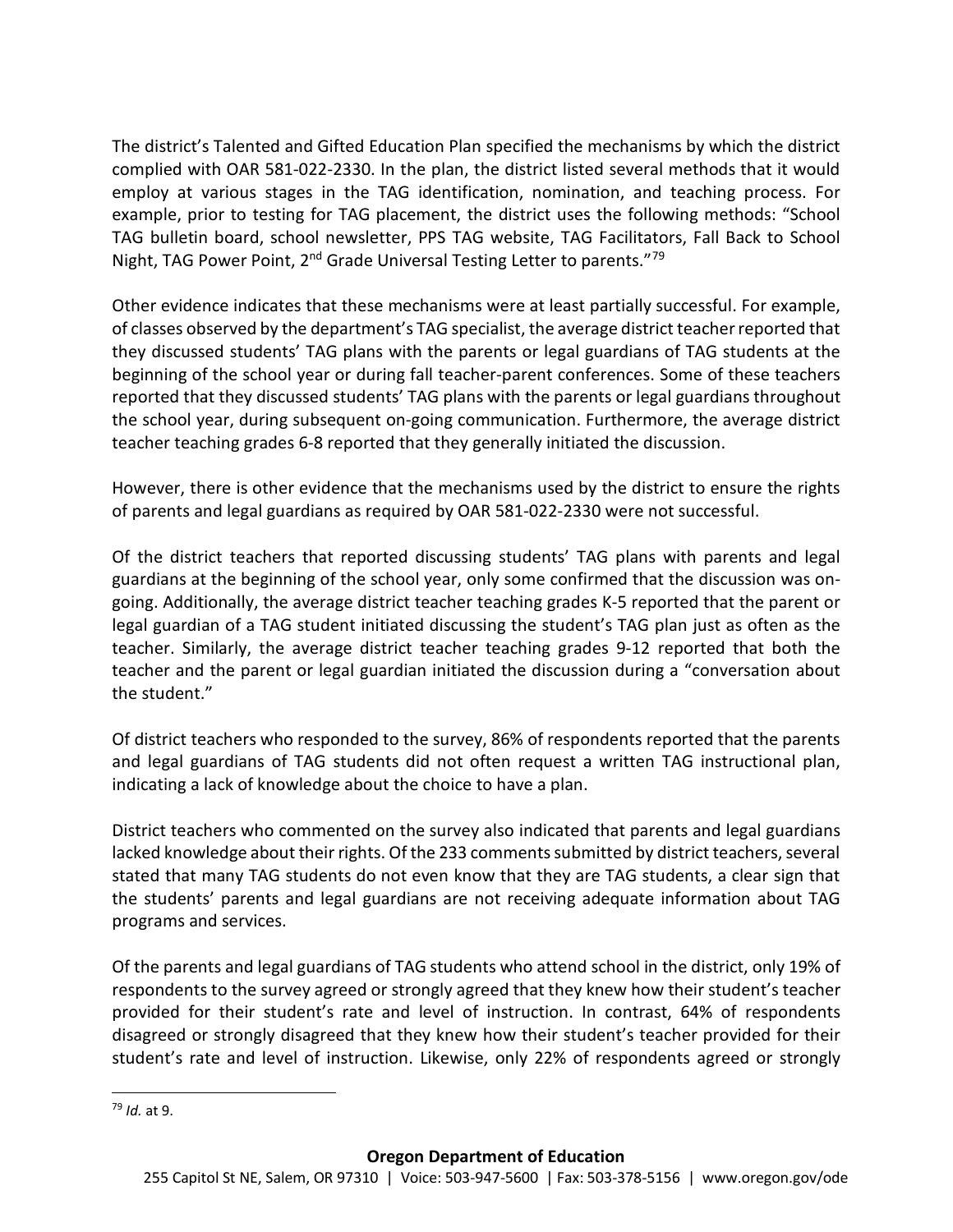agreed that if they asked their student's classroom teacher or teachers about a concern related to the provision of TAG services the teacher or teachers could explain how the student's needs are being met.

Comments submitted by parents and legal guardians further substantiate a lack of communication on the district's behalf. One commenter wrote, "We were not informed by [the] TAG coordinator when the tests would be or what they would entail – for instance, we declined the verbal test because [our child] didn't read yet and no one told us it was not a reading test." Another commenter wrote, "[Our child's] classroom teacher does not know what to do to challenge her per her teacher's own words. There is no help from the TAG coordinator or any other source for the teacher." A third commenter wrote, "When I have reached out to our school's TAG coordinator, I have either received no response or been dismissed."

With respect to OAR 581-022-2330, for the reasons stated above, the district may be deficient.

# **IV. Whether Portland Public Schools may have violated OAR 581-022-2370, which requires school districts to have a complaint process.**

Under ORS 327.102, the State Board of Education must adopt "by rule requirements for the process that a school district must use when the district receives a complaint pertaining to whether a school in the district is a standard school."<sup>[80](#page-68-0)</sup> Pursuant to ORS 327.102, the board adopted OAR 581-022-2370. That rule reads, in pertinent part:

> (1) Each school district must establish a process for the prompt resolution of a complaint by a person who resides in the district or by any parent of guardian of a student who attends school in the school district.

(2) A school district's complaint process must:

(a) Be in writing available at the main administrative office and, if the school district has a website, in a form available on the home page of the school district's website;

(b) Include the name of the person, position, or office within the school district with the responsibility for responding to the complaint; and

(c) Specify the time period during which the complaint will be addressed and a final decision issued. If the complaint procedure has multiple steps, the procedure must establish the time period

<span id="page-68-0"></span> <sup>80</sup> ORS 327.102(1).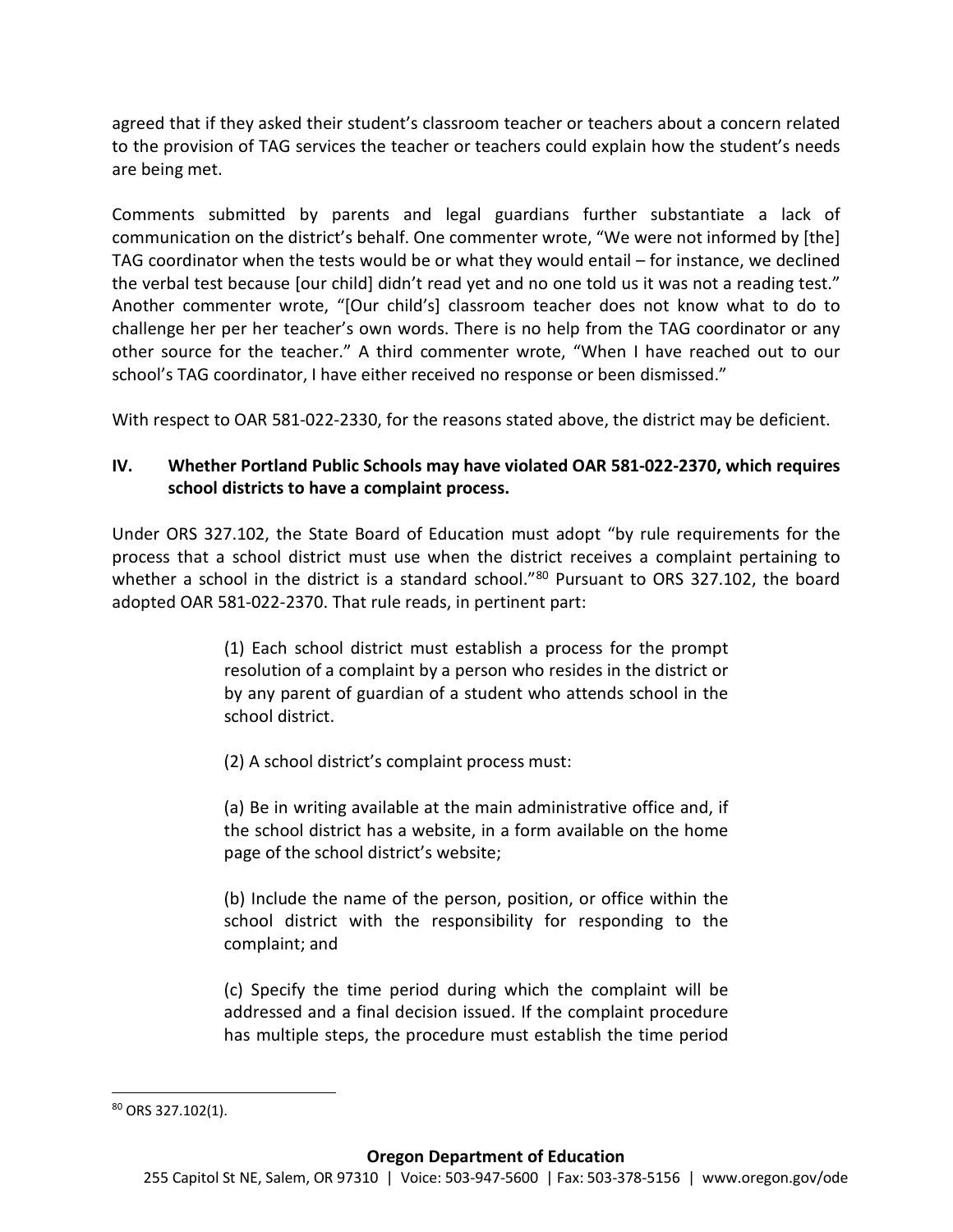for each step as well as the overall time period for completing the complaint procedure.

In their original complaint, Complainant posits that "[t]he district had a dysfunctional complaint process that prevented parents from receiving a timely response to their concerns."

Portland Public Schools responded to Complainant by writing, "[t]he formal complaint process is one of a set of tools to resolve school-based problems and other issues. The instructions, action steps, and timelines are outlined in [the district's complaint policy]." The district found that "parents receive responses to their complaints that are consistent with Division 22 requirements."

*A. Whether Portland Public Schools complaint process was prompt.*

Compliance with OAR 581-022-2370(1) requires a school district's complaint process to be "prompt."

In this case, the evidence demonstrates that the district promptly responded to each complaint filed by Complainant.

Complainant filed their initial complaint on April 29, 2019. The district responded to that complaint on May 29, 2019. On June 3, 2019, Complainant appealed that response to the district superintendent. The district superintendent responded to that appeal on July 3, 2019. On July 22, 2019, Complainant appealed the response issued by the district's superintendent to the district's school board. The school board responded to that appeal on August 13, 2019. Each time Complainant filed a complaint, the district responded within a month.

As a theoretical matter, given the right circumstances, a school district would be in violation of OAR 581-022-2370(1) if the school district established a complaint process and then systematically failed to provide complainants with a resolution. However, that is not the case in this instance.

With respect to OAR 581-022-2370(1), the district is not deficient.

*B. Whether Portland Public Schools has a complaint policy that meets Division 22 Standards.*

Compliance with OAR 581-022-2370(2) requires a district's written complaint policy to contain three elements:

• The policy must be written and available at the school district's main administrative office and, if the district has a website, in a form on the home page of the website;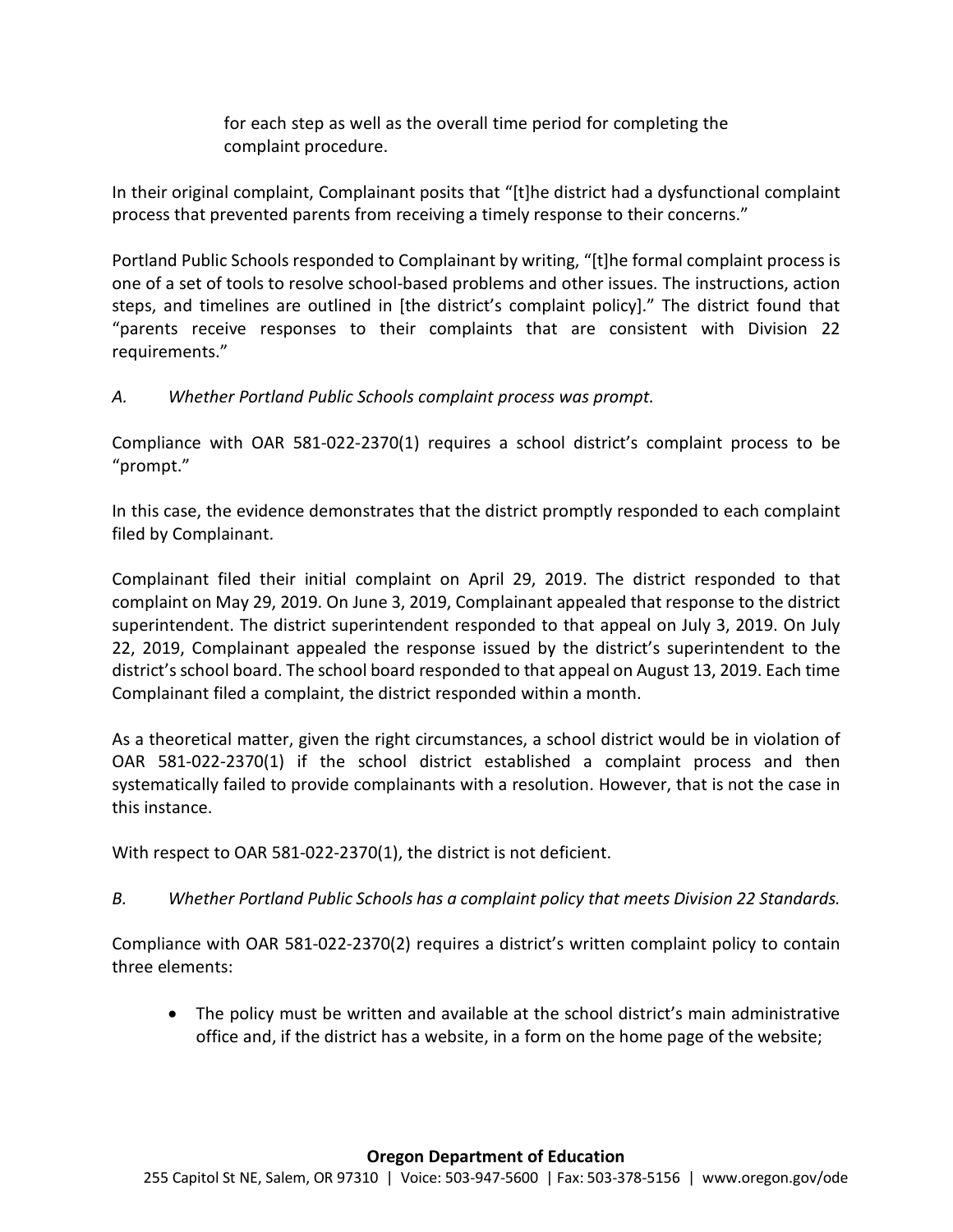- The policy must contain the contact information for the name of the person, position, or office responsible for responding to complaints; and
- The policy must specify how long, for each step in the complaint process, the school district has to respond to the complaint.

In this case, the evidence demonstrates that the district's policy contains all three elements.

A person may access the district's complaint policy by clicking a link on the home page of the district's website that reads "Conflict Resolution." The corresponding page on the district's website contains detailed information about the district's complaint processes. The page also includes links to the district's complaint policy and an online form that a person may use to file a complaint.

The district's complaint policy specifies that the position responsible for processing complaints is the district's Complaint Coordinator. The district's webpage dedicated to detailing information about the district's complaint process also provides the contact information for the coordinator in the form of links to the coordinator's email address.

Finally, the district's complaint policy – in describing the district's complaint process – specifies the timeline by which the district will complete each step in the process.

Importantly, when investigating whether a school district's complaint policy is in violation of OAR 581-022-2370(2), the Oregon Department of Education is limited to examining whether the policy complies with the rule. The provision only requires a school district to have a complaint policy containing certain elements. If a school district developed a complaint policy that contains those elements, the department's investigation ends. The department, acting under the authority of the standard on appeal, does not review the quality of the investigation conducted by the school district or the school district's responsiveness to and relationship with complainants. Those mattersfall under the oversight of the school district's locally elected school board.

With respect to OAR 581-022-2370(2), the district is not deficient.